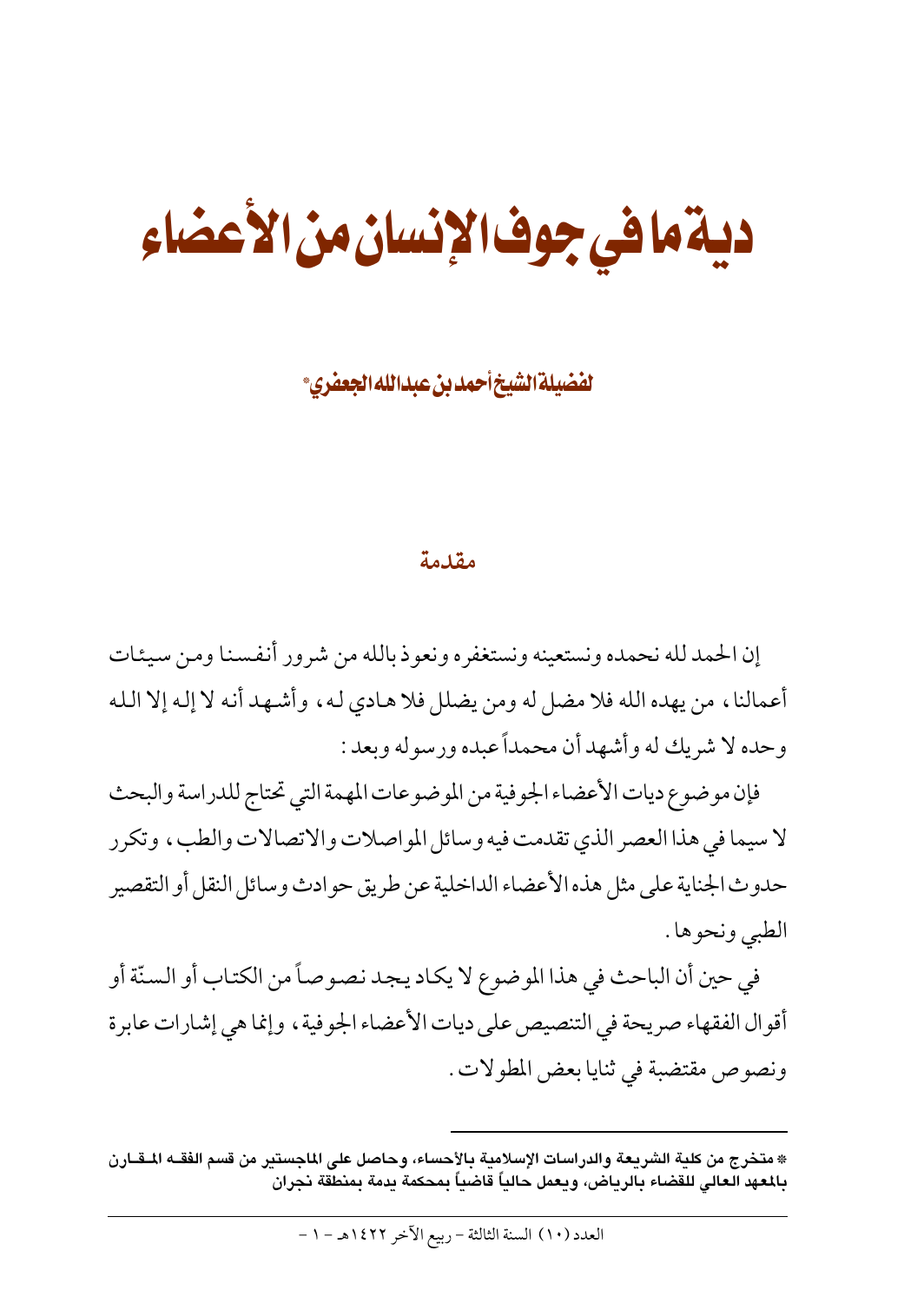ولعل السبب في عدم تعرض الفقهاء المتقدمين لديات هذه الأعضاء يرجع لأمور منها : أ ـندرة حدوث إصابات للأعضاء الجوفية في زمنهم تؤدي لذهاب نفعها بالكلية أو استئصالها لبساطة وسائل النقل، وقلة حوادثها، وعدم وجود المواد الكيميائية أو الإشعاعية التى تؤدي لتلفها .

ب ـ في حالة تلف هذه الأعضاء في زمنهم فإن احتمالية وفاة المجنى عليه كبيرة نظراً لضعف الإمكانات الطبية والإسعافية .

ج ـ حتى لو لم تؤد هذه الجناية لوفاة المجنى عليه فإن إمكاناتهم الطبية لا تمكنهم من اكتشاف تلف الأعضاء بشكل قاطع حتى يوجبوا الدية على متلفها .

لهذه الأسباب وغيرها لم نجد فقهاءنا المتقدمين يتطرقون لديات هذه الأعضاء إلا بإشارات بسيطة في ثنايا مؤلفاتهم .

نتيجة لما تقدم فقد عزمت ـ متوكلاً على الله ـ على دراسة هذا الموضوع وبحثه ، على أن يكون عملي في هذا البحث هو محاولة تتبع وتقصي النصوص الشرعية من الكتاب والسنّة وأقوال الفقهاء ذات العلاقة بموضوع البحث والاستفادة منها مباشرة أو عن طريق القياس والتخريج عند الحاجة(١) مع الاستئناس بالضوابط الفقهية التي نص الفقهاء على بعضها واستفدت بعضها من مجموع نصوصهم، وربط ذلك كله بقواعد الشريعة العامة مستفيداً من أراء أهل الاختصاص من الأطباء بالسؤال مشافهة أو مكاتبة وبالرجوع إلىي الكتب المختصة .

علماً بأن طريقة عرضي لمباحث هذا البحث هي أني سأمهد للبحث بذكر معاني مفردات العنوان بشيء من الإيجاز ، ثم سأعرج على ذكر أقوال الفقهاء في هذه المسألة

<sup>(</sup>١) للتخريج عدة أنواع هي: ١ ــ تخريج الأصول من الفروع: وهو العلم الذي يكشف عن أصول وقواعد الأئمة من خلال فروعهم الفقــهـيــة وتعليلاتهم للأحكام. ٢ ـ تخريج الفروع على الأصول: وهو العلم الذي يبحث عن علل أو مآخذ الأحكام الشرعية لرد الفروع إليـ هـا بياناً لأسباب الخلاف أو لبيان حكم ما لم يرد بشأنه نص عند الأئمة بإدخاله ضمن قواعدهم أو أصولهم. ٣ ــ تخريج الفروع على الفروع: وهو نقل حكم مسألة إلى ما يشابهها والتسوية بينهما في الحكم. والنوع الثاني والثالث منها هو مقصودي في الصُّلب، ولكل منها طرق ومراتب وشروط يطول ذكرها، وارجع للاستزادة إلى الكتاب القيم: التخريج عند الفقهاء والأصوليين د. يعقوب الباحسين.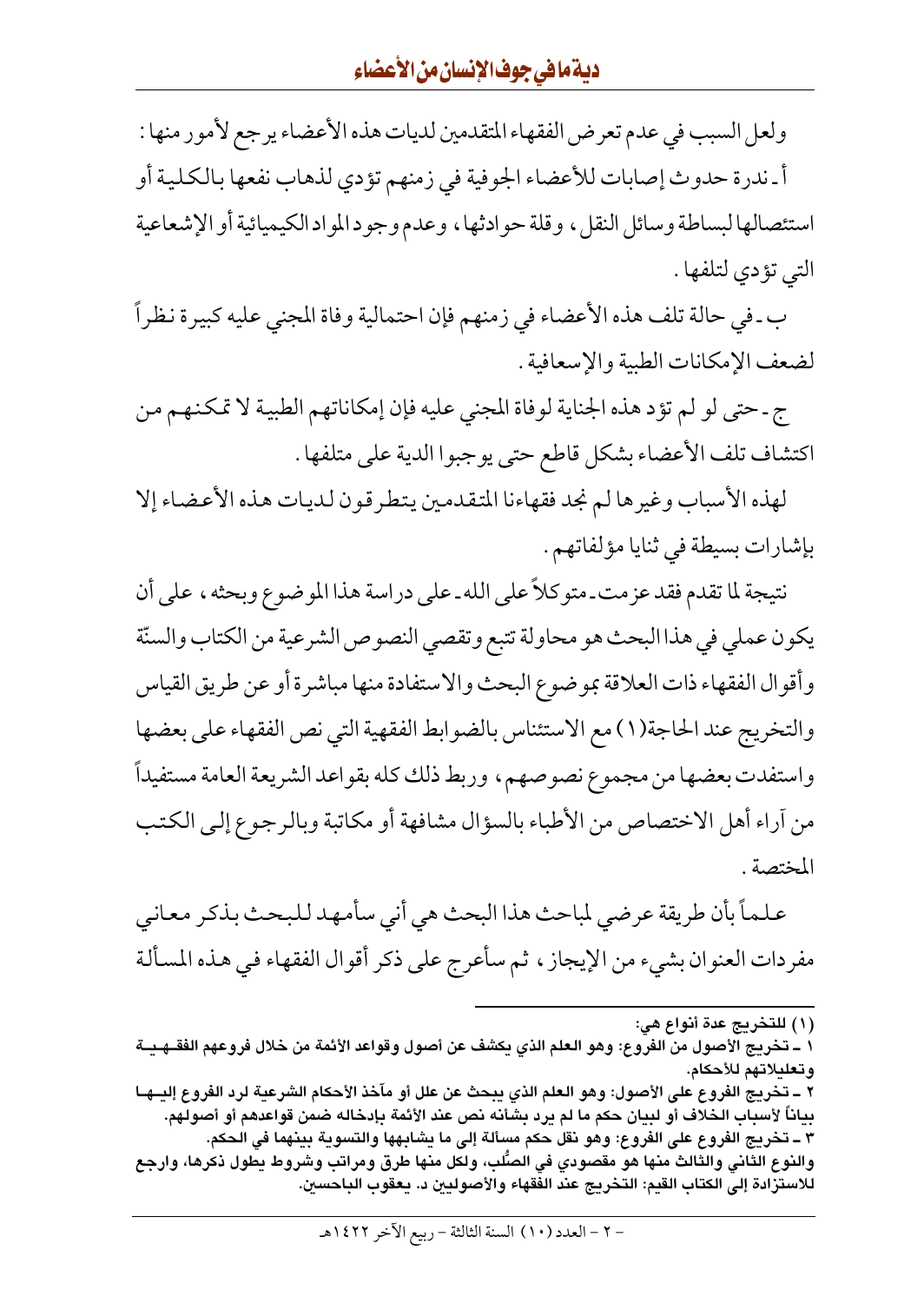وسأتعرض لأسباب الخلاف بشيء من التفصيل، ثم سأتطرق لديات أهم الأعضاء التي هي في جوف الإنسان .

# تمهيد في بيان مفردات العنوان

#### تعريف الدية لغة:

الدية مصدر يقال ودي القاتل المقتول إذا أعطى وليَّةُ المالَ الذي هو بدل النفس ، ثم قيل لذلك المال الدية تسمية بالمصدر . (٢)

وعرِّف أصحاب المعجم الوسيط الدية بقولهم : هي المال الذي يعُطَى وليَّ المقتول بدل نفسه والجمع ديات . (٣)

> تعريف الدية اصطلاحاً: تعددت تعريفات الفقهاء للدية إلا أن بينها كثيراً من التقارب .

#### تعريف الحنفية للدية:

عرفها جمهور فقهاء الحنفية بأنها : اسم للمال الذي هو بدل النفس ، والأرش هو اسم للواجب فيما دون النفس . (٤)

وعرفها سعدي جلبي من(٥)الحنفية بأنها : المال الواجب بالجناية في نفس أو طرف(٦)

(٢) المغرب في ترتيب المعرب لأبي الفتح المطرزي٧٩، وانظر المصباح المنير للفيومي ٢٥٤.

(٣) المعجم الوسيط ١٠٦٤/٢.

(٥) سعد الله بن عيسى بن أمير خان الشهير بسعدي جلبي أو سعدي أفندي قاض حنفي من علماء الروم، عمل في التدريس وولي القضاء، ثم تولي الإفتاء إلى آخر حياته، له حاشية على تفسير البيضاوي وحاشية عـلــي العناية شرح الهداية للبابرتي وغيرها، توفي بالأستانة عام ٩٤٥هـ، انظر الأعلام ٢٨٨/٣، والكواكب المضيئة  $.747/7$ 

(٦) حاشية سعدي جلبي على العناية بهامش تكملة فتح القدير ٢٠٤/٩.

<sup>(</sup>٤) اللباب شرح الكتاب ٤٤/٣، وانظر العناية للبابرتي بهامش تكملة فتح القدير ٢٠٤/٩، الدر المختار بهامش حاشية ابن عابدين ٥ /٣٦٨.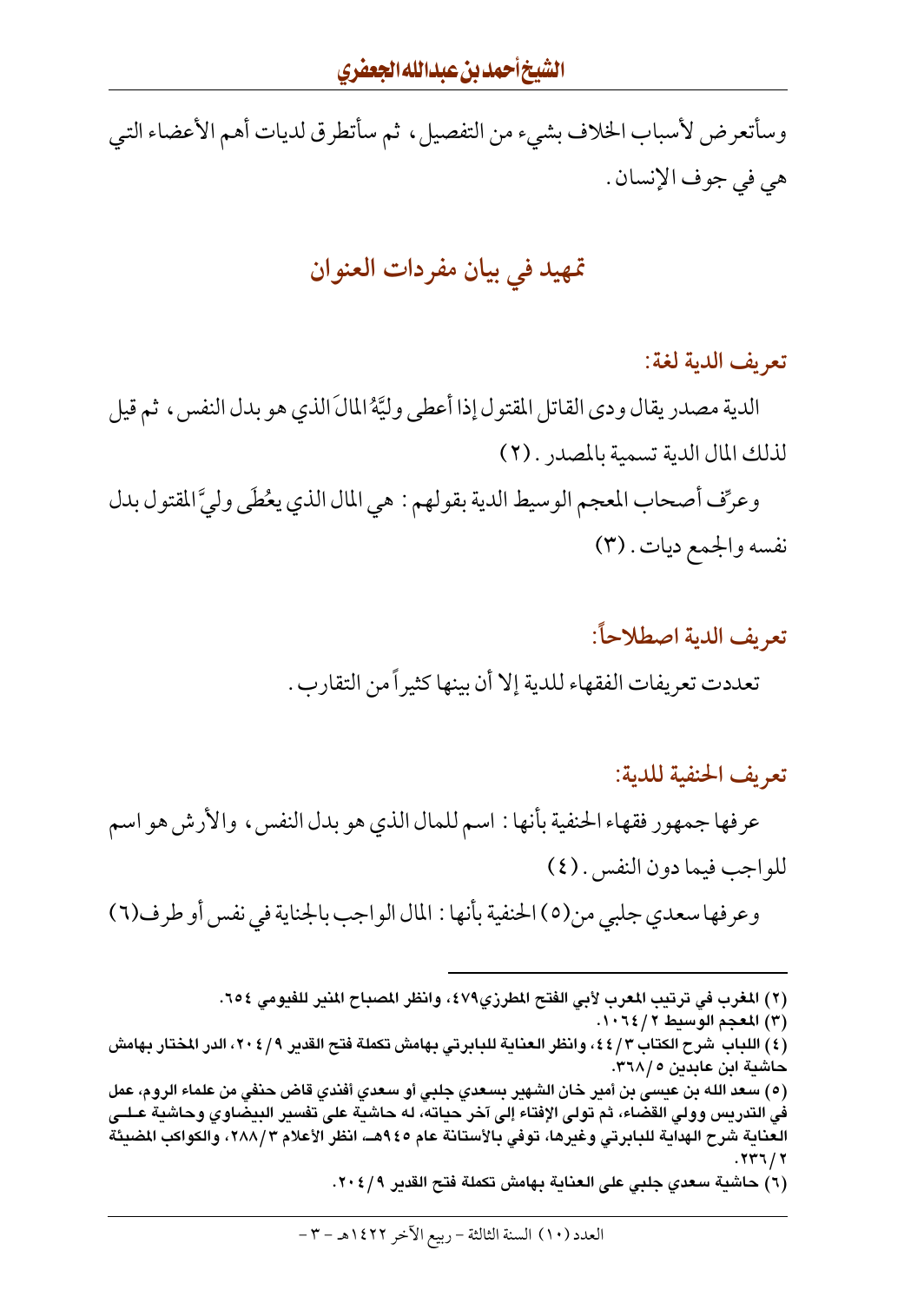تعريف المالكية للدية:

هي مال يجب بقتل أدمي حر عن دمه أو بجرحه مقدراً شرعاً لا باجتهاد . (٧)

تعريف الشافعية للدية: هي اسم للمال الواجب بجناية على الحر في نفس أو فيما دونها . (٨)

تعريف الحنابلة للدية: هي المال المؤدي إلى مجنى عليه أو وليه بسبب جناية(٩) عليه .

بعد تأمل تعريفات الفقهاء للدية وما عليها من اعتراضات ظهر لي أن التعريف الأمثل هو ما عرفها به الشافعية بقولهم هي : (اسم للمال الواجب بجناية على الحر في نفس أو فيما دونها) لكونه جامعاً مانعاً سالماً من الاعتر اضات .

فيشمل التعريف المال الواجب بالجناية على النفس وعلى ما دونها سواء كان هذا المال مقدراً شرعاً أو غير مقدر .

وإن كان غلب إطلاق «الأرش» على دية الجناية على ما دون النفس كما هو عند الجمهور .

وكذلك غلب إطلاق الحكومة «حكومة العدل» على ما ليس فيه تقدير من قبل الشارع .

#### تعريف الجوف لغة:

جاء في لسان العرب : «الجوف : المطمئن من الأرض ، وجوف الإنسان بطنه معروف ، والجوف ما انطبقت عليه الكتفان والعضدان والأضلاع والصقُّلان(١٠) وجمعها أجواف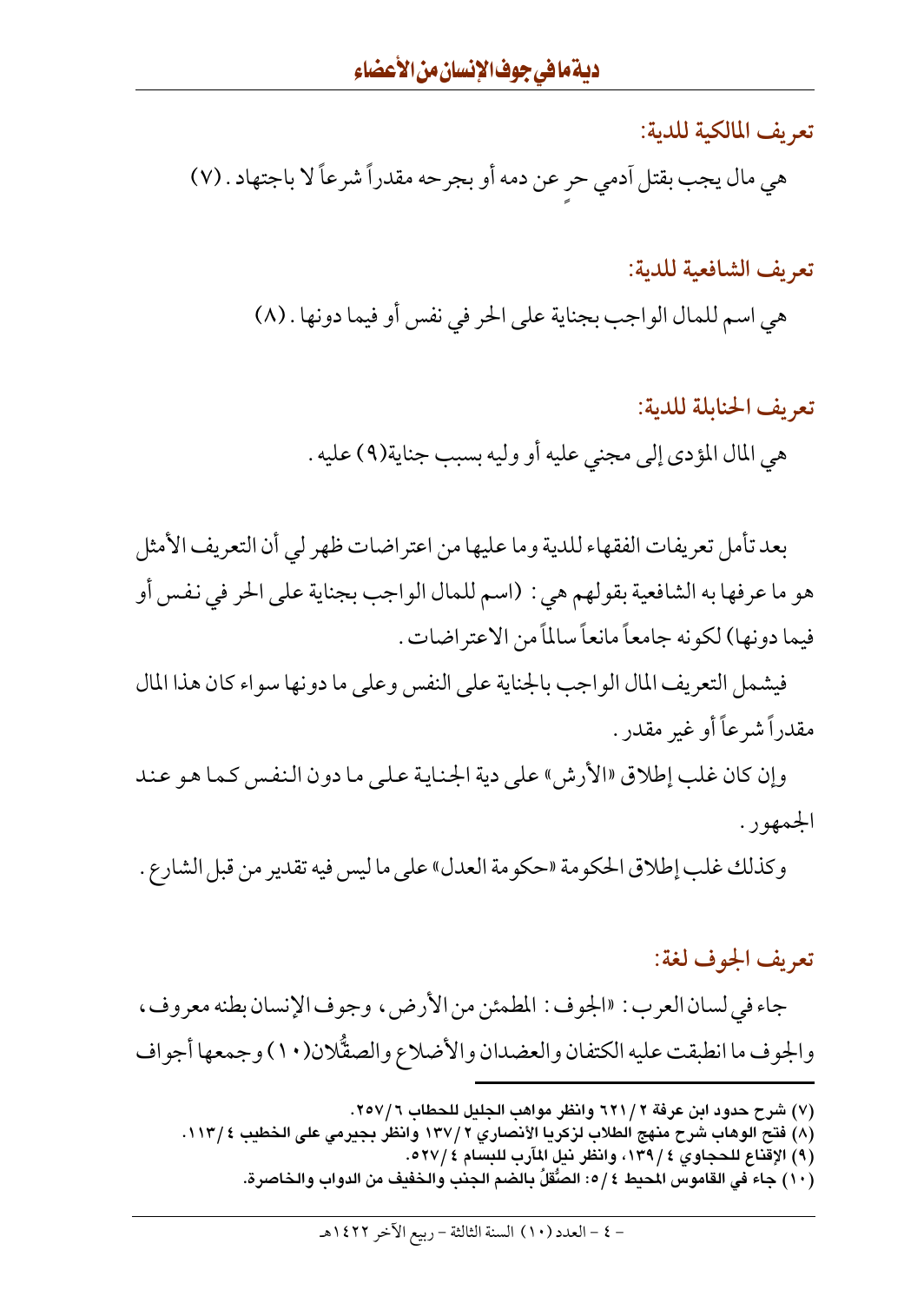وجافه جو فاً أصاب جو فه» . (١١) وفي المعجم الوسيط «الجوف من كل شيء : باطنه الذي يقبل الشغل والفراغ» . (١٢)

المراد بجوف الإنسان في هذا البحث:

اقتصرت في بحثي هذا على بيان ديات الأعضاء الواردة في تجويف الصدر والبطن والحوض للأسباب الأتية :

> ١ ـ مناسبته للمعنى اللغوي المتبادر للذهن من إطلاق لفظ الجوف . ٢ ـ مناسبته لمراد الفقهاء بالجوف في باب الجنايات والديات . وبحثى إنما هو في الدية وهي متعلقة بكتاب الجنايات .

> > تعريف العضو لغة:

إن المتتبع لدلالة لفظ «عضو» في اللغة يجد أن تطوراً قد طراً على دلالة هذا اللفظ بين متقدمي اللغويين ومتأخريهم .

فمتقدمو اللغويين يطلقون لفظ «عضو» ويريدون به كل لحم وافر بعظمه . (١٣)

فعلى هذا التعريف يقتصر معنى العضو على أجزاء الجسد المتكونة من لحم وعظم كاليد والرجل ونحوهما ولا يصح اطلاق لفظ «عضو» على القلب أو الكبد أو اللسان ونحوها . بينما نجد أن اللغويين المعاصرين قد وسعوا مصطلح العضو فقالوا : هو «جزء من مجموع الجسد كاليد والرجل والأذن والمشترك في حزب أو جماعة أو نحو ذلك والجمع أعضاء» . (١٤)

وجاء في معجم الكافي أنه «كل جزء تام من مجموع الجسد كاليد والأنف والعين»(١٥)

(١١) لسان العرب لابن منظور ٢٤/١ م بتصرف يسير. (١٢) المعجم الوسيط ١٤٨/١. (١٣) المعجم الوسيط ٢٠٧/٢. (١٤) الكافي معجم عربي حديث لمحمد الباشا ٦٩٥. (١٥) انظر الأمثلة في رد المحتار ٦٩/٦ وأنيس الفقهاء ٢ /٥٥ والإقناع للشربيني ٥٠٩/٢ والكافي لابن قدامة ٤٧٤/١ والمدع شرح المقنع ٣٧٦/٨.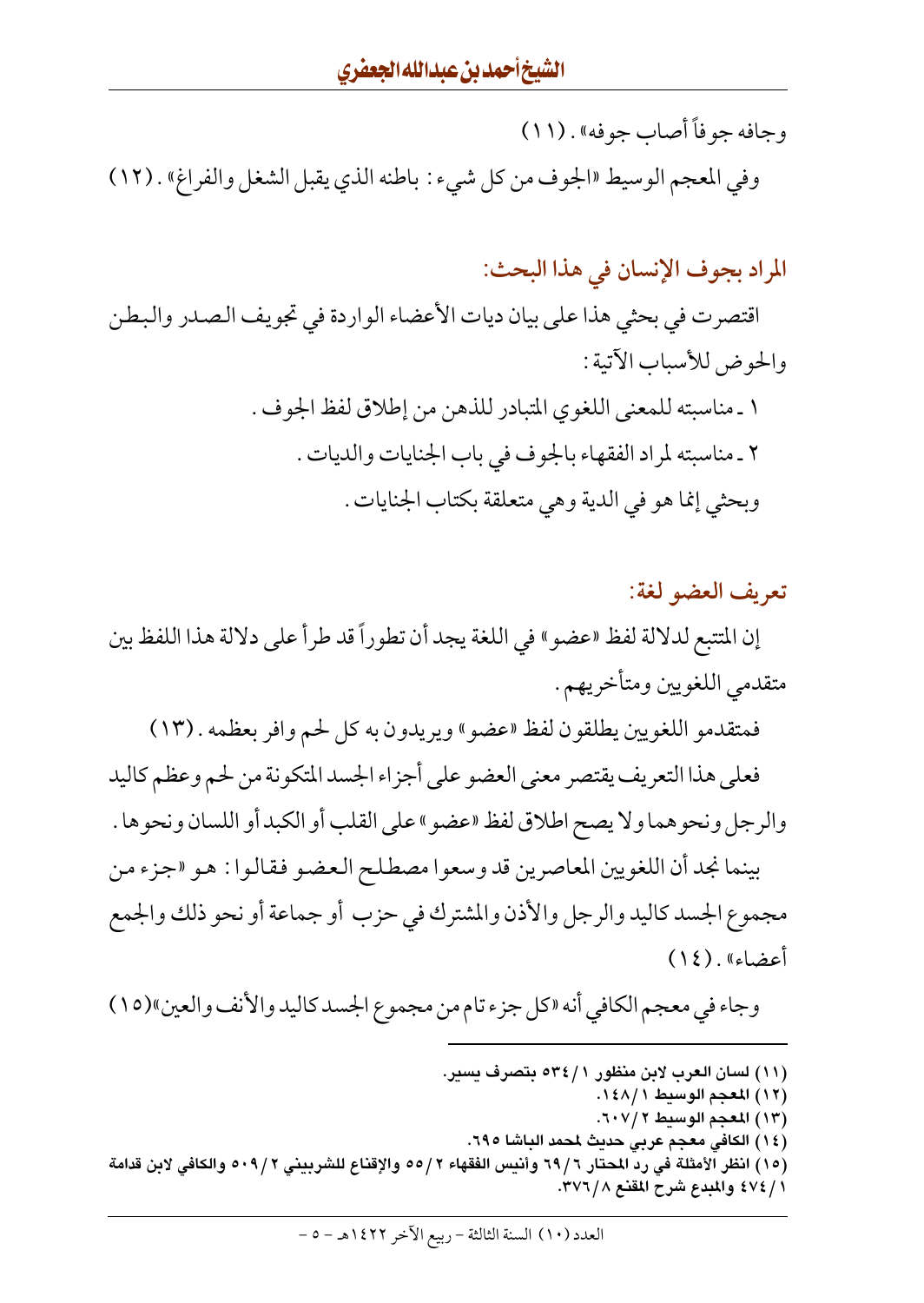تعريف العضو عند الفقهاء:

أورد الفقهاء مصطلح العضو كثيراً في كتاباتهم في كثير من أبواب الفقه بدءاً بالطهارة ومروراً بكتاب الصلاة وانتهاءً بكتاب الدماء والجنايات .

وبعد تتبعى لمظان إيراد لفظ العضو في كتب فقهاء المذاهب الأربعة لم أقف على من نصِّ على تعريف للعضو ، لكني وجدتهم لا يتقيدون بتعريف متقدمي اللغويين للعضو فتجدهم يطلقون لفظ العضو على أجزاء من الجسد لا عظم فيها ، بل قد لا يكون فيها حتى لحم. (١٦)

تعريف العضو عند الأطباء:

عرفه بعض الأطباء بأنه جزء في الجسم يتكون من أكثر من نسيج ويقوم بوظيفة معىنة . (١٧)

# المحث الأول أقوال الفقهاء في المسألة وسبب الخلاف

من خلال استقرائي القاصر لأراء الفقهاء المتقدمين وبعض المعاصرين في موضوع ديات ما دون النفس وفي ديات الأعضاء الجوفية أو الداخلية بشكل خاص ظهر لي أن الخلاف في المسألة منحصر في قولين رئيسين : القول الأول:

إن الو اجب بالجناية على هذه الأعضاء هو الحكومة «حكومة العدل» أو ما يسمى بالدية غير المقدرة.

COLLINS DICTIONARY OF MEDICINE PAGE (443) BOBERT M. YONGSON (15) (١٧) رقم الفتوى ٢/ ٢٠٢٧ في ٢/ ٧/ ٩١٤٠٩هــ، أحتفظ بصورة منها، وقد بحثت جاهداً عن فتوى هيئة كبار العلماء التي أشار إليها الشيخ ــ رحمه الله ــ في فتواه فلم أقف عليها.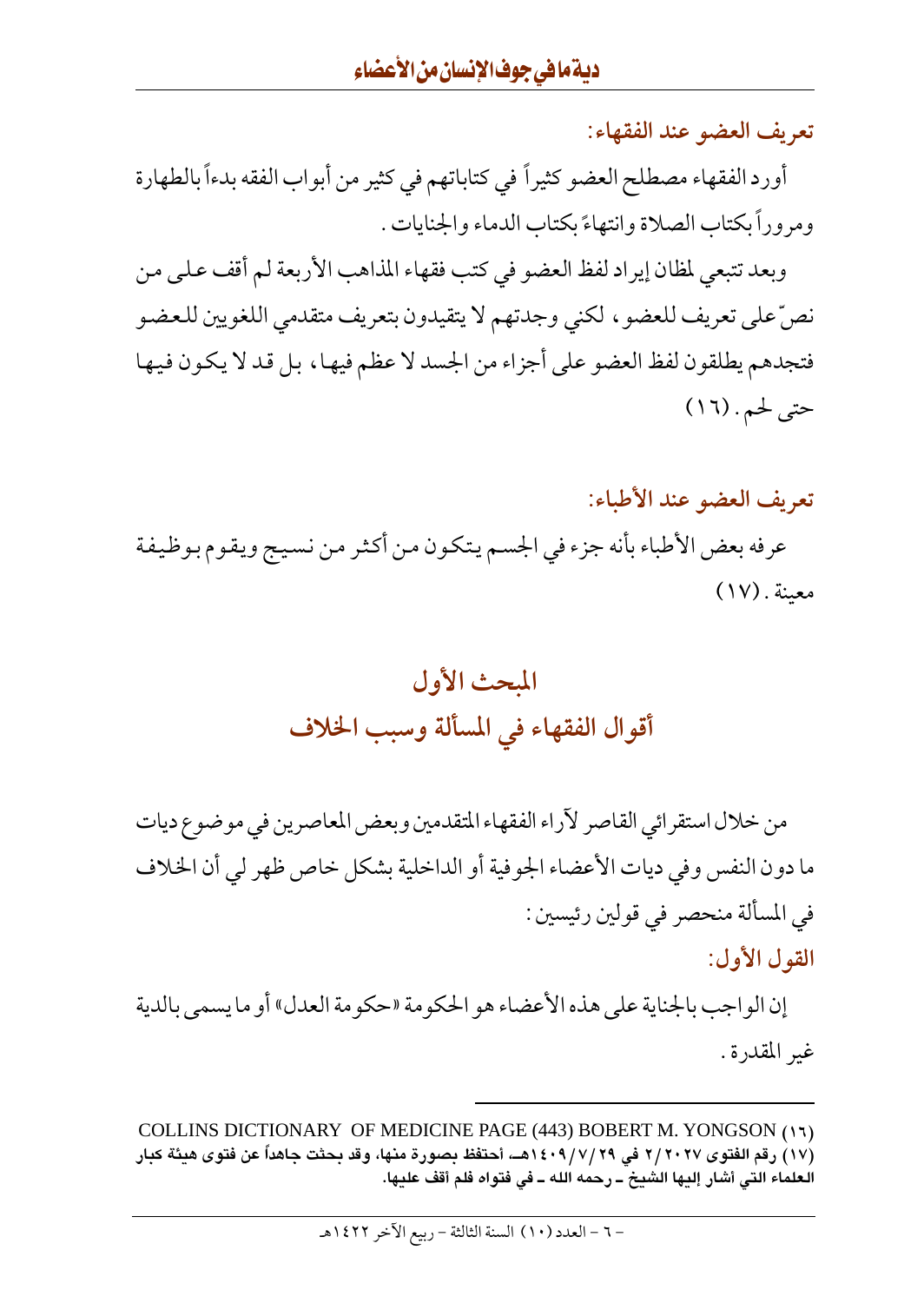ويمكن أن يخرج هذا قولاً في مذهب الحنفية والشافعية . وقد قال به من المعاصرين سماحة الشيخ عبدالعزيز بن باز ـ رحمه الله ـ في فتوى له ذكر فيها أن مجلس هيئة كبار العلماء بالمملكة قرر ذلك . (١٨)

وإلى هذا القول يذهب قضاة محكمة التمييز في الرياض بالملكة العربية السعودية . (١٩) وقال بهذا أيضاً الدكتور وهبة الزحيلي . (٢٠)

# القول الثاني: إن الواجب بالجناية على هذه الأعضاء هو الدية المقدرة. وهذا ما تقتضيه نصوص الشافعية والحنابلة . فقد نص الشافعية على العلة في إيجاب الدية المقدرة لبعض الأعضاء الظاهرة وهي أن فيها منفعة أو منفعة وجمالاً، وأنها مما هو من تمام خلقة المرء ويألم بقطعه ويخاف سرايته(٢١) والتنصيص على العلِّيَّة يفيد مشر وعية تعدية الحكم عند وجود العلة . كما أن فقهاء الحنابلة نصوا على أن «من أتلف ما في الإنسان منه شيء واحد ففيه الدية وما فيه منه شيئان ففيهما الدية وفي أحدهما نصفها»(٢٢) وهكذا . ومال إليه من الفقهاء المعاصرين الشيخ محمد بن عثيمين ود . عبدالله الركبان(٢٣) ومحمد الزحيلي(٢٤) وغيرهم.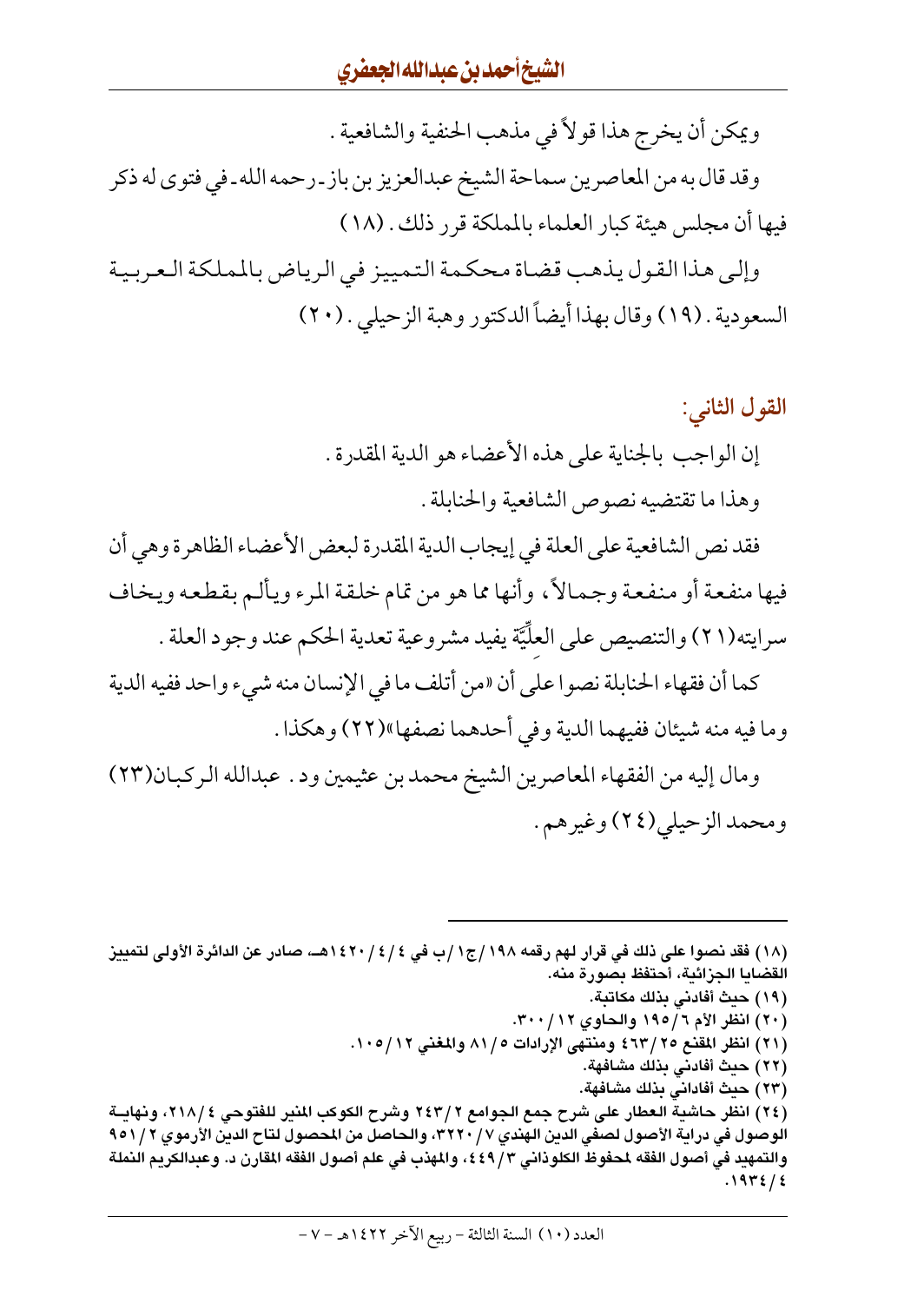أسباب الخلاف: الذي ظهر لي أن مردَّ الخلاف في هذه المسألة يرجع إلى الآتي : السبب الأول : اختلافهم في حكم دخول القياس في المقدرات الشرعية : فباب الديات من المقدرات الشرعية والنصوص الواردة فيه المبينة لمقادير ديات الأعضاء، لم تتعرض لمقادير ديات الأعضاء، الجوفية وإنما نصت على ديات الأطراف والأعضاء الظاهرة ومن هنا فقد اختلف الفقهاء والأصوليون فيي مشروعية قياس الأعضاء غير المنصوص على ديتها على ما نص على ديتها بناء على اختلافهم في جريان القياس في المقدرات الشرعية .

> وسأعرض أراء الأصوليين في هذه المسألة بإيجاز : حكم دخول القياس في المقدرات الشرعية.(٢٥) اختلف الأصوليون في هذه المسألة على قولين : القول الأول:

جواز إثبات المقدرات الشرعية بالقياس إذا علم علة ذلك ولم يمنع منه مانع، وهذا مذهب جمهور الأصوليين والفقهاء . الأدلة:

١ ـ عموم أدلة القياس تدل على جواز القياس في الأحكام الشرعية مطلقاً من غير فصل بين باب وباب فالتخصيص بباب دون باب خلاف الإطلاق .

٢ ـ ما جاز إثباته بخبر الواحد جاز إثباته بالقياس، لأن القياس دليل شرعي يوجب الظن كخبر الواحد.

٣ ـ المقتضى للتعدية قد وجد في المقدرات وانتفى المانع فينبغي أن يوجد القياس كسائر الأحكام.

(٢٥) انظر تبيين الحقائق للزيلعي ٢٨/١. ٢٩.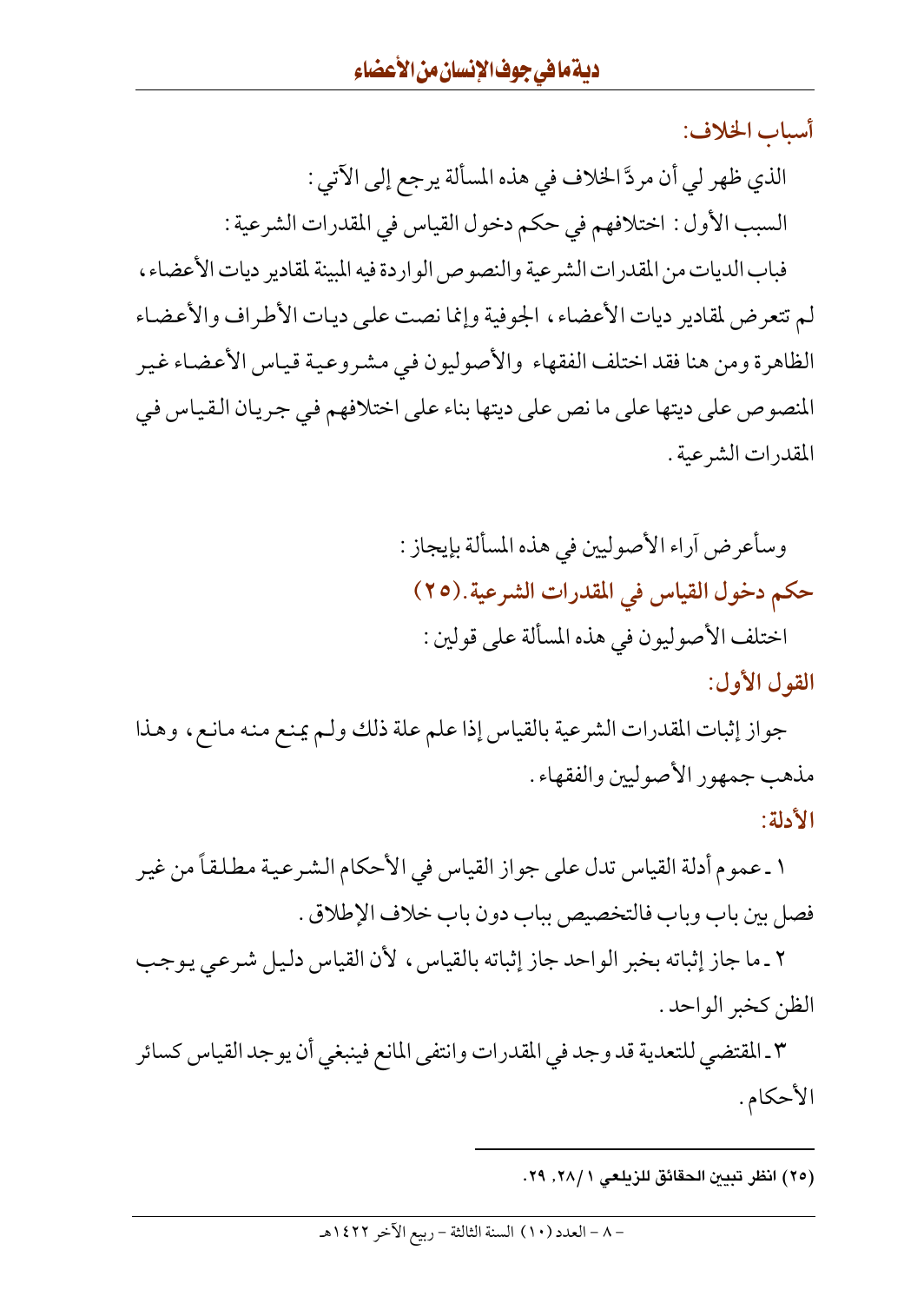القول الثاني:

عدم جواز إثبات المقدرات الشرعية بالقياس .

وهذا مذهب الحنفية .

الأدلة:

١ ـ التقديرات من الأمور التي لا يهتدي العقل إلى تعقل المعنى الموجب لتقديرها فلا تعقل فيها العلة فلا يجرى فيها القياس .

الاعتراض:

إنما نقيس إذا علمنا العلة في الأصل وثبت ذلك عندنا فيصير بمنزلة التوقيف، فأما إذا لم نعلم العلة كأعداد الركعات أو منع ذلك إجماع كإيجاب صلاة سادسة فلا نقيس حينئذ .

٢ ـ الحكم بمقدار معلوم مما لا يعلمه إلا الله فلم يجز الإقدام عليه بالقياس . الاعتراض:

لو كان هذا طريقاً لنفي القياس في المقدرات ونحوها لكان طريقاً لنفيه في سائر الأحكام، ثم يجاب عن هذا التعليل بما أجيب به عن التعليل الأول .

فالذي يترجح هو القول الأول لقوة أدلته وسلامتها من المعارضة ولضعف أدلة القول الثاني وتعقبها .

ومما يقوى ما رجحته أن القائلين بمنع دخول القياس في المقدرات قد استعملوه في بعض الأحكام، فقد فرقوا في سقوط الدواب إذا ماتت في الأبار فقالوا في الدجاجة ينزح كذا وفي الفأرة كذا(٢٦)، بل إنهم استعملوه في باب ديات الأعضاء، فقد أوجبوا الدية في حلق اللحية وفي شعر الرأس والحاجبين إذا لم تنبت وفي ثديبي المرأة وأشفار العينين(٢٧) وجميعها لم يرد فيها نص وإنما أوجبوا فيها الدية بطريق القياس وإن سموه ىغىر ذلك .

السبب الثاني : اختلافهم في الأعضاء التي لم تعلم صحتها هل تجب فيها الدية المقدرة

- (٢٦) انظر تكملة فتح القدير ٢١٤/٩ ـ ٢١٥ والدر المختار ٣٧٠/٥.
	- (٢٧) الحاوي ٢٦٨/١٢ ومغنى المحتاج ٢٣/٤.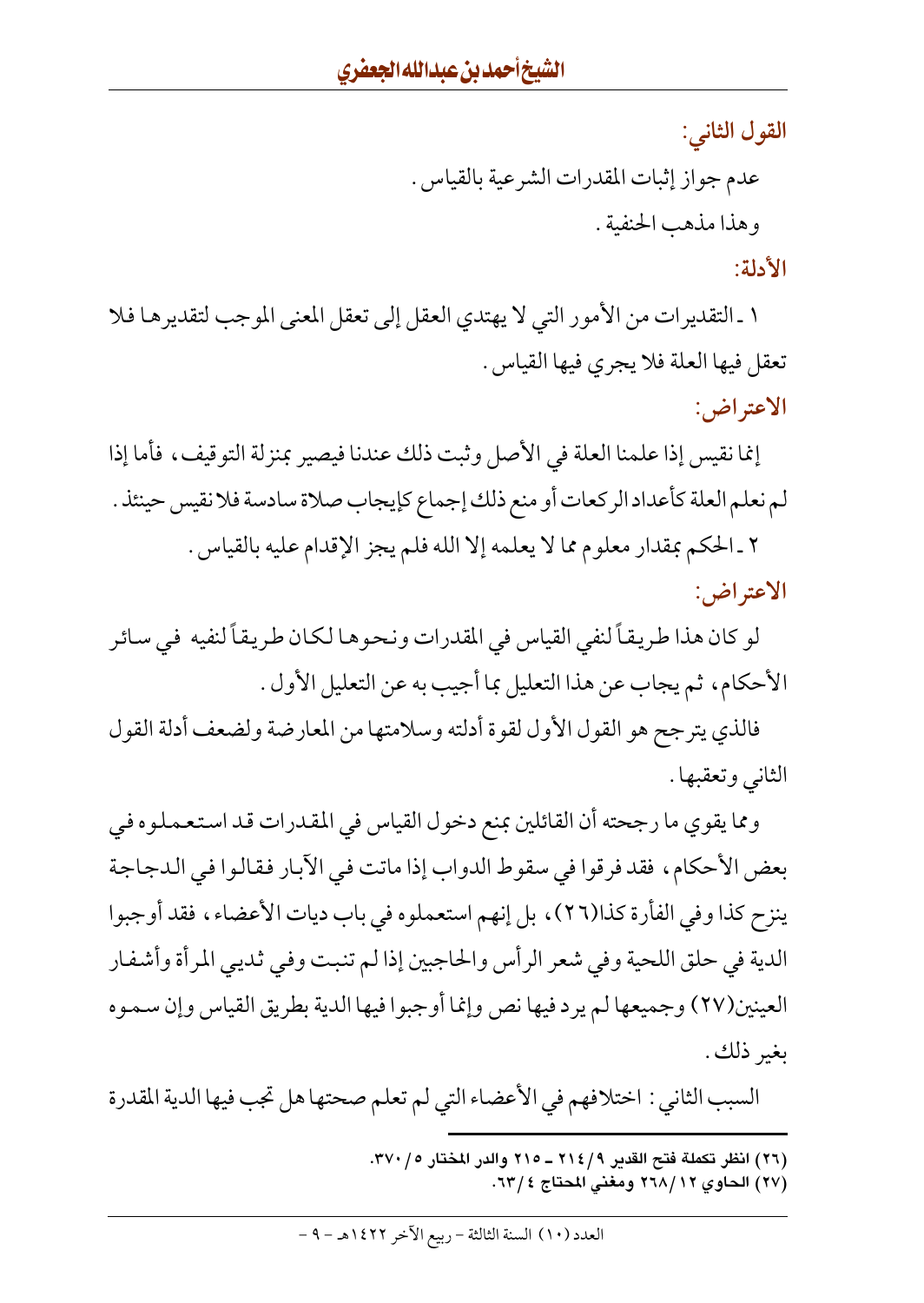# ديةمافي جوف الإنسان من الأعضاء

أم الحكومة؟ ويعد الفقهاء الأعضاء الداخلية مما لم تعلم صحته وقد اختلف الفقهاء في هذه المسألة على قولين : القول الأول: إن الواجب في الأعضاء التي لم تعلم صحتها حكومة . وهذا هو مقتضى نصوص الحنفية وهو قول للشافعية . (٢٨) فقد نص فقهاء الحنفية على أنه يجب في عين الصبي وذكره ولسانه حكومة عدل إن لم تعلم صحته ببينة أو إقرار الجاني . (٢٩) التعليل:

١ ـ لأن المقصود من هذه الأعضاء المنفعة فإذا لم يعلم صحتها لا يجب الأرش الكامل ىالشك .

الاعتراض:

غلبة الظن تفيد سلامة هذه الأعضاء لأن هذا هو الظاهر وغلبة الظن معمول بها وتنزل منزلة اليقين وأما المشكوك فيه فهو عدم السلامة .

> ٢ ـ لأنه لا يقضي بالالزام مع إمكان الإسقاط اعتباراً ببراءة الذمة . الاعتراض:

أصل براءة الذمة يقابله ظاهر السلامة إذ إن الظاهر هو سلامة أعضاء الإنسان وعدم تعيبها وفي هذه الصورة من تعارض الأصل مع الظاهر يبحث عن مرجح أخر وفي هذه المسألة يترجح الظاهر لأنه يعضده أصل آخر إذ إن العيب وعدم السلامة أمر عارض والأصل في الأمور العارضة العدم . (٣٠)

القول الثاني:

إن الواجب في الأعضاء التي لم تعلم صحتها الدية .

- (٢٨) انظر تكملة فتح القدير ٢ / ٢٢٣ والدر المختار ٣٧٤/٥.
	- (٢٩) انظر الأشباه والنظائر للسبوطي ص ٤٢, ٤٦.
- (٣٠) أسنى المطالب ٤ /٥٣، الحاوي ٢٦٨/١٢، مغنى المحتاج ٤ /٦٣.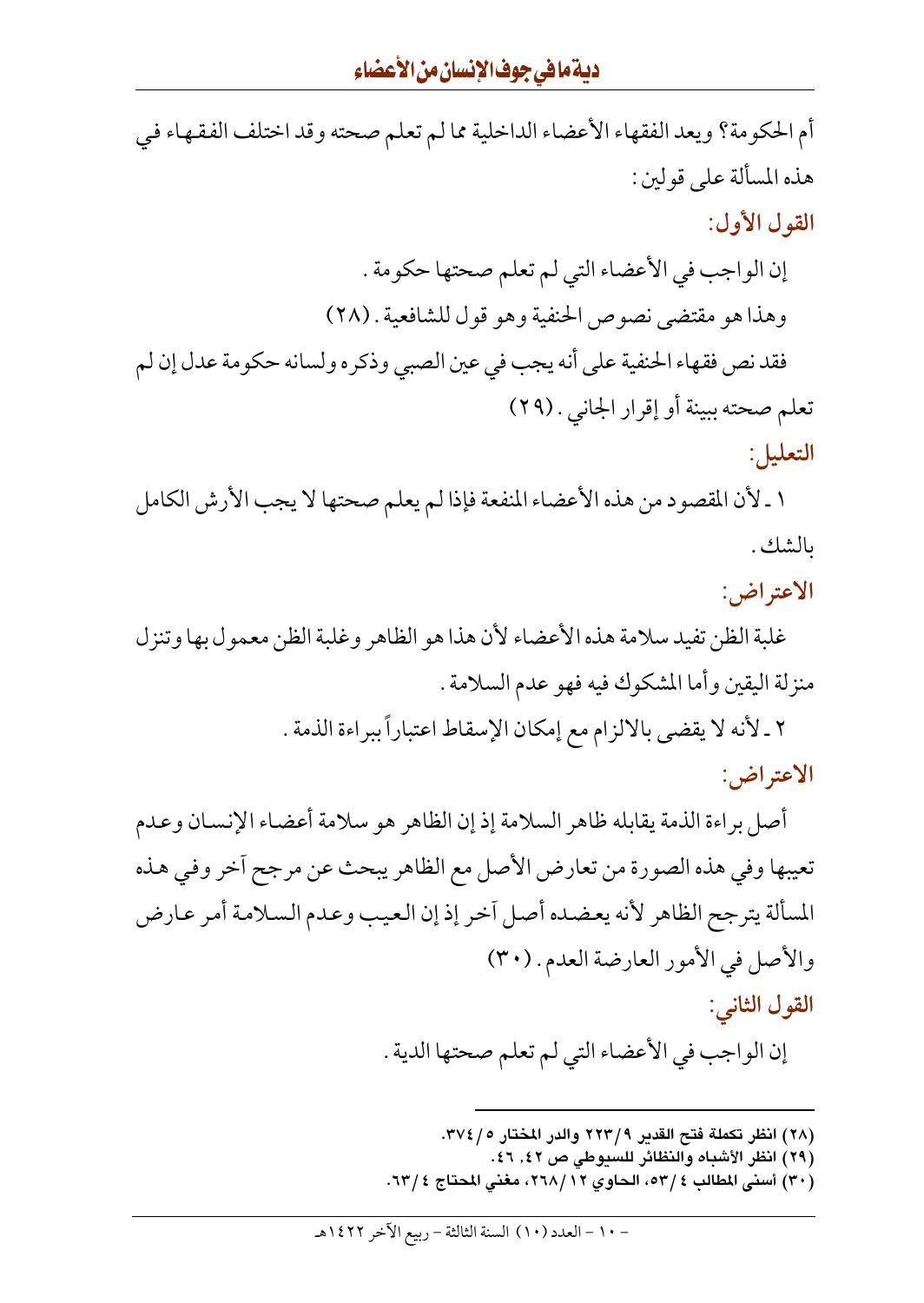وهذا معتمد مذهب الشافعية(٣١)، والحنابلة . (٣٢)

فقد أوجبوا الدية في ذكر الصبي ولسانه كما تجب في رجله ويده وإن لم يكن في الحال بطش .

التعليل:

أخذاً بظاهر السلامة .

وهذا هو الراجح لضعف أدلة أصحاب القول الأول، وتعقبها ولوضوح حجة أصحاب القول الثاني .

والخلاصة : أنني اخترت ما ذهب إليه جمهور الأصوليين والفقهاء من جواز إثبات المقدرات الشرعية ـ ومنها دية الأعضاء ـ عن طريق القياس ، وأن الأصل في أعضاء الإنسان الجوفية وغيرها هو السلامة حتى يثبت عدمها .

لكن لا بد من توافر شروط القياس والتخريج في إثبات ديات هذه الأعضاء، ومن أهمها معرفة العلة وتحقق وجودها في الفرع .

وبعد الاستقراء والتأمل وجدتهم ينصون على أن العلة في إيجاب الدية المقدرة في الأعضاء المنصوص عليها هي كونها ذات منفعة كبيرة للإنسان ، وأنها من تمام خلقته ويألم لقطعها، ويخشى سراية الجناية عليها على نفسه . (٣٣) وبناءً على ذلك فكل عضو تحققت فيه هذه العلة المركبة فالواجب فيه الدية مقدرة وإلا فالواجب حكومة ، وهذا ما سأفصل فيه القول بمشيئة الله .

(٣٢) انظر الأم ١٥٩/٦ والحاوي ٣٠٠/١٢ والشرح الكبير لابن قدامة ٢٥/٣٢٥.

(٣٣) انظر الإفصاح في فقه اللغة ١ / ٨٤ ومبادىء علم التشريح ووظائف الأعضاء، د. شفيق عبدالملك ص ١٥٨ وتعرف إلى أعضاء جسمك ج. د راديكيلف ص ١٩/١.

<sup>(</sup>٣١) المغنى ١٢٩/١٢, ١٤٦، والشرح الكبير لابن قدامة ٢٥/٦/٢٥.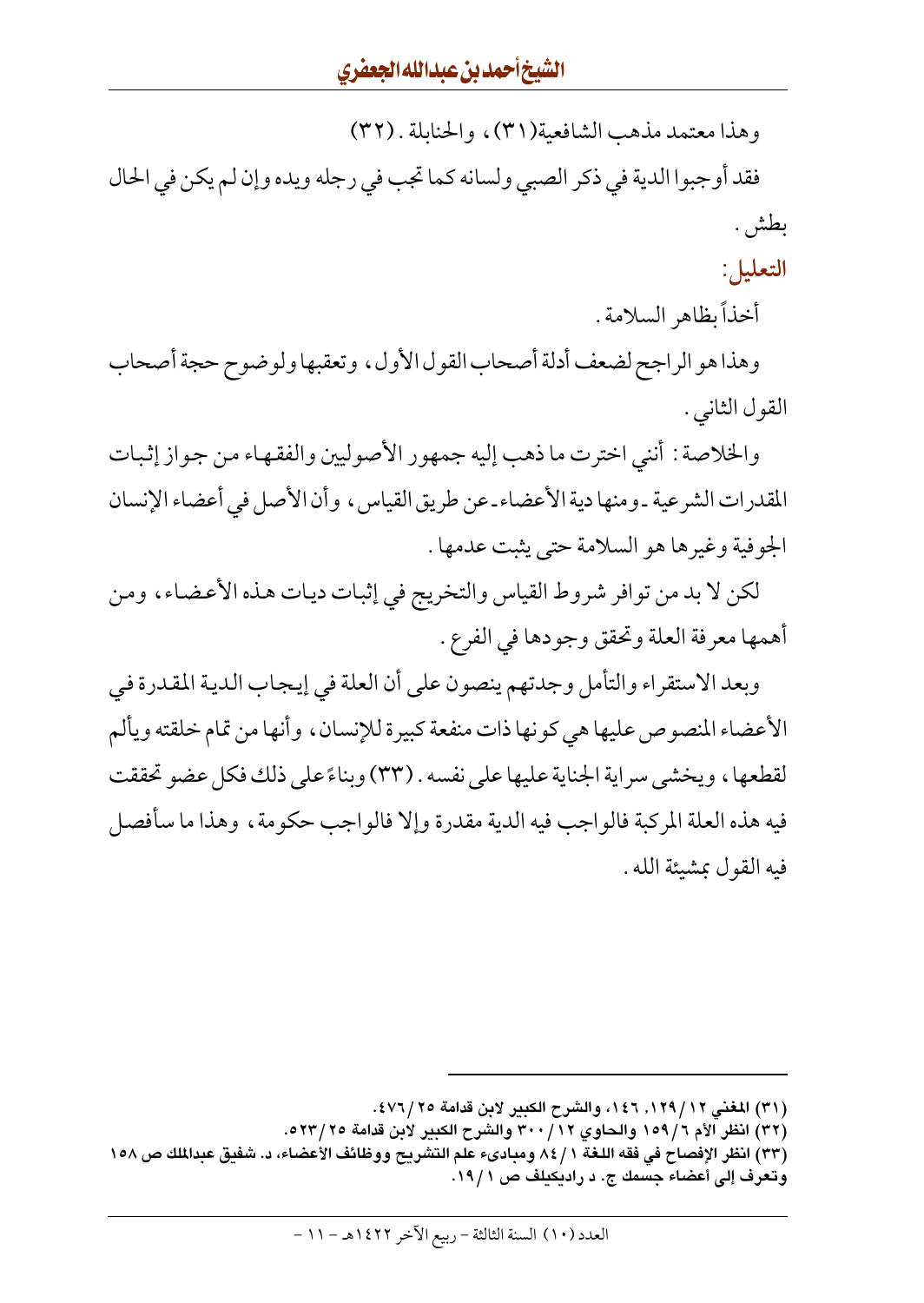المبحث الثاني بيان دية ما في الجوف من الأعضاء

المطلب الأول: ما في الجوف منه شيء واحد

الأول: القلب:

وهو عضو عضلي أجوف يستقبل الدم من الأوردة ويدفعه في الشرايين . (٣٤) ويعد القلب أهم عضو في الجسم وفي حال تعطل منفعته بالكلية تحدث الوفاة .

ولهذا فإن الجناية على هذا العضو إن أدت إلى الوفاة فالواجب دية تلك النفس كاملة ، أما إن أدت إلى تعطل بعض منافعه أو تأثره جزئياً فالواجب الحكومة إن لم يمكن معرفة قدر النقص الحاصل في منفعة هذا العضو ، فقد نص الفقهاء على أن كل نقص في منفعة عضو لا ينضبط فيه حكومة . (٣٥) أما إن أمكن معرفة قدر النقص الحاصل في منفعته فيجب من الدية بقدره لأنه يجب في ذهاب بعض منفعة معلومة بقدر الذاهب منها إن علم. (٣٦)

الثاني: القصبة الهوائية:

هي قناة عضلية غضروفية تلي الحنجرة مباشرة، تعمل ليل نهار علىي تنقية هواء الشهيق . (٣٧) .

على هذا فالقصبة الهوائية عضو أساسي للجسم وله منفعة كبيرة، ولا نظير له في الجسم، ففي حالة الجناية عليه وإتلافه كلياً باستئصال كامل أو تعطيل المنفعة بالكلية

- (٣٤) انظر تحفة المحتاج ٢١٥/٨.
	- (٣٥) انظر نيل المآرب ٤ / ٥٣٤.
- (٣٦) انظر مبادىء علم التشريح ووظائف الأعضاء ص ٢٠٤.

(٣٧) انظر مبادىء علم التشريح ووظائف الأعضاء ص ٢٢١ والمصباح المنير ص ٥٦٩ والإفصاح في فقه اللغة  $. \lambda$ ٦/١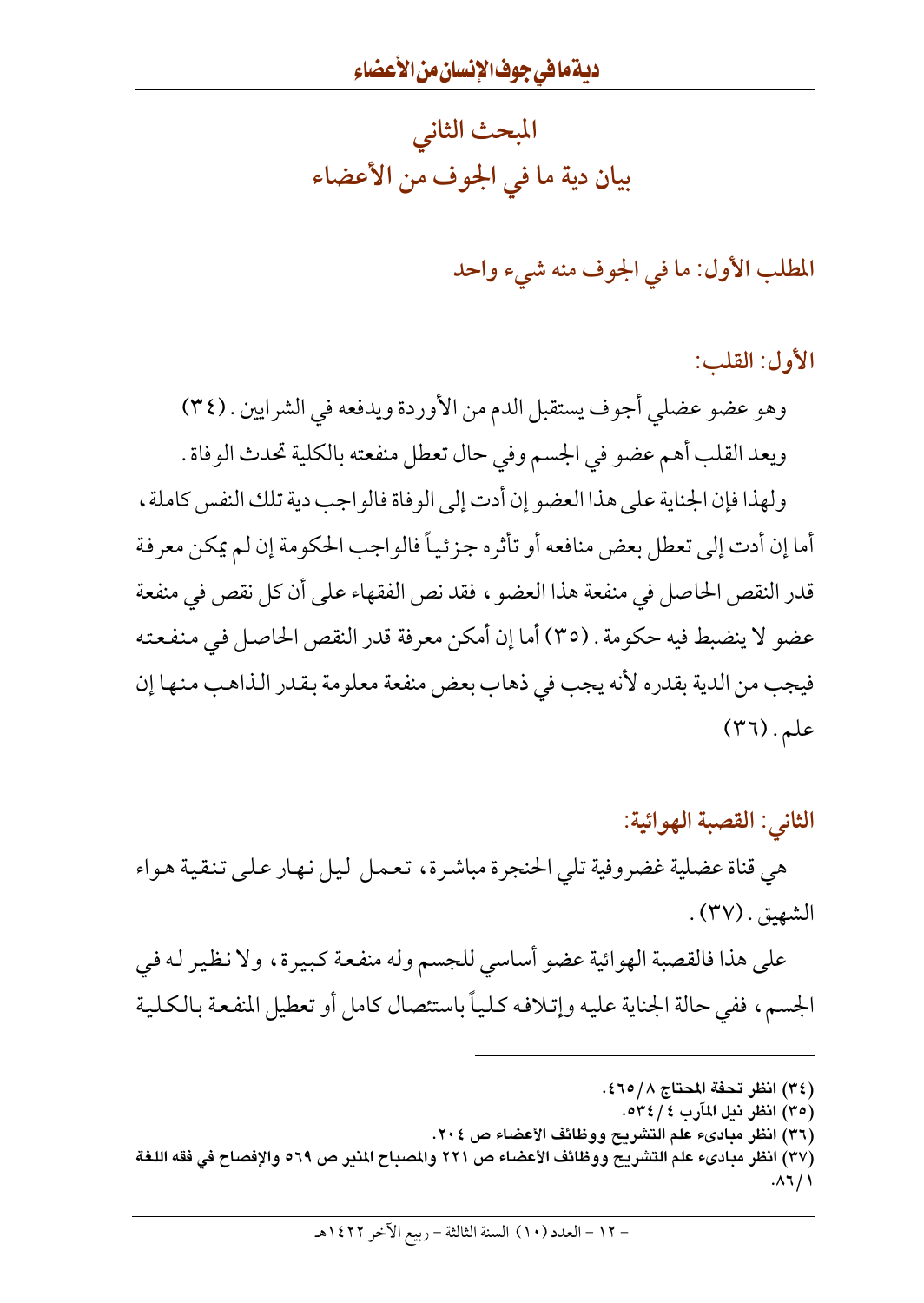فالراجح أنه تجب الدية كاملة ، أما في حالة تعطيل جزء منه أو من منفعته فإن أمكن تقدير نسبة العجز الحاصلة من الوظيفة الكلية للعضو ، فالواجب قدرها من ديته الكاملة بناءً على الضابط السابق من ضوابط ما فيه دية مقدرة من أنه : يجب في ذهاب بعض منفعة معلومة بقدر الذاهب منها إن علم . وإن لم يمكن تقدير نسبة العجز أو النقص الحاصل بمنفعة العضو فإن الواجب حكومة تقدر باجتهاد أهل الخبرة مع القاضي .

### الثالث: المريء:

وهو مجرى الطعام والشراب والجمع أمرئة ومُرُؤ . (٣٨)

ويُعد المريء من الأعضاء الأساس في البدن وهو ذو نفع كبير إذ هو وسيلة نقل الطعام والشراب إلى المعدة والراجح أنه تجب بالجناية عليه الدية كاملة إن ذهب نفعه بالكلية ، وإن لم تذهب منفعته بالكلية وأمكن معرفة مقدار العجز والنقص الحاصل في منفعته فتجب بقدر نسبته من الدية وإلا فالواجب الحكومة .

وقد وقفت على نص لفقهاء الشافعية يمكن أن يستفاد منه وهو أن في المريء الدية كاملة إن ذهب نفعه بالكلية ، فقد جاء في روضة الطالبين «لو جنى على عنقه فلم يمكنه ابتلاع الطعام إلا بمشقة لالتواء العنق أو غيره لزمه حكومة ، فلو لم ينفذ الطعام والشراب أصلاً لانسداد المنفذ فلا يعيش المجنى عليه والحالة هذه(٣٩) ولم تزد طائفة من الأصحاب على أنه إن ساغ الطعام والشراب فحكومة وإن مات فالدية ونقل الإمام الغزالي (٤٠) ـ رحمه الله ـ أن نفس الجناية المفضية إلى الانسداد توجب الدية حتى لو حزَّ غير ه رقبته وفيه حياة مستقرة لزم الأول دية» . (٤١)

- (٤٠) روضة الطالبين ٢٥٨/٦.
- (٤١) الشرح الكبير لابن قدامة ٢٥/ ٥٢١.

<sup>(</sup>٣٨) وفي الوقت الحاضر يمكن أن يبقى من استؤصل من المريء على قيد الحياة، ويعوض عن المريء بعضو صناعي أو بفتحة في البطن لإيصال الغذاء كما أفادني بذلك كتابياً بعض الأطباء.

<sup>(</sup>٣٩) هو أبو حامد محمد بن محمد الغزالي الطوسي حجة الإسلام فقيه شافعي متصوف مولده ووفــاتـــه فــي الطابران بخراسان، له نحو مائتي مصنف منها: إحياء علوم الدين والبسيط والوسيط والوجيز، والخلاصة في الفقه والمستصفى والمنخول في الأصول وغيرها، توفي سنة ٥٠٥هـ. انظر طبقات الشافعية لابن قاضى شهبة ١ / ٢٧٨ ووفيات الأعيان ١ / ٤٦٣ ٤.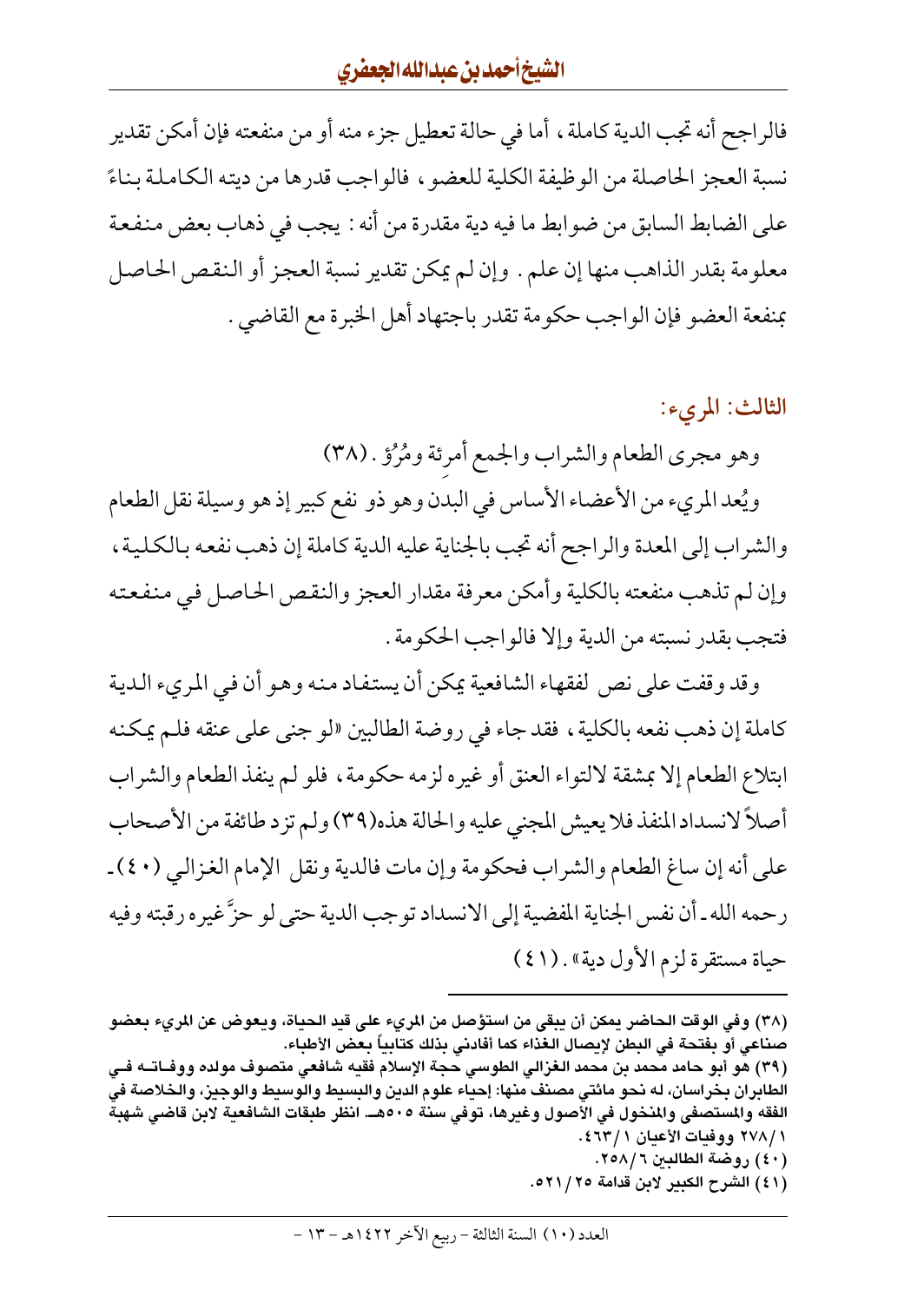# ديةمافي جوف الإنسان من الأعضاء

فيري الغزالي ـ رحمه الله ـ أن في انسداد مجري الطعام والشراب الدية ومعلوم أن مجراهما هو المريء، ففي تعطيل منفعته الدية كاملة، وقد أشار إلى قريب من هذا المعنى بعض فقهاء الحنابلة بقولهم : «إن جنى عليه فصار الالتفات أو ابتلاع الماء عليه شاقاً ففيه حكومة، لأنه لم يذهب المنفعة كلها، ولا يمكن تقديرها وإن صار بحيث لا يمكنه ازدراد ريقه فهذا لا يكاد يبقى، وإن بقى مع ذلك ففيه الدية لأنه تفويت منفعة ليس لها مثل في البدن». (٤٢)

الرابع: الكبد:

والكبد عضو أساس لا نظير له في جسم الإنسان وله منفعة كبيرة، ونظراً لكبر حجمه وهشاشة نسيجه وكونه في موضع معرض للإصابات فإنه أكثر عرضة للإصابات النافذة أو إصابات حوادث السيارات، وكذلك الحالات التي تؤدي إلى حدوث ذبذبات شديدة بالجسم مثل حوادث السقوط من علو . (٤٣) ونتيجة لما تقدم رأيت أن أتحدث عن دية الكبد بشيء من التفصيل : فالجناية على الكبد لا تخلو من ثلاثة أحوال :

أولاً: أن تتعطل منفعتها بالكلية.

وذلك إما بإبانتها واستئصالها كاملة أو بإذهاب نفعها بالكلية مع بقاء عينها . الحكم في هذه الحالة:

إذا فرض وأن حدث شيء من هذا وبقى المجنى عليه علىي قيد الحياة، فالراجح أن الواجب هو دية تلك النفس كاملة . التعليل:

لأنه عضو فيه منفعة كبيرة للبدن ويألم الإنسان بقطعه ويخشى سراية الجناية على نفسه

<sup>(</sup>٤٢) انظر الفحوص الطبية الشرعية ص ٧ وما بعدها، الطب الشرعي وجرائم الاعتداء على الأشخاص والأموال ك د. عبدالحكم فودة ورفيقه ص ١٧٤. (٤٣) المغنى ١٢٤/١٢٤.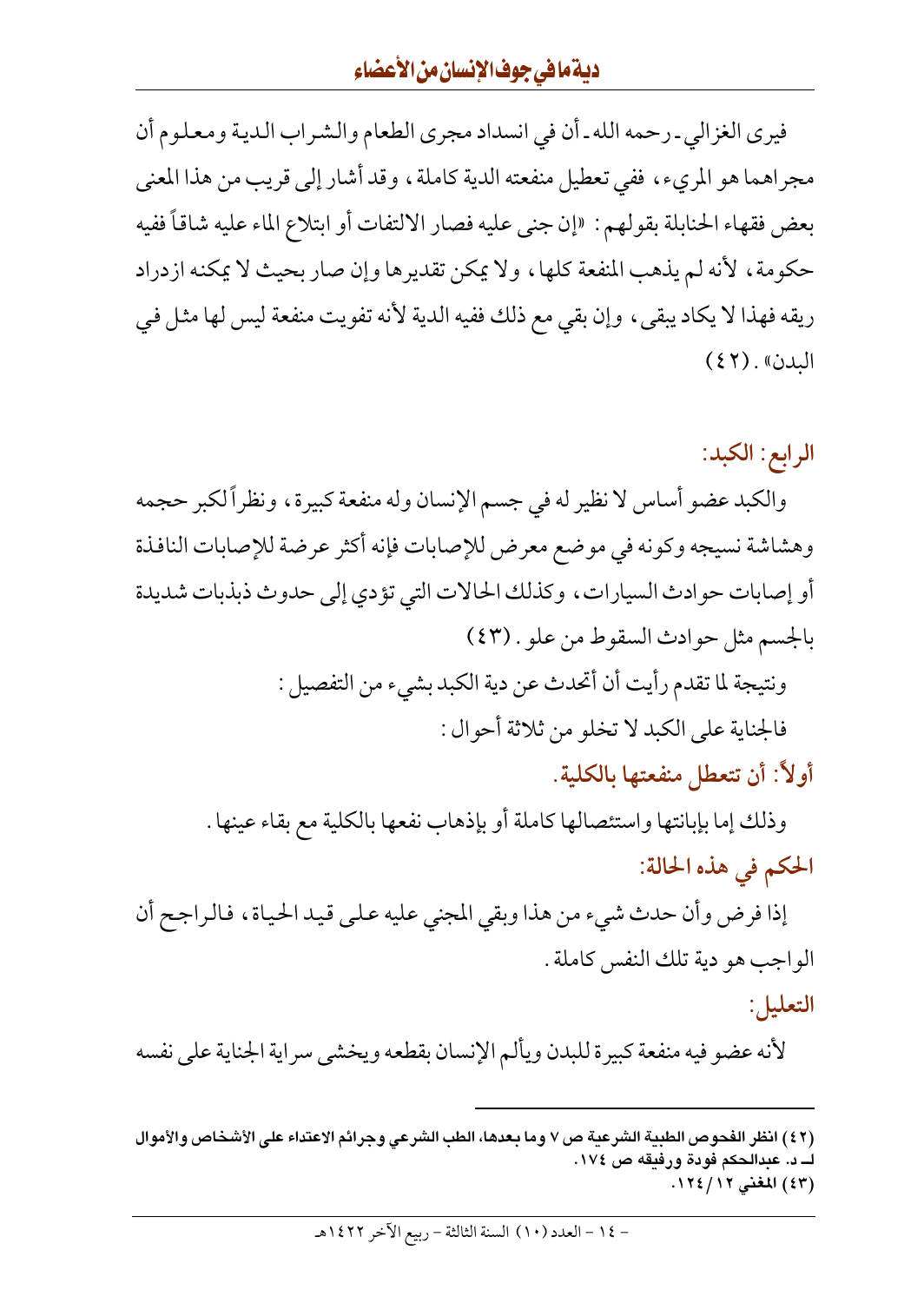ولا نظير له في البدن فتجب فيه الدية كاملة كما لو استوعب اللسان أو الأنف أو الذكر بالقطع .

> ولأن كل ما تعلقت الدية بإتلافه تعلقت بإتلاف منفعته . (٤٤) ثانياً: أن يتعطل جزء من منفعتها.

وذلك لا يخلو من أحوال : أ ـ أن يتعطل جزء من منفعتها مع إبانة جزء من عينها . وذلك باستئصال جزء من الكبد أو أحد فصيها مثلاً . (٤٥)

الحكم:

١ ـ إن أمكن معر فة قدر النقص أو العجز الحاصل في منفعة الكبد :

إن كان مقدار النقص الحاصل مساوياً لمقدار الجزء المبان من الكبد كأن أبان نصف الكبد فذهب نصف نفعها فالواجب نصف الدية .

وإن ذهب من أحدهما أكثر من الآخر كأن أبان نصف الكبد فذهب ربع نفعها فيجب يقدر الأكثر -وهو النصف هنا-.

التعليل:

لأن كلاً من العضو ومنفعته مضمون بالدية .

ويمكن أن يصار لهذا الرأي تخريجاً على دية اللسان فيما لو قطع بعض لسانه فذهب بعض كلامه فقد نص الفقهاء على مثل هذا . (٤٦) ٢ ـ إذا لم يمكن معرفة مقدار المنفعة الفائتة : إذا أبان جزءاً من الكبد فذهب شيء من منافعها لا يمكن تحديد مقداره . لم أجد من نص على هذه المسألة سواء بالنسبة لدية هذا العضو أو غيره، لكني وجدت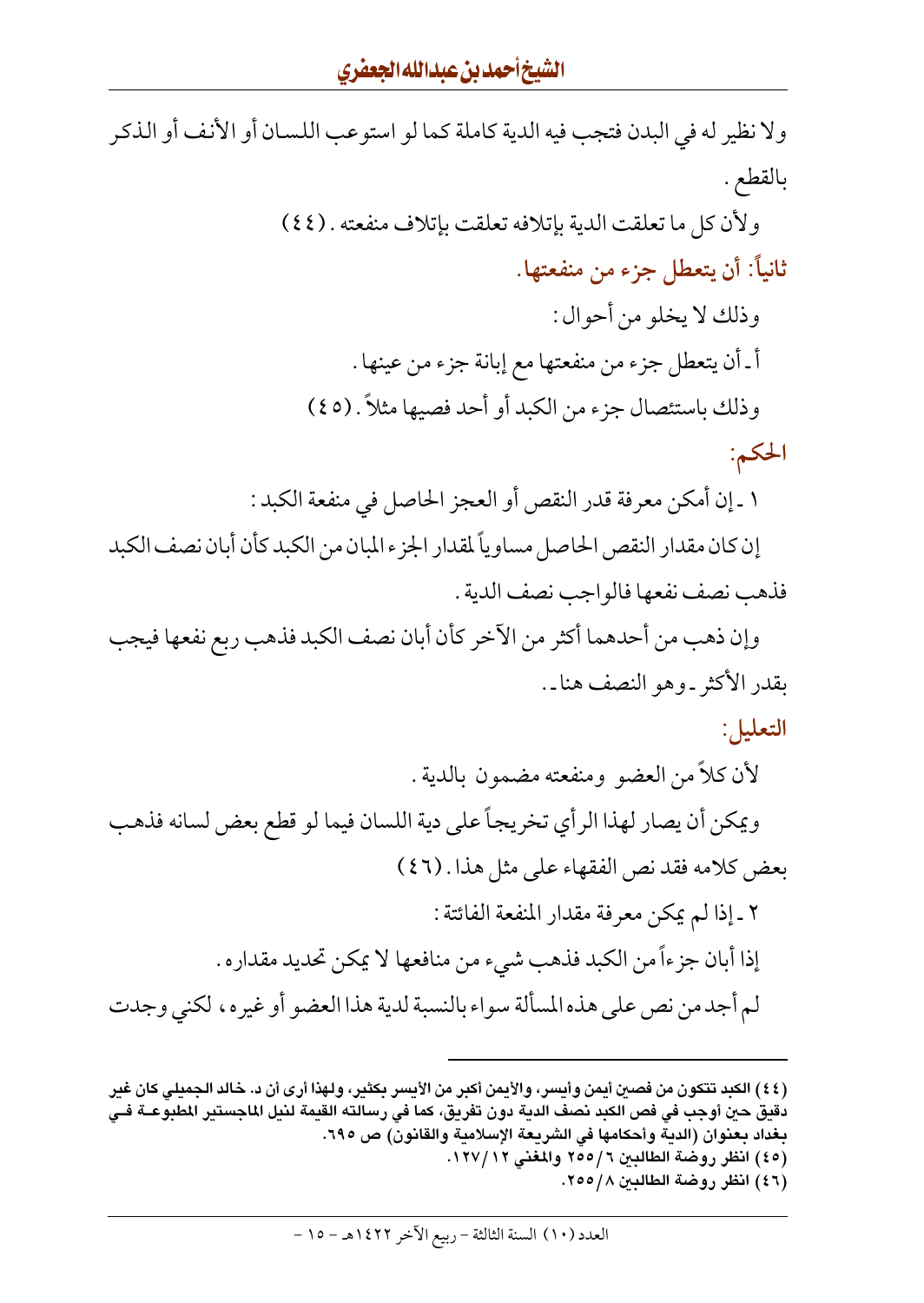# <mark>ديةمافي جوفالإنسان من الأعض</mark>اءِ

من الفقهاء من يعتد في الدية بالجرْم ـ أي عين العضو ـ ويجعله أصلاً والمنفعة تبع ومنهم من يعتد بالمنفعة ويجعلها أصلاً . فعلى هذا يمكن أن نخرج على ذلك قولين : الأول : أنه تجب الدية بقدر الذاهب من الجرْم عند من يعتد به ويجعله أصلاً، وهو قول بعض الشافعية . (٤٧) الثاني : أن الواجب حكومة عند من يعتد بالمنفعة ويجعلها أصلاً، وهو قول بعض الحنفية والشافعية . (٤٨) ويمكن أن يقال بقول ثالث هو الأرجح في نظري : الثالث : أن الواجب هو الأكثر من الدية أو الحكومة . التعليل: علل أصحاب القول الأول رأيهم بأن الجرْم ـ العضو ـ هو الأصل لأن الجناية واقعة عليه

ولأن النص إنما ورد في الجرْم كما في حديث أبي بكر بن حزم المتقدم .

وعلل أصحاب القول الثاني رأيهم بأن العبرة بالمنفعة وبأن الشخص لو عطل منفعة عضو شخص آخر بالكلية دون إبانته كأن أشل يده أو لسانه فالواجب الدية كاملة ولو جنى على عضو أشل فإنه لا تجب ديته كاملة فتبين أن الأصل هو المنفعة والمنفعة هنا لا يعرف قدر الفائت منها فتجب الحكومة .

والراجح ـ والله أعلم ـ هو القول الثالث أنه يجب الأكثر من دية العضو وما تخرجه الحكومة إذ يدخل الأقل منهما في الأكثر لأن كلاً من الجرْم والمنفعة مضمونان، وعدم علمنا بقدر الفائت من المنفعة يوجب الحكومة فإن خرجت أقل من دية الجرْم فالواجب دية الجرْم لأن الجرْم مضمون بالدية وإن تساويا وجب المتفق عليه وإن خرجت الحكومة أكثر وجبت الحكومة لأن المنفعة مضمونة بالدية .

- (٤٧) انظر تكملة فتح القدير ٢٢٢/٩ وروضة الطالبين ٢٥٥/٨.
	- (٤٨) انظر تعرف إلى أعضاء جسمك ص ١١٠.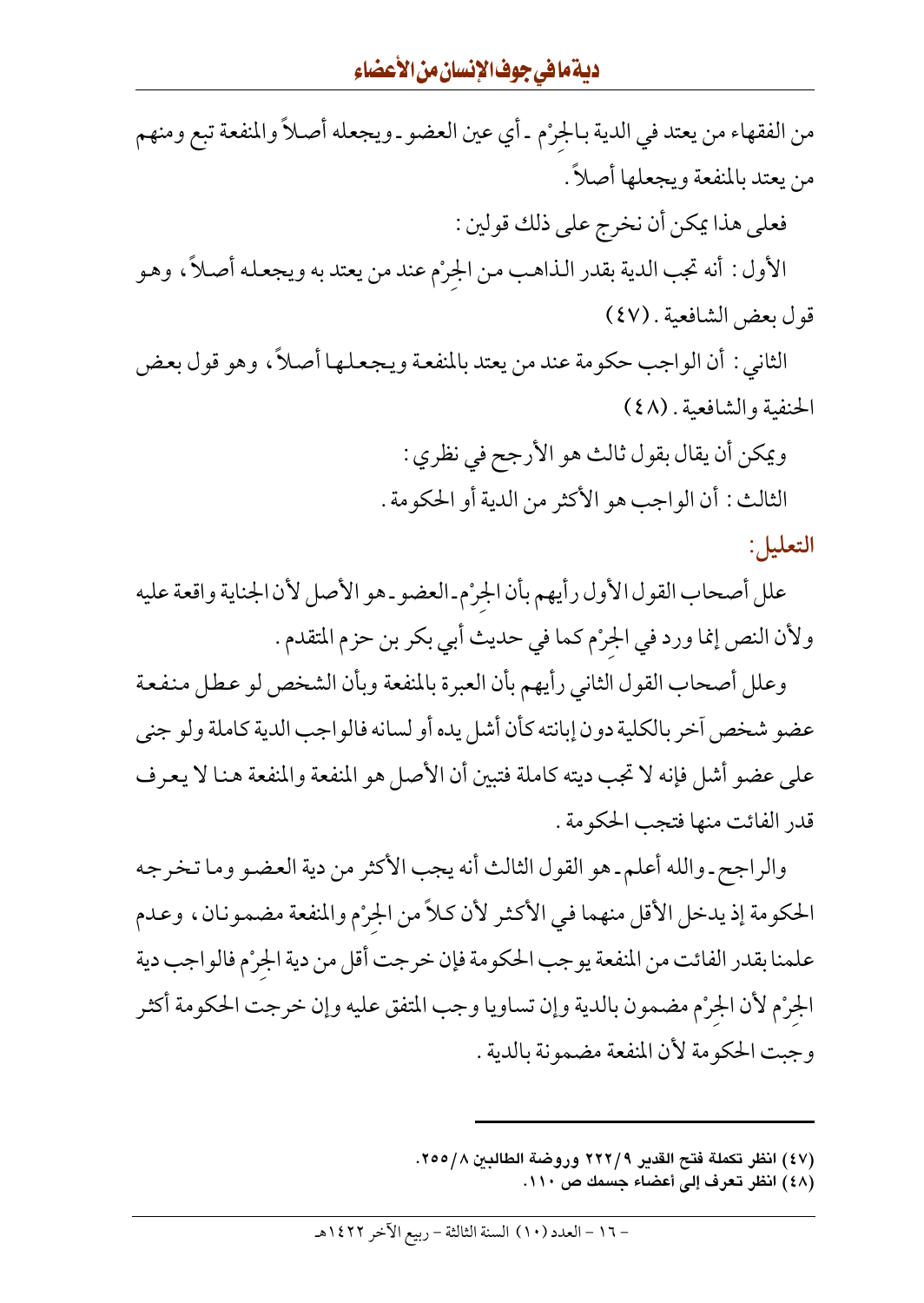ومما يؤيد هذا أنه لو فرض أن هذه الجناية ليس فيها إبانة وإنما إذهاب منفعة فقط فتجب الحكومة ولو فرض أن هذه الجناية ليس فيها إذهاب منفعة وإنما إبانة جزء من العضو فقط، فالصحيح أنه تجب دية بقدر الجزء المبان وهذه الجناية حصل فيها الشيئان معاً، فدخل الأقل منهما في الأكثر .

> ب ـ أن يتعطل جزء من منفعتها مع بقاء عينها : إذا تعطل جزء من منفعة الكبد بلا نقص في عينها .

> > الحكم:

١ ـ إن أمكن معرفة مقدار النقص والعجز الحاصل في منفعة الكبد فيجب بقدره من الدية .

التعليل:

لما تقدم من أنه يجب في ذهاب بعض منفعة معلومة بقدر الذاهب منها إن علم . ٢ ـ إن لم يمكن معرفة قدر العجز الحاصل في منفعة الكبد فإن الواجب حكومة . التعليل:

> لما تقدم من أن كل نقص في منفعة عضو لا ينضبط ففيه حكومة . ثالثا : إذا أبين جزء من الكبد ولم يذهب شيء من منفعتها .

قد يحصل أن يتلف أو يُستأصل جزء من الكبد دون أن يؤثر ذلك على أداء الكبد لوظيفتها، بل ذكر بعض الأطباء أنه يمكن أن يقتطع ما نسبته ٨٠٪ من الكبد ومع ذلك تبقى مؤدية لعملها بشكل طبيعي . (٤٩)

الحكم:

يمكن أن يتخرج في هذه المسألة قولان بناءً على اختلاف الفقهاء فيما لو قطع بعض اللسان ولم يبطل شيء من الكلام .

<sup>(</sup>٤٩) التاج والإكليل ٢٦٢/٦، والشرح الكبير للدردير ٢٧٧/٤.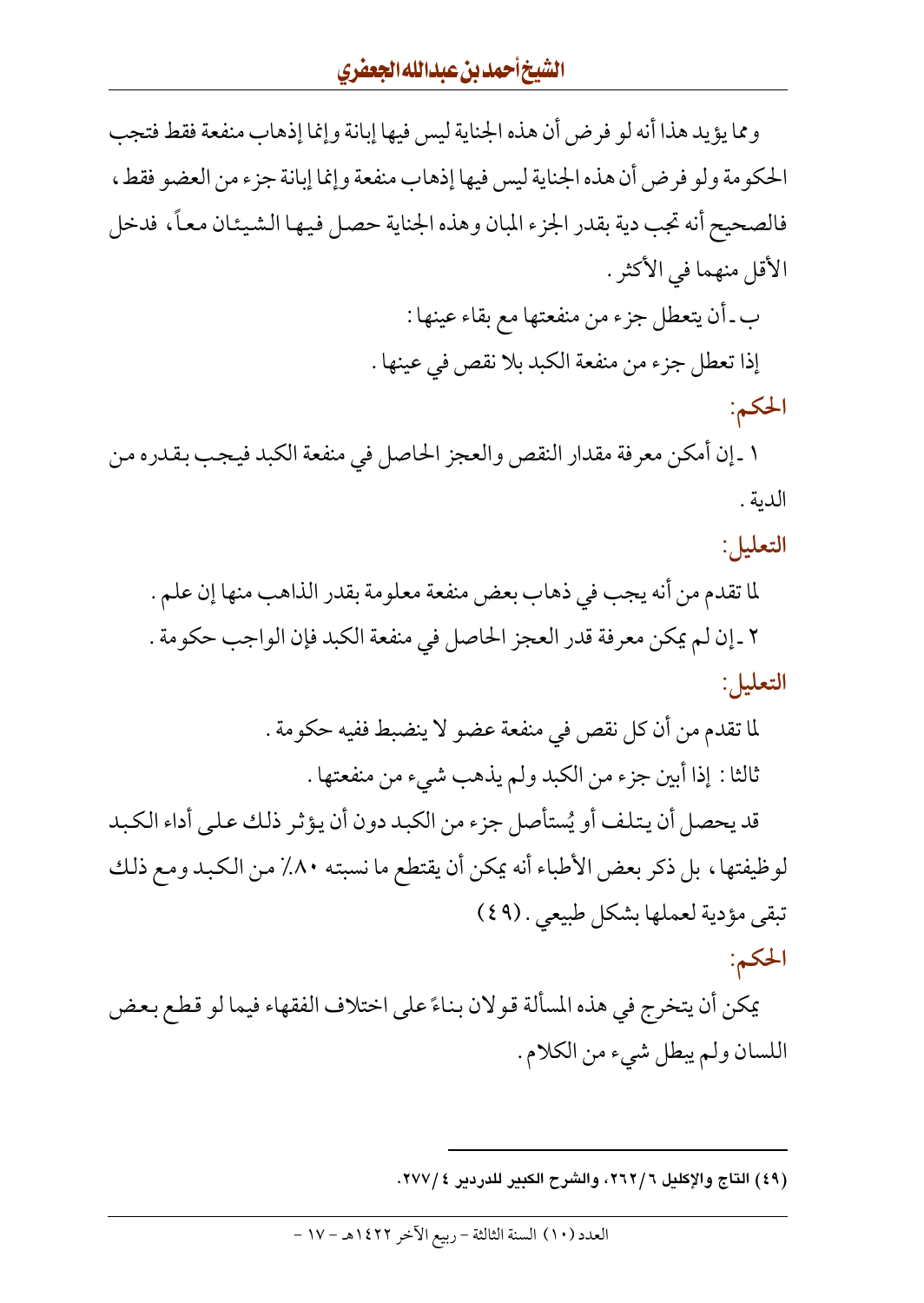الأول: تجب الحكومة. وهو مذهب المالكية(٥٠) ووجه عند الشافعية . (٥١) الثاني : يجب بقسطه من الدية ، وهو منصوص الشافعي(٥٢) ومذهب الحنابلة . (٥٣) التعليل: على الخلاف السابق في أن الأصل في الدية المنفعة أو الجرْم فمن قال بالأول أوجب الحكومة .

ومن قال بالثاني أوجب الدية . والرّاجح القول الثاني لما تقدم من أن كلا من المنفعة والجرْم مضمونان بالدية .

وقت وجوب دية الكبد: تتميز الكبد بخاصية عن كثير من أعضاء الجسم ألا وهي قدرتها على إعادة بناء نفسها في حالة استئصال جزء منها حيث يمكنها أن ترجع إلى حجمها الطبيعي . (٥٤) وأكدلي مجموعة من الأطباء هذا بشرط أن تكون الكبد سليمة من الأمراض والتليُّفات التي تعوق ذلك .

وبناءً على هذا فالذي يظهر لي أن الكبد إذا استؤصل جزء منها فإن ديتها لا تجب في الحال ، بل ينتظر بها المدة التي يقرر الأطباءُ العدولُ إمكانية عودتها خلالها ما لم يستبعد أن يعيش المجني عليه حتى يبلغها فإن مضت ولم تعد أو قرر الأطباء عدم إمكان عودها وجبت ديتها حينئذ .

ما الحكم لو عادت الكبد لوظيفتها وحجمها؟

ـ لو عادت الكبد لوظيفتها وحجمها فإن هذا لا يخلو من حالين :

- (٥١) حواشي روضة الطالبين لصالح بن رسلان البلقيني ٢٥٦/٦.
	- (٥٢) والمغنى ١٣٠/١٣٠.
	- (٥٣) تعرف إلى أعضاء جسمك ص ١١١.

(٥٤) انظر الهداية ٣٢٧/٩، وحاشية الدسوقي ٤ / ٢٧٤ ومغني المحتاج ٤ / ٦٤ والشرح الكبير لابن قدامة ٢٥ /  $5\lambda$ 

<sup>(</sup>٥٠) أسنى المطالب ٤ /٦٣ وروضة الطالبين ٢ /٢٥٦.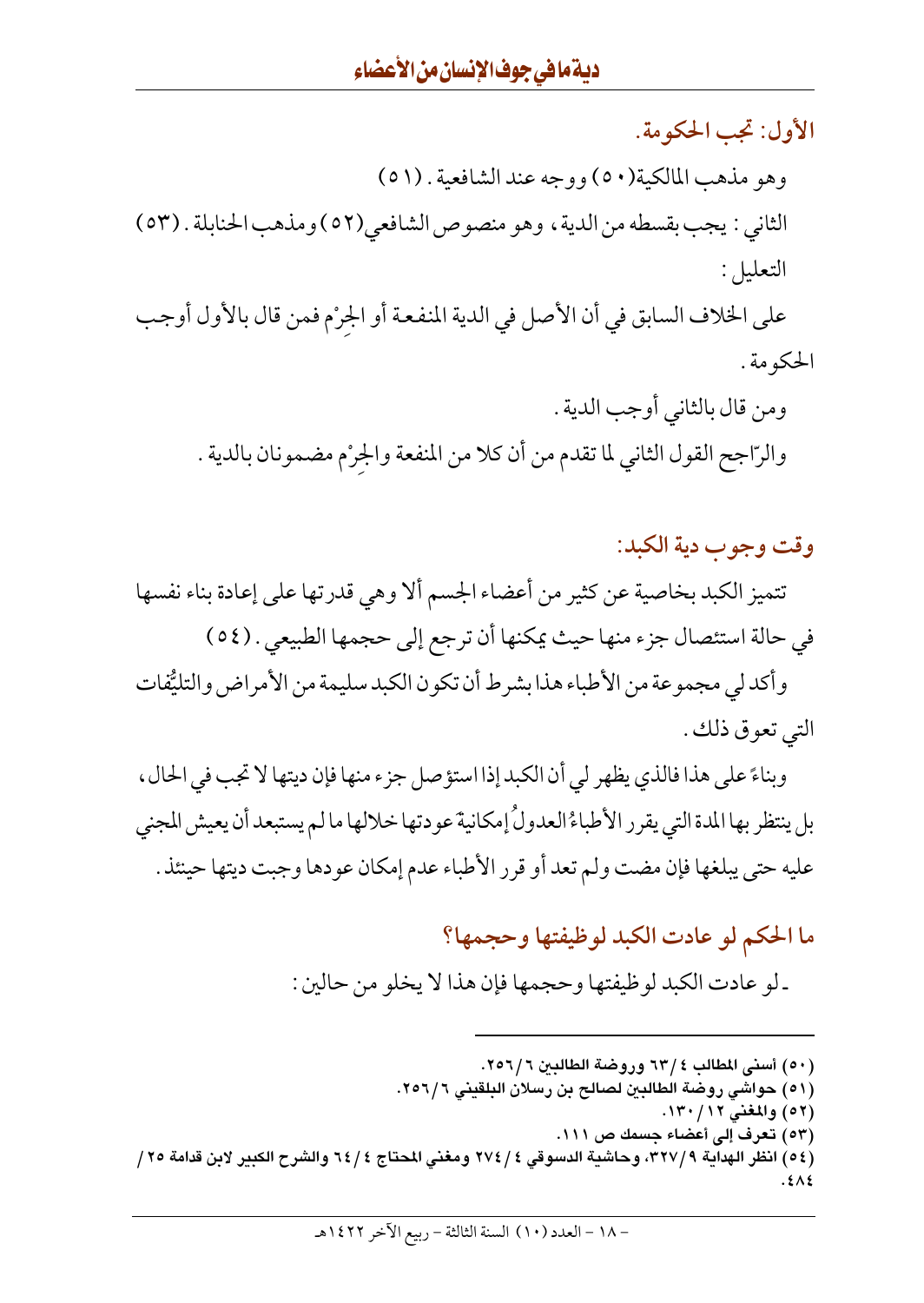الأول: أن تعود لوظيفتها وحجمها الطبيعي.

بأن ترجع الكبد لحجمها الطبيعي قبل الجناية عليها وتؤدي وظيفتها كما كانت قبل الجناية دون أن يلحقها نقص في الحجم أو قصور في المنفعة . وهذه الحالة لا تخلو من صورتين أيضاً :

أ ـ أن يكون المجنى عليه قد أخذ ديتها:

فالذي يتخرج ـ على رأى الجماهير ـ أن ترد ديتها تخريجاً على سن غير المثغور ـ وهو الصبي الذي لم تسقط أسنانه اللبنية ـ فيما لو جني عليه فعاد(٥٥) بجامع جريان العادة بعود العضو كما كان .

ب ــ أن يكون المجنى عليه لم يأخذ ديتها:

فالذي يتخرج أيضاً أن تسقط ديتها تخريجاً على سن غير المثغور إذا لا يجب الأرش والحالة هذه بالإجماع(٥٦)، لأنه لم تفت عليه منفعة ولا زينة ولأن العادة جارية بعوده .

ويمكن أن تخرج أيضاً على قول صاحب الهداية «من شج رجلاً فالتحمت ولم يبق لها أثر ونبت الشعر سقط الأرش» . (٥٧)

ويمكن أن تخرج أيضاً على شعر الرأس واللحية إذا عاد كما كان(٥٨)، فإن كان عودها لوضعها الطبيعي ترك أثراً على الجسم فالواجب الحكومة ، فإن لم تترك أثراً فقد اختلف الفقهاء في ذلك على أربعة أقوال أذكرها مجملة وهي وجوب التعزير ، أو حكومة الألم، أو أجرة الطبيب وثمن العلاج، أو تقدير الحكومة في أقرب الأوقات للبرء، فإن لم تنقص القيمة قدرت حال جريان الدم، والذي يظهر لي أن القول الثالث هو الأنسب لهذا العصر والأدق في التطبيق والأقرب للعدل .

الثاني: أن تعود ناقصة الحجم أو المنفعة أو كليهما:

إذا مضت المدة وعادت الكبد لكن حدث بها شيء من الخلل في الوظيفة أو النقص في

- (٥٥) الهداية ٣٢٧/٩.
- (٥٦) الهداية ٩/ ٢٢٩، وإن كان الحنابلة يوجبون في ذلك الدية كما في الإنصاف ٢٥/ ٥٤٥.
	- (٥٧) انظر تكملة فتح القدير ٢١٤/٩.
	- (٥٨) انظر العناية ٢٢٧/٩ والمقنع ٢٥/٥٤٥.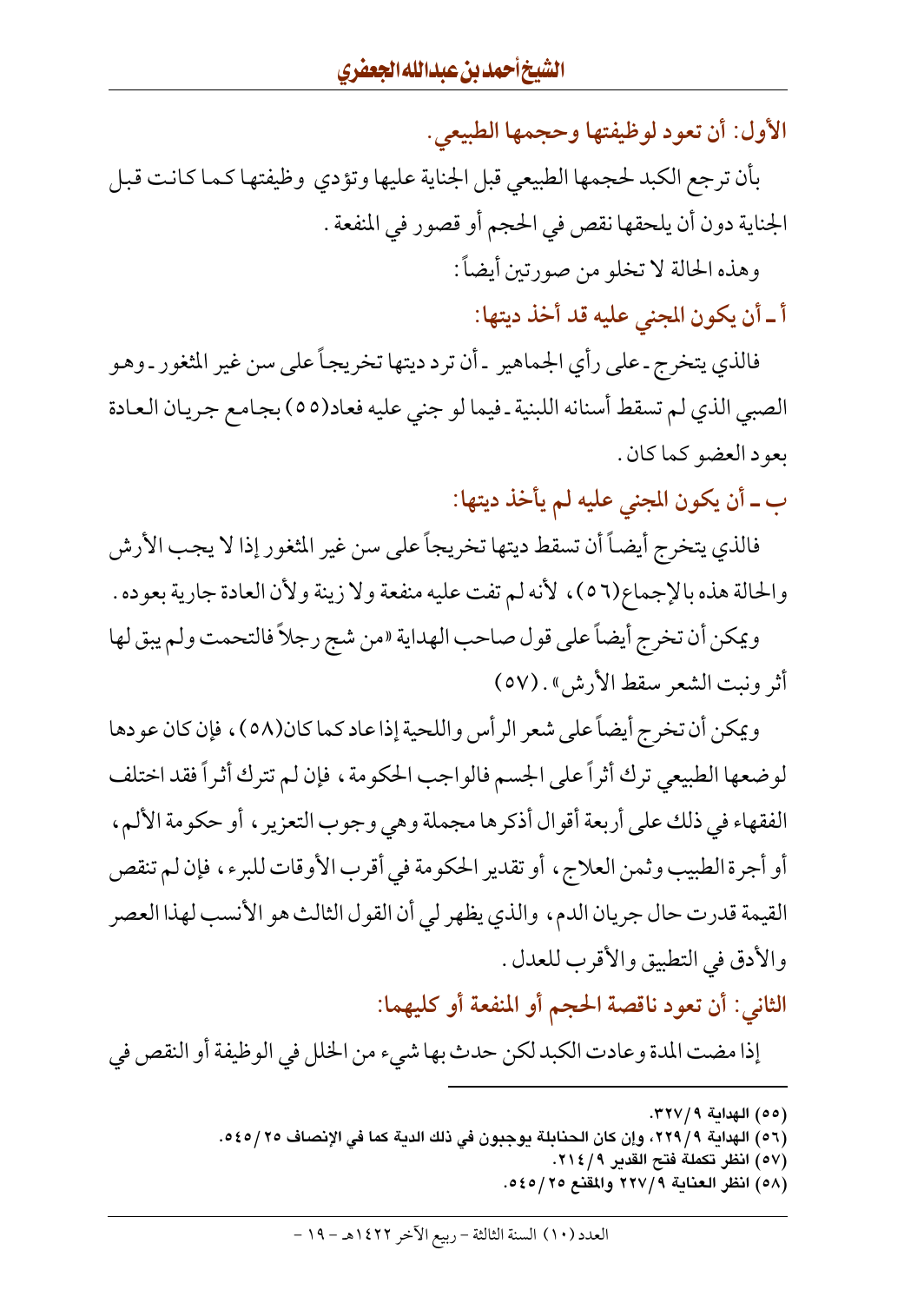الحجم فإن هذا لا يخلو أيضاً من صورتين : أ\_أن يمكن حساب مقدار النقص الحاصل فيجب بحسابه من الدية لما تقدم من أنه يجب في ذهاب بعض منفعة معلومة بقدر الذاهب منها إن علم، ولأنه نقص حصل بجنايته أشبه ما لو نقصه مع بقائه فإن كان النقص حصل في الجرْم فقط فيجب بحسابه وإن كان في المنفعة فقط فيجب بحسابها وإن كان فيهما معاً فيجب بقدر الأكثر منهما . ب ـ إذا لم يمكن معرفة مقدار العجز الحاصل في العضو فتجب الحكومة . ويمكن أن يخرج على دية السن والظفر إذا قلع فنبت متغيراً أو معوجاً أو ناقصاً . (٥٩)

الخامس: المرارة:

وهي عبارة عن كيس صغير كمثري الشكل يقع في حفرة غير عميقة على السطح الحشوي للكبد .

وظيفة المرارة هي خزن سائل الصفراء الذي يفرز من الكبد على شكل قطرات وتقوم المرارة بتركيزه وامتصاص بعض محتوياته السائلة . (٦٠)

ومع أن المرارة تعد محاطة بالكبد من أكثر من جهة إلا أنها قد تصاب بسبب ضربة أو اصطدام وقد يحدث استئصال كامل لها بطريق الخطأ أو التفريط .

# الواجب بالجناية على المرارة:

بيان مقدار الواجب بالجناية على المرارة وكونه دية أو حكومة يتوقف على معرفة مقدار المنفعة التي يؤديها هذا العضو للجسم، وهل هي منفعة كبيرة كاملة أم أن منفعتها ليست كبيرة ولا كاملة ، فبالإمكان أن يستغني عنها دون أن يتضرر الجسم وهل يخشى باستئصال هذا العضو أن يسرى ذلك على النفس أو لا يخشى ذلك؟

الذي يظهر لي بعد الاطلاع وسؤال أهل الاختصاص أن المرارة عضو له منفعة محدودة

- (٥٩) التشريح العملي ٤٠٠/٢، تعرف إلى أعضاء جسمك ص ٧٣.
	- ( ٦٠) أفادني بذلك كتابياً بعض الأطباء.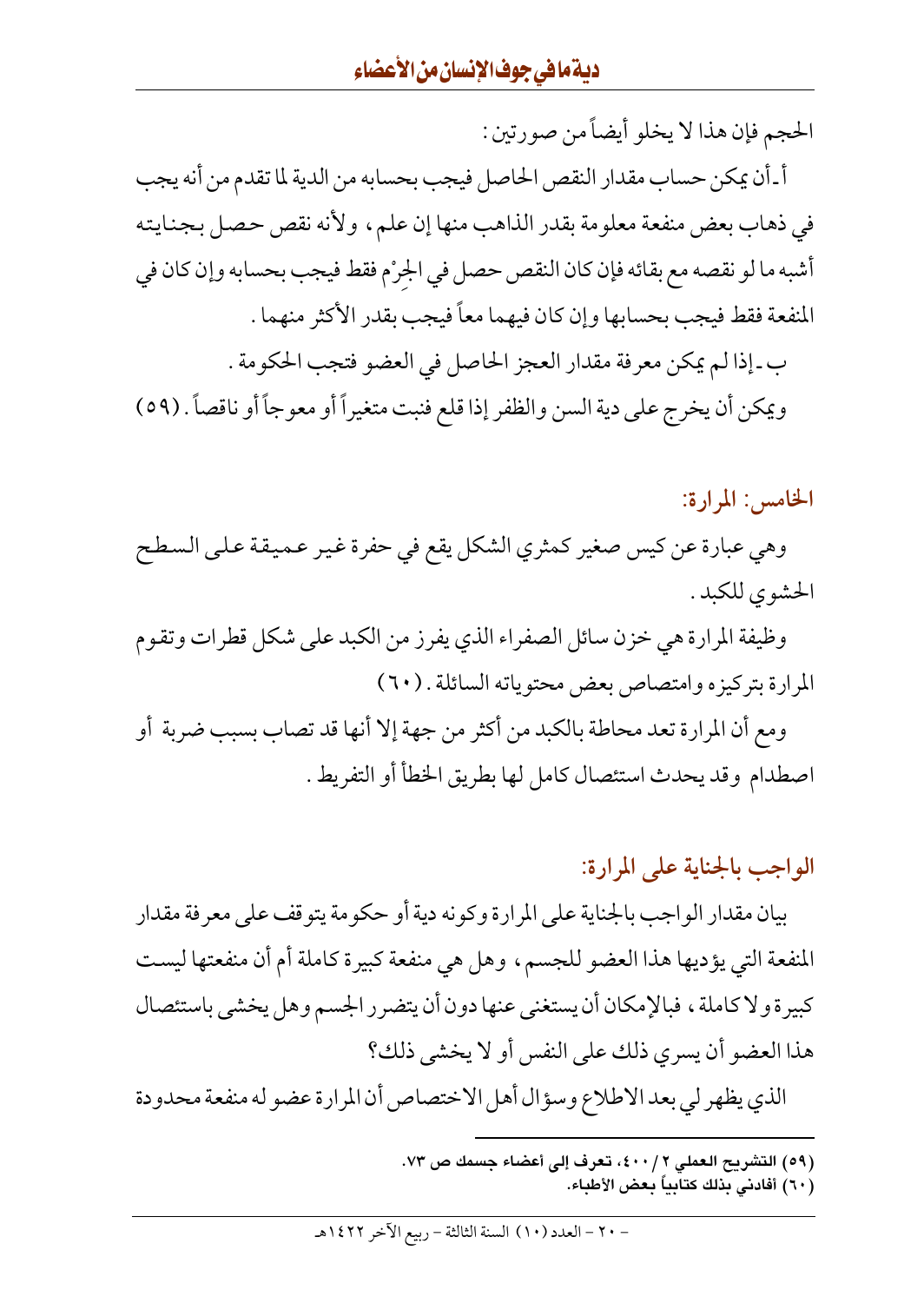للجسم، وأنه يمكن الاستغناء عنه دون تأثير على حياة المجنى عليه، وقدَّر بعض الأطباء نسبة العجز الحاصلة في جسم الإنسان عند فقد المرارة بما نسبته من ١ ـ ٥٪ فقط(٦١) وأن العُصارة الصفراء تستطيع المرور بصورة مباشرة من الكبد خلال القنوات الرئيسة إلى الاثنى عشر دوغا أي اختلال في مهماتها إذا كانت القنوات سليمة . (٦٢)

كما أن عملية استئصال المرارة أصبحت من أكثر الجراحات أماناً ولا تستغرق أكثر من ساعة. (٦٣)

فبناءً على ما سبق، وأن ما قررته من أن العضو الذي تجب الدية المقدرة بالجناية عليه هو العضو الذي فيه منفعة كاملة وكبيرة للجسم ويتألم بقطعه ويخشى سراية الجناية على نفسه، ونظراً لاختلال بعض هذه الشروط في المرارة، فالذي يترجح لي أن في الجناية على المرارة حكومة تتقدر بنسبة العجز الحاصلة في الجسم بسبب فقد هذا العضو أو تعطل منفعته كلياً أو جزئياً، وخاصة أنه لا يترتب على فقد هذا العضو ذهاب شيء من الجمال والله أعلم .

#### السادس: الطحال:

وهو غدة كبيرة هرمية الشكل لا قناة لها تزن ٢٠٠ جم تقريباً وهو أكبر الغدد  $(7\xi)$ . الصماء

والطحال يلي الكبد في كثرة التعرض للتمزق من الإصابات ولا سيما إذا كان متضخماً، فالطحال المريض أكثر عرضة للإصابة من الطحال السليم، وقد يتمزق الطحال من صدمة رضية أو ركلة أو بسبب الطعن بجسم حاد أو الوخز بمدبب . (٦٥) ويعد تمزق الطحال ـ بسبب حدوث إصابة واحتمال النزف ـ من الأسباب الكثيرة

- (٦١) تعرف إلى أعضاء جسمك ص ٧٢ ـ ٧٥.
- (٦٢) تعرف إلى أعضاء جسمك ص ٧٢ ـ ٧٥.
- (٦٣) انظر مبادىء التشريح وعلم وظائف الأعضاء ص ٢٦٩, ٤٤٠.
- (٦٤) انظر الطب الشرعي والبوليس الفني الجنائي لــ د. يحيى شريف ورفيقه ٥١٧/١، الطب الشرعى وجرائم الاعتداء على الأشخاص والأموال ص ١٧٤، والفحوص الطبية الشرعية ص ٧.
	- (٦٥) انظر تعرف إلى أعضاء جسمك ص ١٦٢ ـ ١٦٣ بتصرف.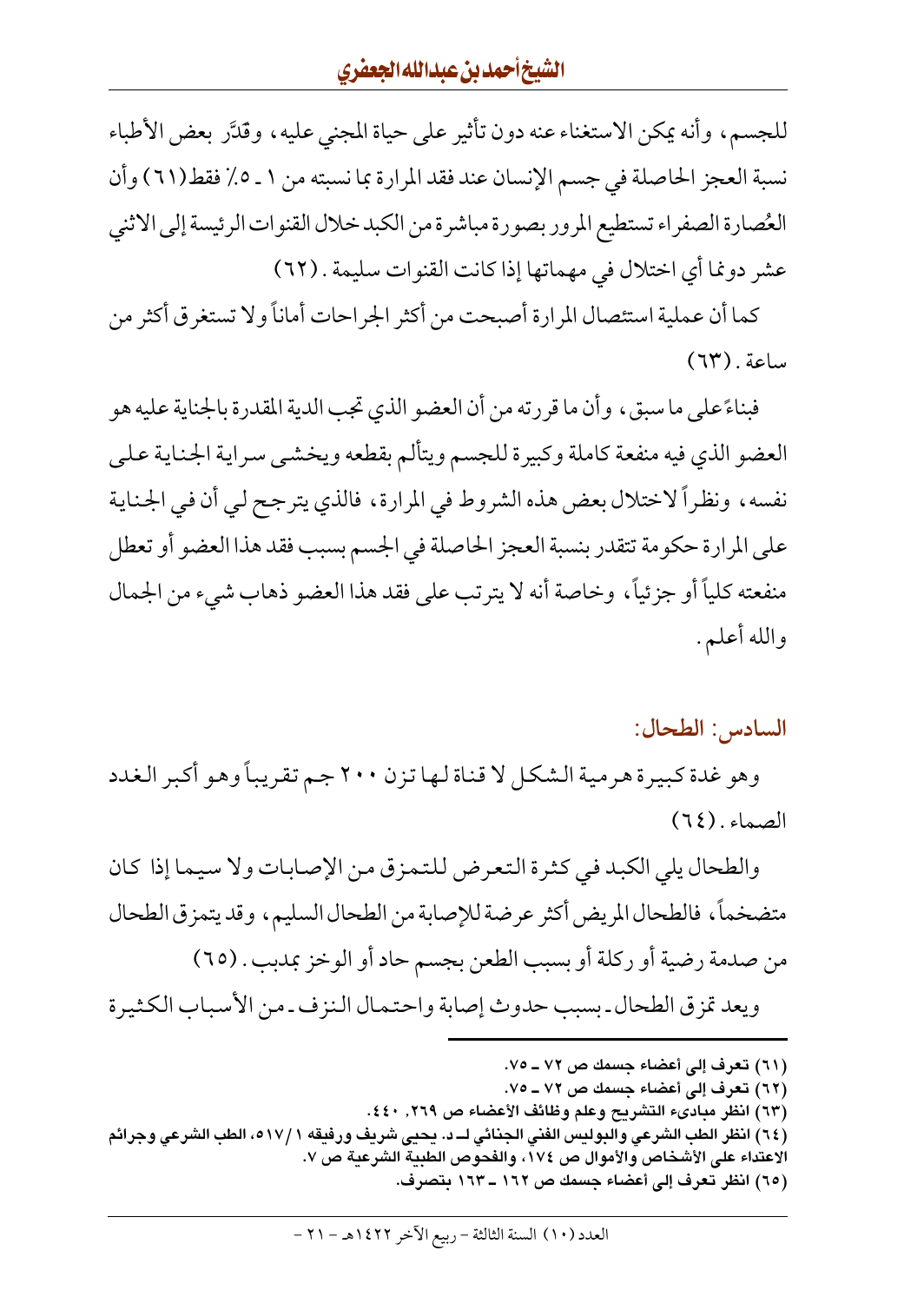لاستئصال الطحال .

كذلك ينصح باستئصال الطحال إذا كان من مسببات تحطيم الخلايا الحمر في الدم والإصابة بفقر الدم، أو كان سبباً في إنتاج المواد المقاومة لتخثر الدم وغير ذلك . (٦٦) ثم إن قوام الطحال وطبيعته كعضو شديد المرونة والطراوة يجعلان أمر إصلاحه بعيد الاحتمال، ولذلك فإن العلاج دائماً يتطلب استئصاله . (٦٧)

#### دية الطحال:

إذا حدث أن جنى شخص على طحال آخر فأتلفه أو أذهب منفعته بالكلية مما أدى لاستئصاله مباشرة أو بالتسبب، فهل نقدر للطحال دية أو أن فيه حكومة؟

هذه المسألة من المسائل الشائكة في هذا البحث، ولهذا سأفصل الحديث عن دية الطحال .

اختلف الفقهاء ـ رحمهم الله ـ في الواجب بالجناية على الطحال ، هل هو الدية المقدرة أو الحكومة على قولين :

القول الأول: تجب الدية المقدرة وهي دية تلك النفس.

ونصوص فقهاء الحنابلة تفيد أن القاعدة عندهم أن من أتلف ما في الإنسان منه شيء واحد ففيه دية تلك النفس، ونص بعضهم على أن مما في الإنسان منه شيء واحد الطحال . (٦٨)

ومن قال بهذا من المعاصرين فضيلة الشيخ محمد بن عثيمين(٦٩) والدكتور محمد الزحيلي .

الدليل : قياساً على الأعضاء المنصوص عليها بجامع كونه عضواً فيه منفعة ولا نظير له في البدن فتجب فيه الدية كاملة .

- (٦٦) انظر تعرف إلى أعضاء جسمك ص ١٦٢ ـ ١٦٣ بتصرف.
	- (٦٧) القواعد الكلية والضوابط الفقهية لابن عبدالهادي.
		- (٦٨) وقد أفادني بذلك مشافهة.
		- (٦٩) وقد أفادني بذلك مكاتبة.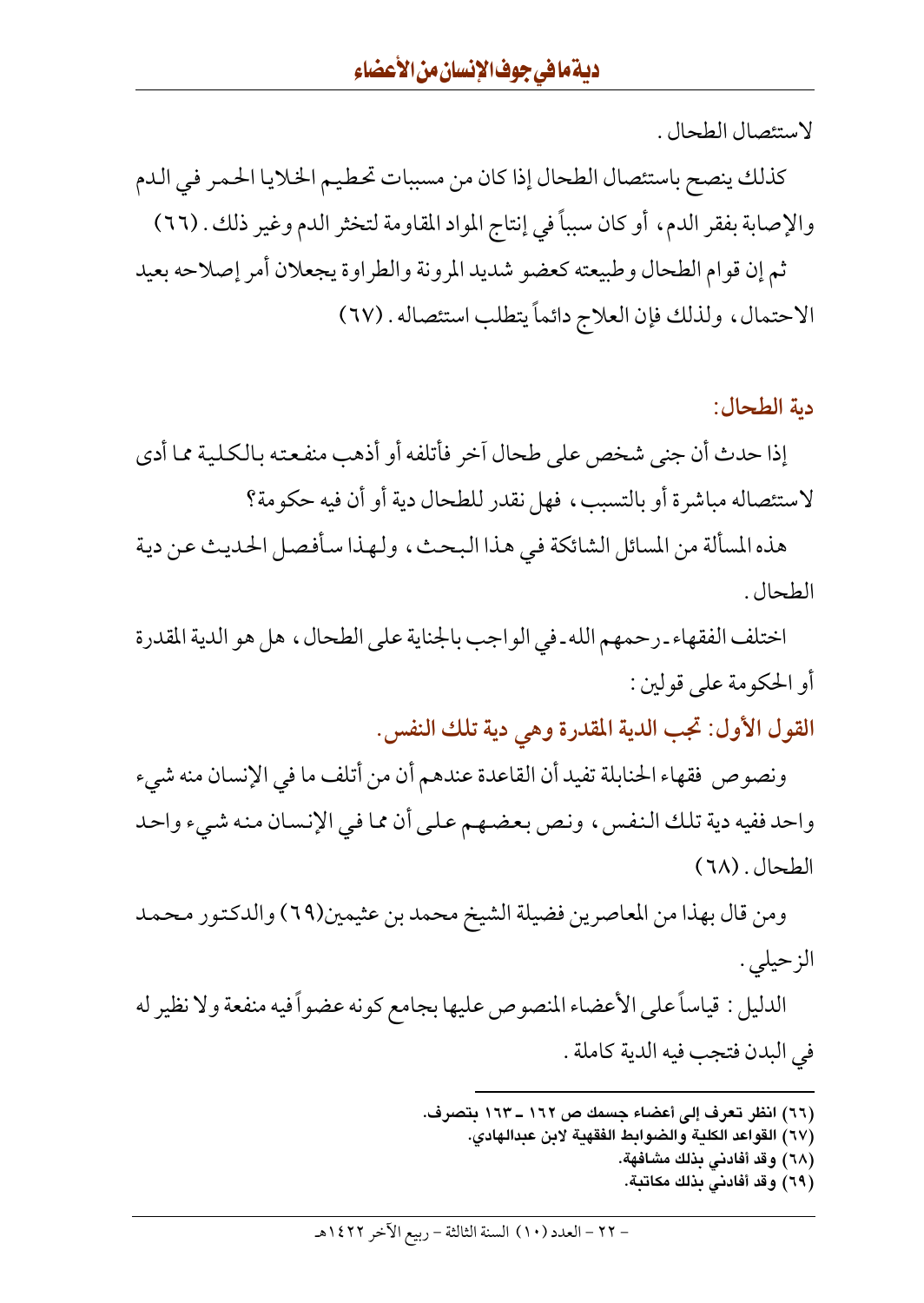القول الثاني: فيه حكومة: وبهذا أفتى سماحة الشيخ ابن باز ـ رحمه الله ـ وذكر أن هيئة كبار العلماء قررت أن الواجب فيه حكومة، وقد تقدم الإشارة إلى القرار . (٧٠) والعمل على هذا في المحاكم الشرعية في المملكة العربية السعودية وفي محكمة التمييز كما تقدم . (٧١) التعليل:

يستند طائفة ممن يقول بهذا القول بما سبق وأن فصلنا فيه القول في مسألة دخول القياس في المقدرات الشرعية ، ويرون أن التقدير في أرش الإصابات والأعضاء والمنافع بابه التوقيف من الشارع، وما لم يرد فيه تقدير من الشارع ففيه حكومة، وبما أن الطحال من الأعضاء التي ليس فيها نص معين من الشارع فالواجب فيه حكومة .

# الرأى المختار:

بعد طول التأمل في هذه المسألة ترجح لي أن الواجب بالجناية على الطحال حكومة لا دية ، ولم أختر هذا القول لأني لا أرى دخول القياس في المقدرات ، ولكن لما سبق وأن بينته من أنه يشترط في العضو الذي لا نظير له في البدن حتى تجب فيه الدية كاملة أن يكون ذا منفعة كبيرة للجسم يتألم بقطعه ويخشى سريان ذلك على نفسه ، وبعض هذا غير متحقق في الطحال .

فقد قرر الأطباء أن «استئصال الطحال من العمليات الشائعة ، ونسبة الخطر فيها قليلة ، ومعظم الأشخاص الذي يستأصل منهم الطحال بوساطة عملية جراحية يشفون دون أن يصابوا بأضرار جانبية نظراً لأن الوظيفة الطبيعية للطحال تتحول عند زواله إلى الكبد وأجزاء من مخ العظام التي تباشر في أداء وظيفة الطحال المفقود»(٧٢) وأن غاية ما ينصح

(٧٢) تعرف إلى أعضاء جسمك ص ١٦٣.

<sup>(</sup>۷۰) انظر ص ۱۱۰ وما بعدها.

<sup>(</sup>٧١) كما مال لهذا القول من الفقهاء المعاصرين د. وهبة الزحيلي ــ وفقه الله ــ وقد أفادني بذلك مكاتبة.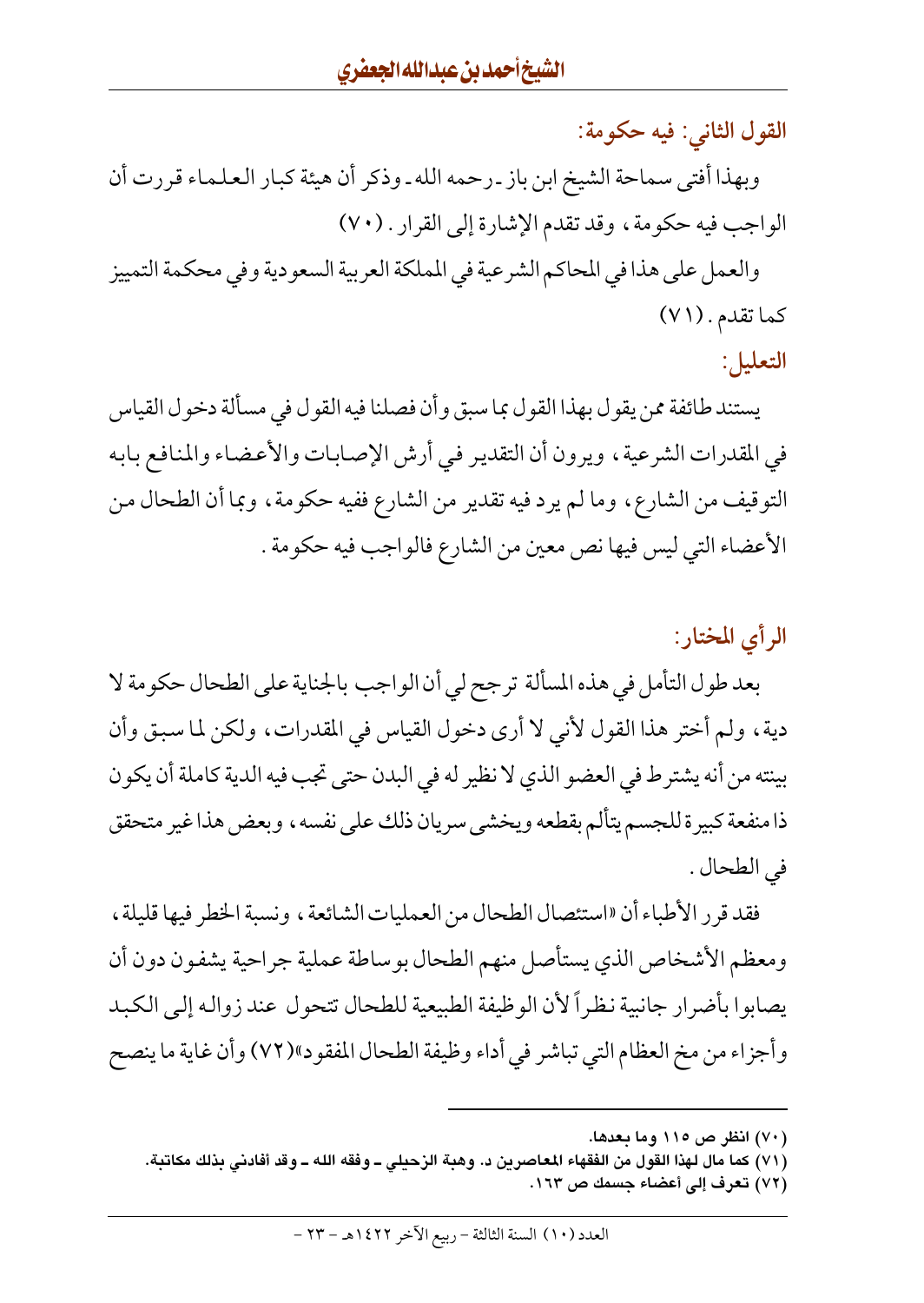به فاقد الطحال هو أن يتناول لقاح ميكروب المكوّرة الرئوية وميكروب المستديمة المنزلية كل ثلاث إلى خمس سنوات. (٧٣)

وبسؤال أهل الاختصاص والخبرة من الأطباء أفادني جمع منهم أن الطحال لا يعد عضوا ذا منفعة كبيرة للجسم، وأنه يمكن للشخص الذي استؤصل طحاله أن يمارس حياته بشكل طبيعي تقريباً، وبهذا يظهر لي أن علة تعدية الحكم بوجوب الدية المقدرة المنصوص عليه في الأعضاء الظاهرة غير متحققة في الطحال فيتعذر القياس حينئذ، ومن المعلوم أن الجناية إن لم تجب فيها دية مقدرة كان الواجب فيها حكومة عدل .

ومن أسباب ترجيح هذا القول أنني وجدت بعض الفقهاء ممن يرون دخول القياس في المقدرات الشرعية لم يوجبوا الدية في بعض الأعضاء الداخلية ، وما ذلك إلا لأن منفعتها غير كبيرة كما في ثديي الرجل(٧٤) واللهاة . (٧٥)

# كيفية تقدير حكومة الطّحال:

الذي يظهر لي أن أنسب طريقة لتقدير حكومة الطحال هي بتقدير نسبة العجز الدائم الذي يلحق الجسم نتيجة فقد الطحال، ويكون مقدار الحكومة بمقدار هذه النسبة للدية الكاملة للمجني عليه .

وفي الغالب تتراوح هذه النسبة بين ٥ ـ ٢٠٪ ، حيث إن هذه النسبة تقل عند البالغين وتزداد عند الأطفال . (٧٦)

كما ينبغي أن يراعي في الحكومة التكاليف العلاجية المعتادة التي لحقت المجنى عليه بسبب الجناية لأن الجانبي هو المتسبب فيها .

تنبيه:

قبل تقدير الحكومة في حال استئصال الطحال إثر إصابة يجب التحقق أولاً من مدى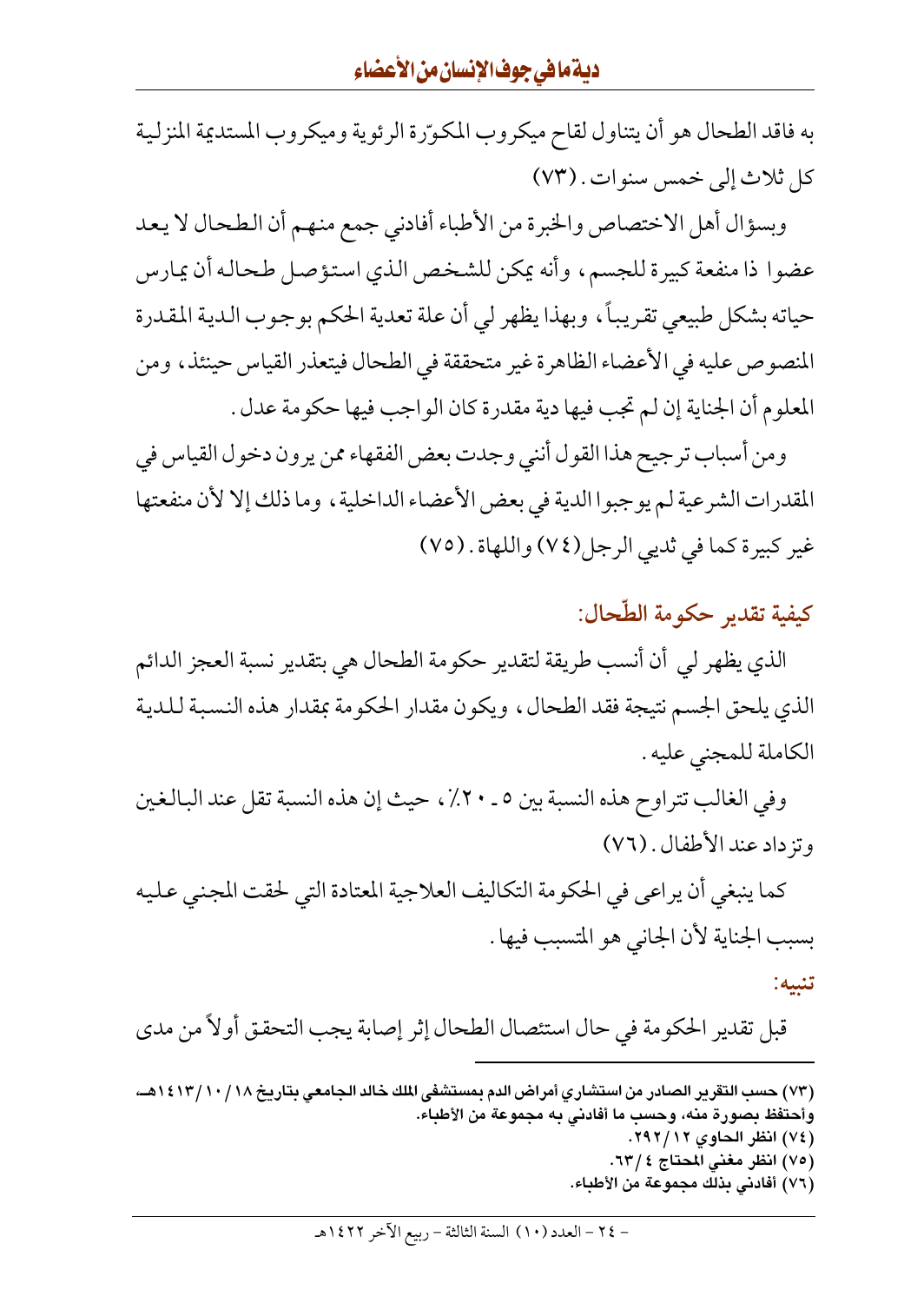أداء هذا العضو لوظيفته قبل عملية الاستئصال، فقد تكون درجة تأثر الطحال بالمرض شديدة، بل قد يكون الاستئصال وسيلة لمعالجة المريض، فيجب مراعاة هذا عند تقدير الحكومة ويتأتى هذا عن طريق فحص الطحال المستأصل ميكروسكوبياً .

# السابع: البنكرياس:

هو عبارة عن غدة مستطيلة مصفرة، ويقع البنكرياس في الجزء العلوي من جدار البطن الخلفي بشكل منحرف تحت المعدة . (٧٧)

والبنكرياس عضو تتوافر له حماية كبيرة، لذلك من النادر أن يصاب، ولكنه قد يكون عرضة للإصابات بالأمراض في مدمني تعاطي الكحول، وتحدث به تغيرات تحللية عندما يتعرض الأشخاص ضعاف البنية للبرد .

### دية البنكرياس:

الذي يترجح لي-والله أعلم-أن في حالة الجناية المؤدية لإبطال منفعة البنكرياس بالكلية تجب الدية كاملة لأن «غدة البنكرياس ضرورية جداً للحياة ولا يمكن الاستغناء عنها»(٧٨) ففيها منفعة كاملة وكبيرة للجسم، ولا نظير لها في البدن، فتجب بالجناية عليها الدية كاملة إن ذهبت منفعتها بالكلية ، والحديث في الجناية ـ إذا لم تذهب منفعتها بالكلية ـ كما سبق في دية الكبد .

#### تنبيه:

سبق أن بَيَّنتُ أن البنكرياس يكون عرضة للإصابة بالأمراض في مدمني الكحول ، ففي حالة الجناية على البنكرياس الناقص المنفعة بسبب الإدمان على الكحول ـ في حال ثبوت ذلك بالطرق الشرعية ـ يجب أن يحط من دية البنكرياس بقدر الذاهب من منفعته

<sup>(</sup>٧٧) انظر مبادىء علم التشريح ووظائف الأعضاء ص ٢٣٥ والتشريح العملي ٢ /٣٨٢، وتعرف إلى أعضــاء جسمك ص ١٦٥.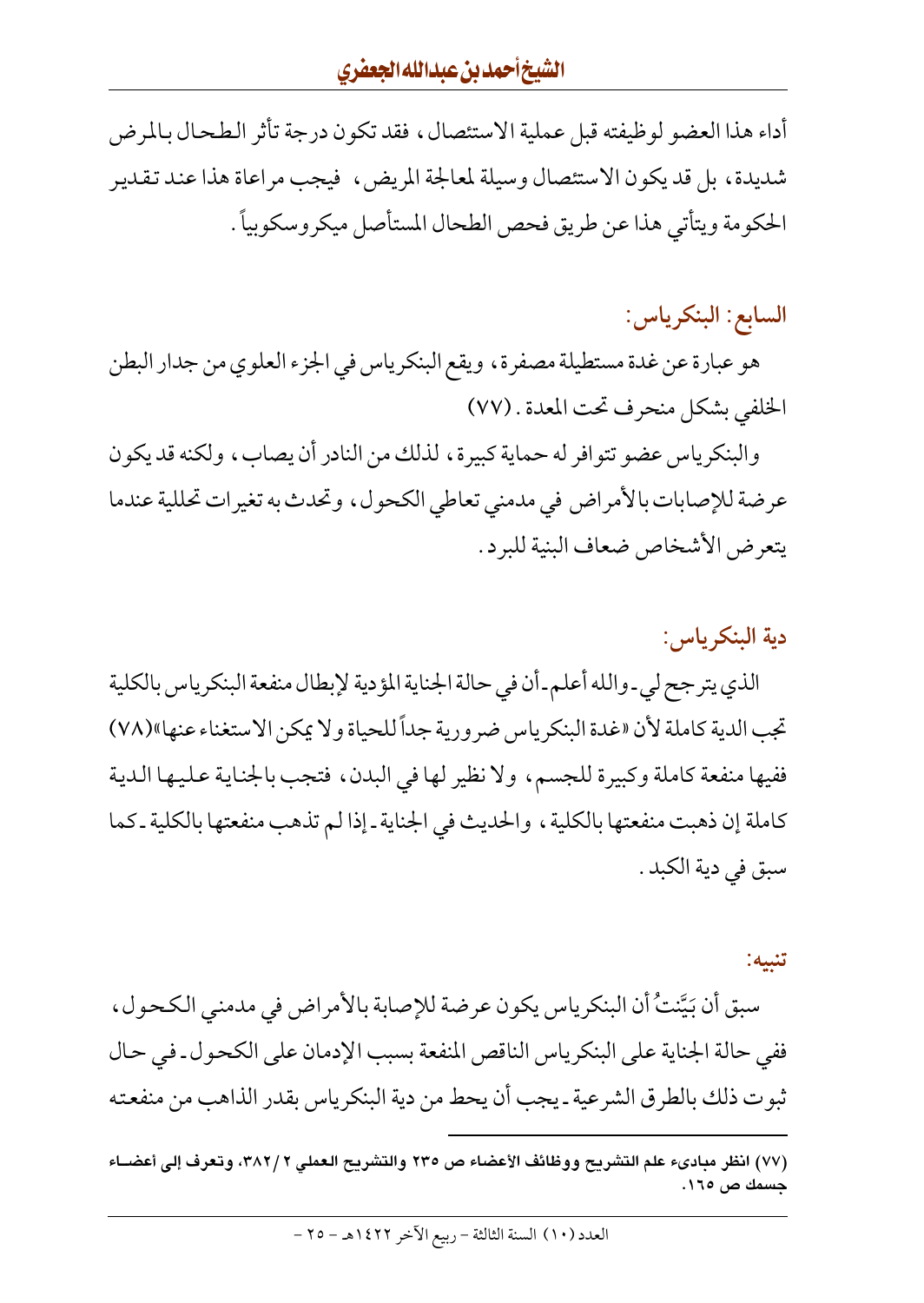# ديةمافي جوف الإنسان من الأعضاء

بسبب الإدمان ، لأن النقص الحاصل في منفعة العضو لم يكن بسبب أفة سماوية أو مرض عادي، إنما حصل بسبب تعدي المجنى عليه بارتكاب المحرّم، فإن لم يمكن معرفة قدر النقص الحاصل فتجب الحكومة بحسب اجتهاد القاضبي بالرجوع إلى أهل الخبرة العدول ، والله أعلم .

# الثامن: المعدة: هي عبارة عن عضو عضلي أجوف كُمَّتْري الشكل يقع في الجزء الأيسر العلوي من البطن. (٧٩)

#### دية المعدة:

من النادر أن تتعطل منفعة المعدة بالكلية بسبب الحوادث والإصابات، ولكن قد تحدث الجناية بسبب الاستئصال الطبي، ونحو ذلك، وفي هذه الحالة أتجب الدية كاملة أم تجب حكومة؟

تتوقف الإجابة ـ حسب نظري ـ على معرفة مدى منفعة هذا العضو ، ومقدار فائدته للجسم، ومدى إمكانية الاستغناء عنه، وهل لذلك أثار جانبية كبيرة أو لا؟

ومن خلال البحث والسؤال نجد أن أهل الاختصاص متفاوتون في تقدير مدى أهمية هذا العضو ، فنجد بعضهم يعتبره عضواً أساسياً ذا منفعة كبيرة ، ويقدر نسبة العجز الحاصلة عند فقده بـ • ٥٪(٨٠) في حين نجد آخرين يقللون من مدى أهمية هذا العضو ، ويقدرون نسبة العجز الحاصلة عند فقده بما لا يتجاوز ٧٪ فقط . (٨١)

والذي يترجح أن الجناية على المعدة تجب فيها الدية كاملة ، إن أدت إلى تعطل منفعتها

#### (٧٨) مبادىء علم التشريح ووظائف الأعضاء ص ٢٣٥، وأفادني بعض الأطباء أنه يمكن أن يعوض عنها حالياً بأخذ إبر الأنسولين مرتين أو ثلاث مرات يومياً.

- (٧٩) مبادىء علم التشريح ووظائف الأعضاء ص ٢٢٥ والتشريح العملي ٢ /٢٢٣, ٢٨٣.
	- (٨٠) وهذا ما عليه أكثر الأطباء.
	- (٨١) وهذا رأي أحد الأطباء الذين التقيت بهم.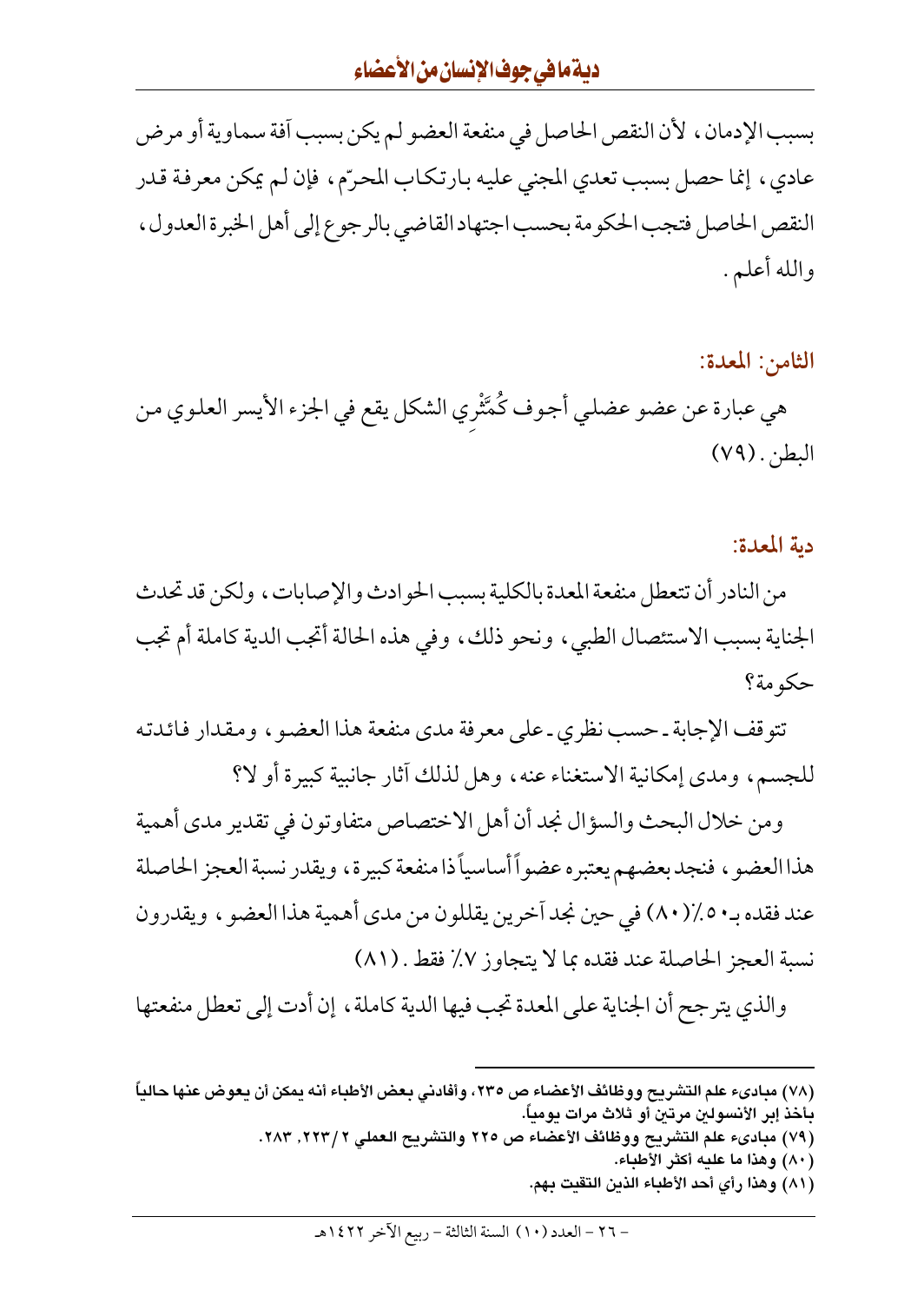بالكلية، لأن المعدة عضو أساسي للإنسان له منفعة كبيرة ولا نظير له في البدن، فيجب بإذهاب نفعه بالكلية دية تلك النفس كاملة ، أما إن تعطل جزء من منفعته فالحكم في ذلك كالحكم في الكبد إن تعطل جزء من منفعتها .

### التاسع: الأمعاء الدقيقة:

هي جزء القناة الهضمية الممتد من انتهاء المعدة حتى مبدأ الأمعاء الغليظة ، ويبلغ طولها ستة أمتار ونصف تقريباً . (٨٢)

#### دية الأمعاء الدقيقة:

بما أن الأمعاء الدقيقة عضو لا نظير له في البدن، ومنفعته كبيرة باتفاق الأطباء، ويألم الإنسان بقطعه ويخشى سراية الجناية عليه على نفسه فالراجح ـ والله أعلم ـ أن في إذهاب نفعها بالكلية الدية كاملة ، وفي تعطيل جزء من منفعتها أو استئصال جزء منها التفصيل الذي سبق أن بسطته في دية الكبد .

فإن كانت الجناية على الأمعاء عن طريق جرح جائف وجب مع ذلك دية الجائفة لعدم التداخل بينهما .

فقد جاء في روضة الطالبين : أنه إذا «أجافه ونكأ في بعض الأعضاء الباطنة كالأمعاء فعليه مع أرش الجائفة حكومة» . (٨٣)

#### العاشر : الأمعاء الغليظة:

هي أخر عضو من أعضاء الجهاز الهضمي تتصل بأسفل الأمعاء الدقيقة وتنتهي بالقناة الشرجية. (٨٤)

<sup>(</sup>٨٢) انظر مبادىء علم التشريح ووظائف الأعضاء ص ٢٣٨ والتشريح العملي ٣٤٨/٢.

<sup>(</sup>٨٣) روضة الطالبين للنووي ٢٣٠/٨.

<sup>(</sup>٨٤) انظر مبادىء علم التشريح ووظائف الأعضاء ص ٢٣٠ والتشريح العملي ٣٥٢/٢.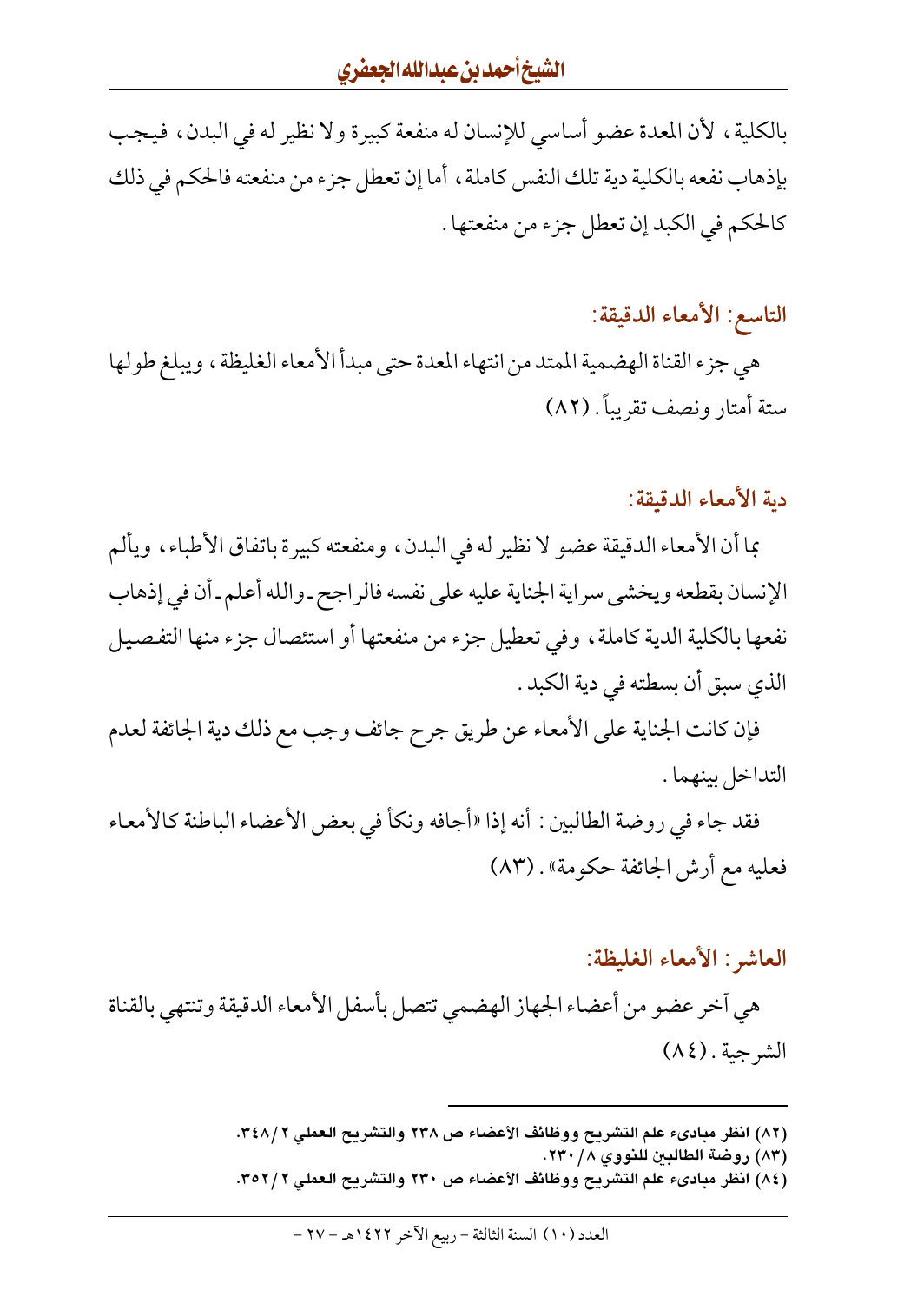دية الأمعاء الغليظة:

نظراً لكون الأمعاء الغليظة عضواً ذا منفعة كبيرة للإنسان يألم بقطعه ويخشى سريان الجناية عليه على نفسه، ولا نظير له في الجسم، فالراجح أنه تجب بالجناية عليه الدية كاملة إن تعطلت منفعته بالكلية .

ومثله الحكم فيما لو ذهبت إحدى منافعه الأساسية كإمساك الغائط مثلاً، وقد نص جماهير الفقهاء على هذا .

فقد جاء في رد المحتار أن دية النفس تجب في عشرة أشياء وذكر منها : «والدبر إذا طعنه فلا يمسك الطعام» . (٨٥)

وجاء في المغنى : «في البطن إذا ضرب فلم يستمسك الغائط الدية»(٨٦)، ثم قال : «لم أعلم فيه مخالفاً. (٨٧)

أما إن أدت الجناية إلى تعطل جزئي في منفعة الأمعاء الغليظة أو استئصال بعض عينها فكما مر في دية الكبد .

#### الحادي عشر: المثانة البولية:

هي عبارة عن عضو عضلي أجوف أو حويصلة لخزن البول مدة من الزمن . (٨٨)

#### دية المثانة:

المثانة عضو فيه منفعة كبيرة للبدن، ولا نظير له في بدن الإنسان، كما أن الإنسان يألم باستئصاله ويخشى سراية ذلك إلى نفسه، فالراجح أنه تجب الدية كاملة بإذهاب منفعة المثانة بالكلية سواء بالاستئصال أو إبطال المنفعة مع بقاء الجرْم، بأن صار لا يستمسك بوله مثلاً بسبب شلل المثانة ، وهذا مذهب الجمهور ، وقد نص الفقهاء على ذلك .

> (٨٥) رد المحتار ٣٧١/٥، وقريب منه في بدائع الصنائع ٣١١/٧. (٨٦) المغني ١٥١/١٥١، ومثله ً في المقنع والشرح الكبير ٢٥/٢٢٥. (٨٧) المغنى ١٥١/١٢، ومثله في المقنع والشرح الكبير ٢٥/٢٢٥. (٨٨) انظر مبادىء علم التشريح ووظائف الأعضاء ص ٤٠٢ والتشريح العملي ٥٩٠/٢.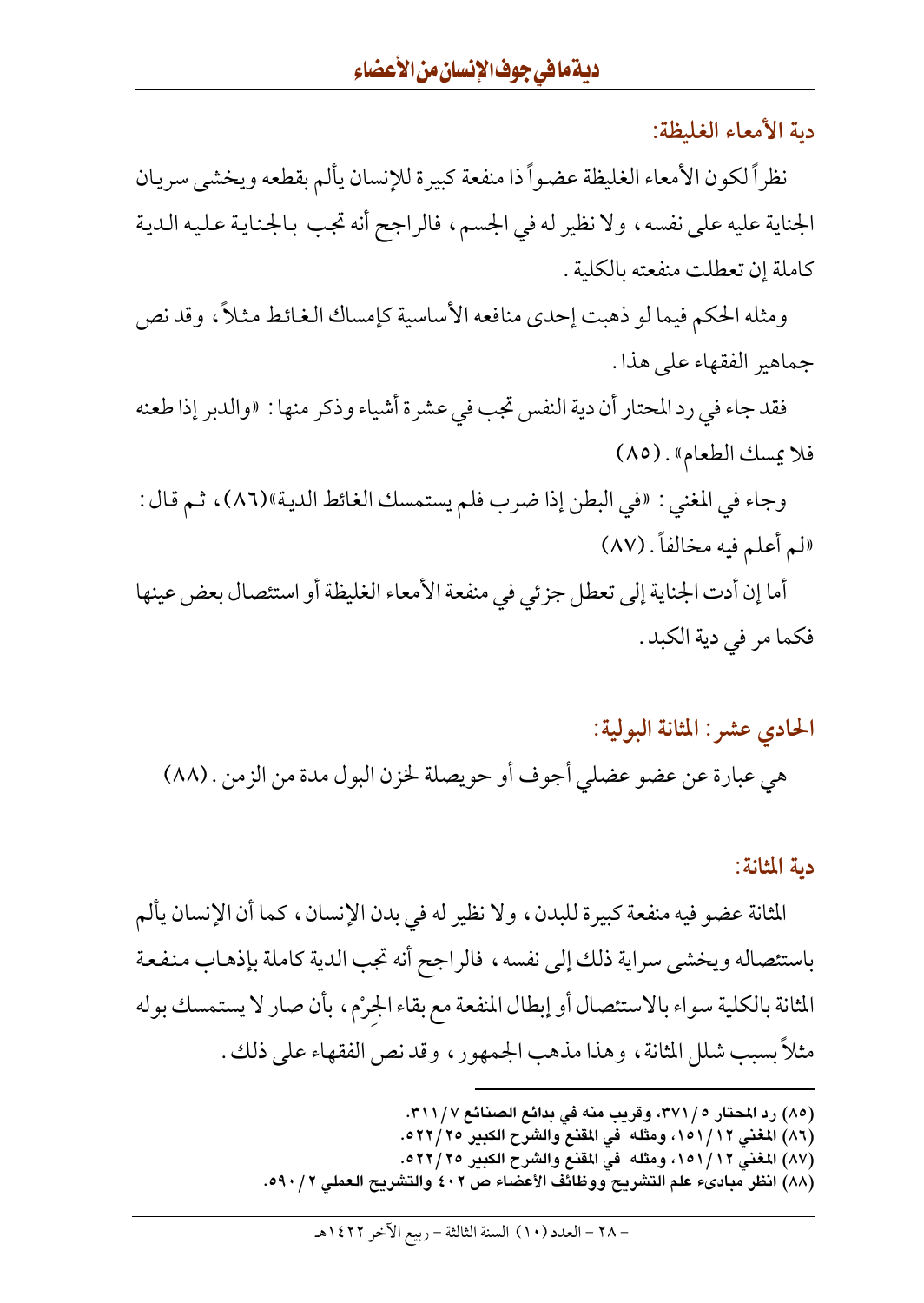فقد جاء في المغنى : «في المثانة إذا لـم يستمسك البول الدية . . لـم أعلـم فيها مخالفاً» . (۸۹)

ومثله في الشرح الكبير : إذا ضرب بطنه «فلم يستمسك البول وجب فيه الدية لا نعلم فيه مخالفاً»(٩٠)

وفي رد المحتار ـ في فقه الحنفية ـ في معرض بيان دية النفس وأنها تجب في عشرة أشياء ثم ذكر منها «إذا سلس بوله» . (٩١)

وذهب الحنابلة في رواية أخرى إلى أنه «في المثانة ثلث الدية لأنها باطنة فهي كإفضاء المرأة والصحيح الأول» . (٩٢)

كما ذهب بعض فقهاء الشافعية إلى أنه إذا لم يستمسك البول في المرأة بسبب إفضائها(٩٣) فإنه يجب ـ مع دية الإفضاء ـ حكومة لعدم استمساك البول(٩٤) ، لأن ذلك ينقص المنفعة ولا يفوتها .

والذي يترجح لي هو القول الأول لأن المثانة «عضو فيه منفعة كبيرة ليس في البدن مثله، فوجب في تفويت منفعته دية كاملة كسائر الأعضاء المذكورة، فإن نفع المثانة حبس البول والنفع بها كثير ؛ والضرر بفواتها ؛ عظيم فكان فيها الدية» . (٩٥)

# الثاني عشر: الرَّحم: هو عبارة عن عضو عضلي أجوف يقع في تجويف الحوض بين المثانة والمستقيم . (٩٦) وظيفة الرَّحم معروفة ففي الرحم تحفظ البويضة المخصبة حتى يتكون الجنين ويكتمل

(٨٩) المغنى ١٥١/١٢ بتصرف يسير. (٩٠) الشرح الكبير لابن قدامة ٢٥/٢٥ بتصرف يسير. (۹۱) رد المحتار ۲۷۱/۰. (٩٢) الإنصاف ٢٥ /٥٢٢ والشرح الكبير لابن قدامة ٢٥ /٥٢٢، وهذا مروي عن بعض التابعين كما في مصنف عبدالرزاق ٩ / ٣٧٥, ٣٧٩. (٩٣) وهو رفع ما بين مدخل ذكر ودبر، وقيل: رفع ما بين مدخل ذكر ومخرج بول. (٩٤) انظر تحفة المحتاج ٤٨١/٨، وأسنى المطالب ٢٥/٤. (٩٥) الشرح الكبير لابن قدامة ٢٥/ ٥٢٣ بتصرف. (٩٦) انظر التشريح العملي ٢ / ٦١١ ومبادىء علم التشريح ووظائف الأعضاء ص ٢٥٣ و تعرف إلى أعضــاء جسمك ص ١٧٤.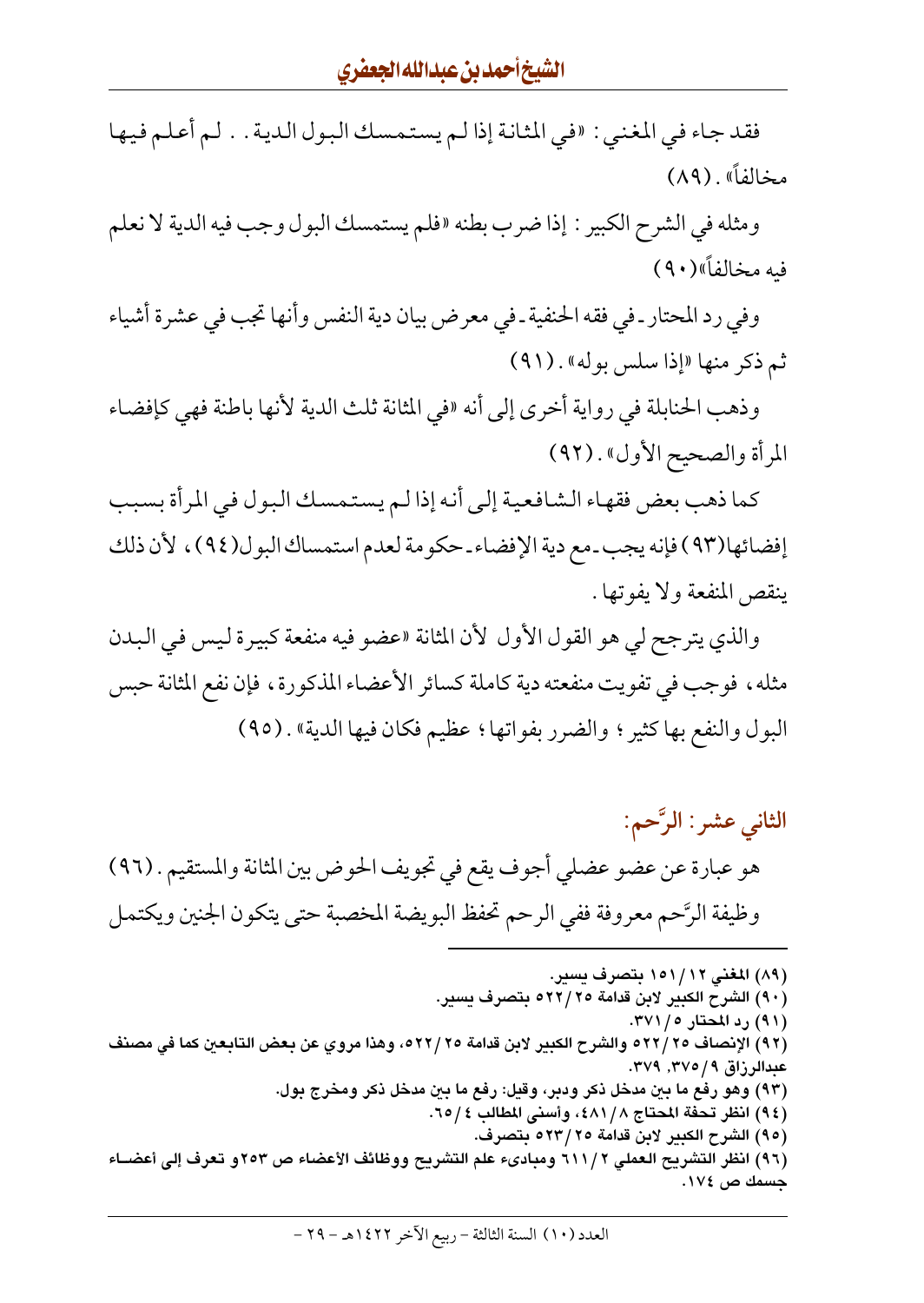نموه، ومن ثم يدفعه الرحم إلى العالم الخارجي .

دية الرَّحم:

الرحم عضو ذو منفعة كبيرة للإنسان، ولا نظير له في بدن المرأة، فتجب بالجناية عليه الدية كاملة إن تعطلت منفعته بالكلية، كما لو استؤصل الرحم أو تمزق كلياً أو أزيلت بطانته الداخلية بحيث أصبح غير قادر على أداء وظيفته بالكلية .

ووجوب الدية للأسباب الآتية :

١ ـ لأن منفعة الحمل والإنجاب منفعة كبيرة مقصودة فيجب بتفويتها كمال الدية .

٢ ـ لأن مصيبة المرأة بفقد رحمها أعظم من مصيبتها لفقد شفريها أو ثدييها ، وجمهور الفقهاء يوجبون فيهما الدية .

وقد أشار الفقهاء إلى ذلك في أكثر من موضع في كتب الفقه منها :

ما نص عليه بعض المالكية في معرض الحديث عن وجوب الدية بإفضاء المرأة، وعللوا ذلك «بأنه يمنعها اللذة، ولا تمسك الولد، ولا البول إلى الخلاء، ولأن مصيبتها أعظم من الشفرين وقد نصوا على وجوب الدية فيهما» . (٩٧)

كما جاء في تحفة المحتاج ـ في فقه الشافعية ـ في معرض الحديث عن دية المنافع «وفي إبطال قوة حَبَل من المرأة أو إحبال من الرجل لفوات النسل» . (٩٨) والذي يظهر أن رحم الكبيرة والصغيرة سواء .

ويمكن تخريج هذا على ما ذهب إليه الجمهور من وجوب الدية في ذكر الصغير والشيخ الكبير سواء قدر على الجماع أو لم يقدر . (٩٩)

وعلى ما نص عليه فقهاء المالكية من وجوب الدية على من أفسد مخرج اللبن من العجوز كغيرها . (١٠٠)

> (٩٧) حاشية الدسوقي على الشرح الكبير ٢٧٧/٤ ـ ٢٧٨. (٩٨) تحفة المحتاج ٤٨١/٨: (٩٩) انظر أسنى المطالب ٥٧/٤، الشرح الكبير لابن قدامة ٤٩٢/٢٥. (١٠٠) انظر التاج والإكليل ٢٦٤/٦.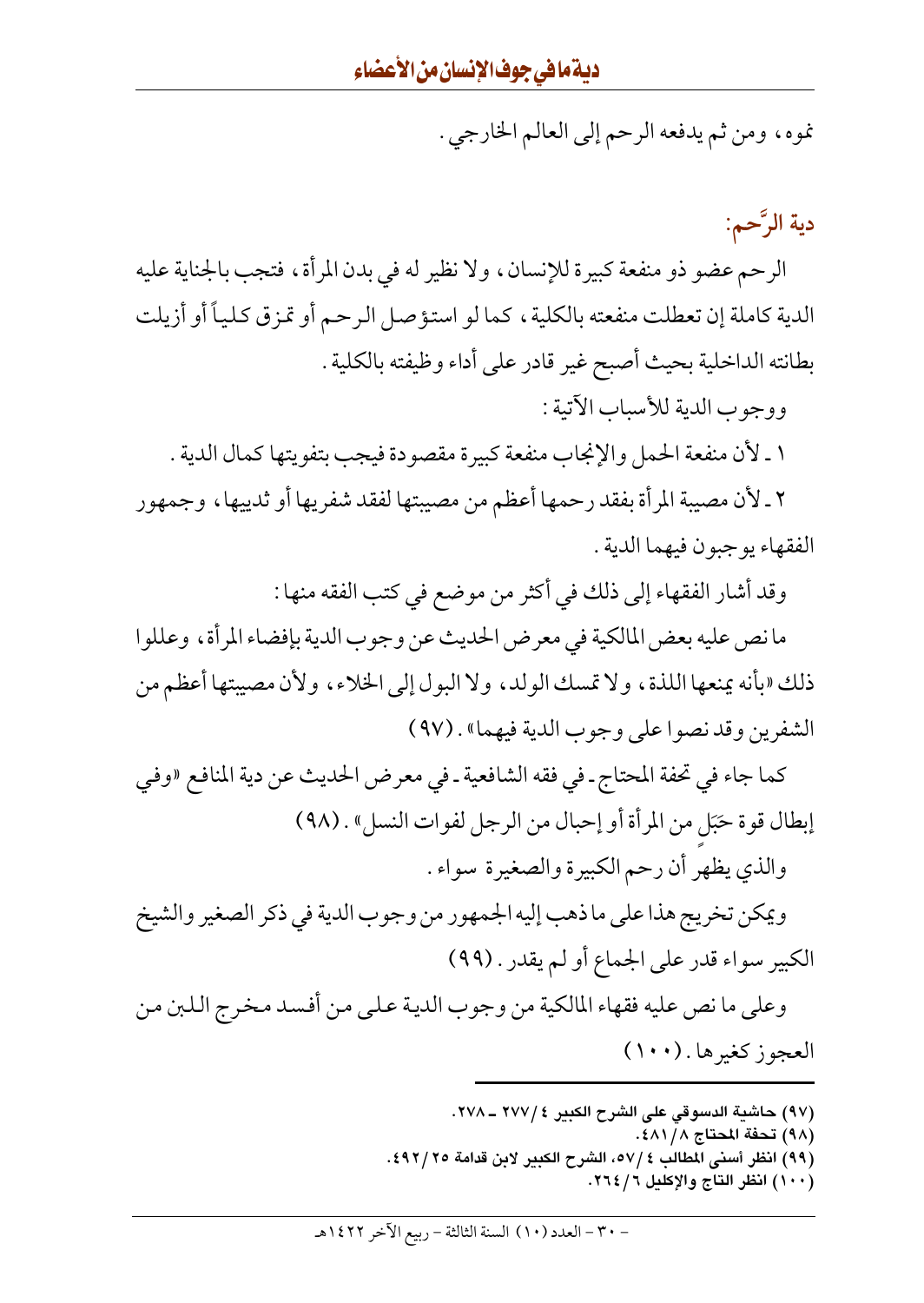والحكم في الجناية على الرحم ـ إن لم تؤد إلى تعطل منفعته بالكلية ـ كما تقدم في الحديث عن دية الكبد إن لم تتعطل منفعتها بالكلية .

فإن كانت الجناية على الرحم بطريق جرح جائف وجب مع أرش الرحم دية جائفة لعدم التداخل .

# المطلب الثاني: ما في الجوف منه شيئان

الأول: الرئتان: عبارة عن زوج من الأعضاء الاسفنجية النسيج يقعان في تجويف الصدر . وظيفة الرئة معروفة فهي عضو التنفس الأساسي في جسم الإنسان .

دية الرئتين:

الرئة من الأعضاء الأساسية في جسم الإنسان ولها منفعة كبيرة، ففي حالة تعطل منفعة الرئتين كلية يموت الإنسان .

بينما يمكن للإنسان أن يعيش برئة واحدة كما قرر الأطباء، ففي حالة تعطل منفعة إحدى الرئتين كلية فإن الواجب نصف الدية على الصحيح بغض النظر عن كونها اليمنى أو اليسري، ولا اعتبار للحجم أو المنفعة ها هنا(١٠١)، لأن الرئة عضو له نفع كبير للإنسان كاليدين والعينين، بل أكبر ، وإنما أوجبنا نصف الدية في كل رئة ، لما قرره الفقهاء في ضوابط ما فيه دية مقدرة من أن تفاضل المنافع في الأعضاء المتجانسة لا يوجب تفاضلها في الديات(١٠٢)، ومستند ذلك ما جاء عن النبي ﷺ: «الأصابع سواء، والأسنان سواء، الثنية والضرس سواء، هذه وهذه سواء»(١٠٣) أما في حالة تعطل منفعة إحدى الرئتين

<sup>(</sup>١٠١) انظر مبادىء علم التشريح ووظائف الأعضاء ص ٢٠٥ والتشريح العملي ٥٣/٢.

<sup>(</sup>١٠٢) الحاوي ٢٦١/١٢ والشرح الكبير لابن قدامة ٢٥/٢٥٤.

<sup>(</sup>١٠٣ ) رواه أبو داود في باب دية الأعضاء من كتاب الديات برقم «٤٥٤٧»، وانظر عون المـعـبـود ١٩٦/١٢، ورواه البخاري بنحوه في باب دية الأصابع من كتاب الديات برقم «٦٨٩٥»، والترمذي في باب ما جاء في دية الأصابع من كتاب الديات برقم «١٤٠٨».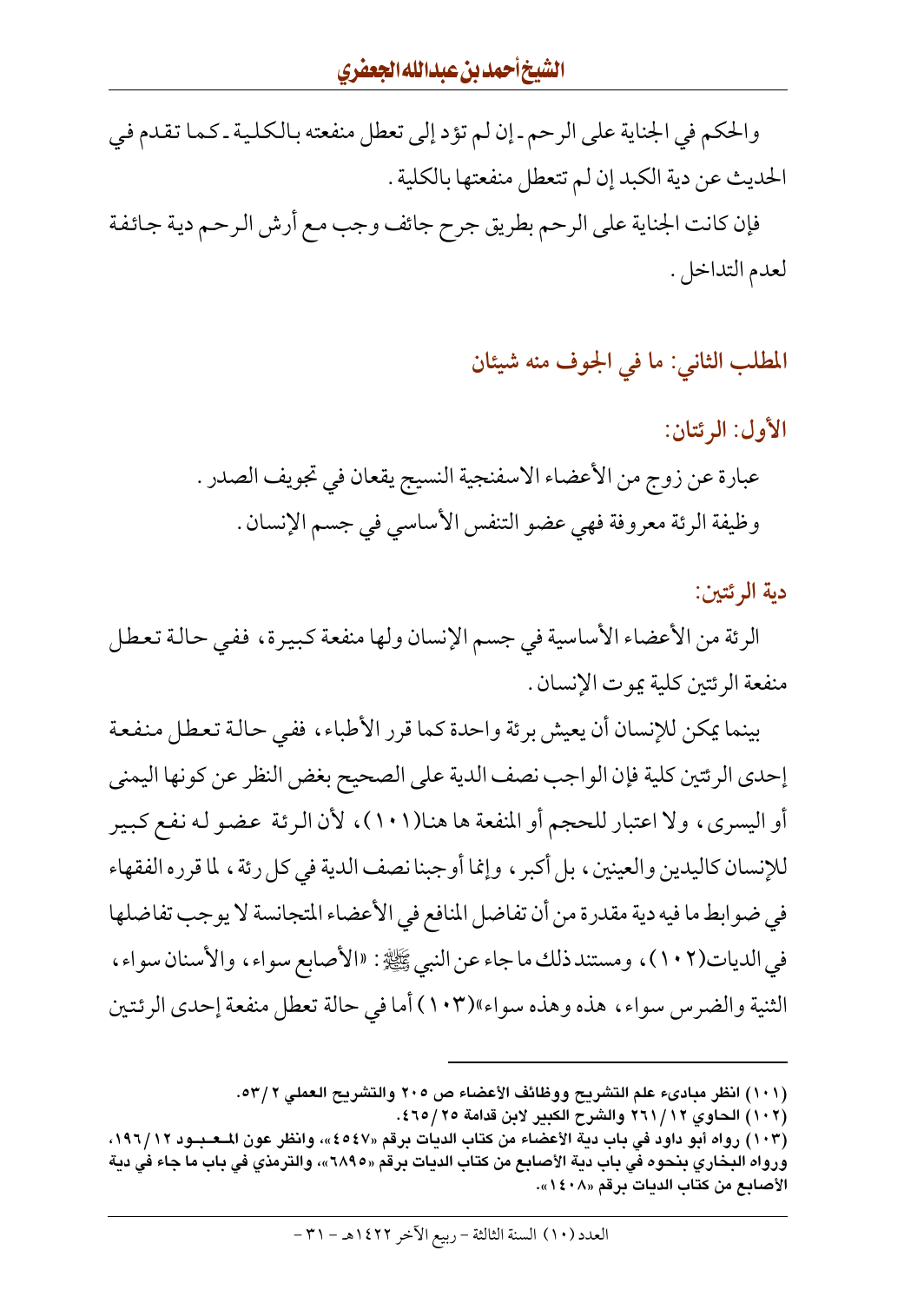# ديةمافي جوف الإنسان من الأعضاء

أو كلتيهما جزئياً أو ذهاب بعض جرمهما فالحكم في ذلك كالحكم في الكبد إن تعطل جزء من نفعها أو ذهب بعض جرمها .

فإن كانت الجناية على الرئة عن طريق جرح نافذ وجب مع أرش الرئة دية الجائفة .

الثاني: الكليتان:

وهما زوج من الأعضاء توجدان في تجويف البطن من أعلى والخلف على كل ناحية من العمود الفقري واحدة .

ومن نعمة الله على الإنسان أنه يستطيع أن يعيش في حالة معافاة كاملة إذا كانت إحدى كليتيه تعمل بصورة طبيعية ، كما أنه يمكن للكلية أن تؤدي وظيفتها حتى لو فقدت ٩٠٪ من أنسجتها . (١٠٤)

# دية الكُلِي:

إذا أدت الجناية إلى إبطال منفعة الكليتين كاملة ـ مع بقاء النفس ـ فالراجح وجوب الدية كاملة لأن الكلية عضو له منفعة كبيرة للإنسان وله نظير في البدن ففي إتلاف الكليتين إذهاب لمنفعة الجنس فكان فيهما الدية كاليدين والعينين .

وإن أدت الجناية إلى إبطال منفعة إحداهما ففيها نصف الدية ، أما إذا أدت الجناية إلى إبطال جزء من المنفعة أو إذهاب بعض الجرْم منهما أو من أحدهما فالحكم في ذلك كالحكم في الكبد إن تعطل جزء من منفعتها أو ذهب بعض جرمها .

الجناية على من عنده كلية واحدة:

سبق وأن ذكرت أن بإمكان الإنسان أن يعيش حياة مستقرة بكلية واحدة، فما الحكم لو جني شخص على هذه الكلية فأتلفها كلياً أو جزئياً؟

(١٠٤) انظر الفحوص الطبية الشرعية ص ٢٨ وتعرف إلى أعضاء جسمك ص ٦٣.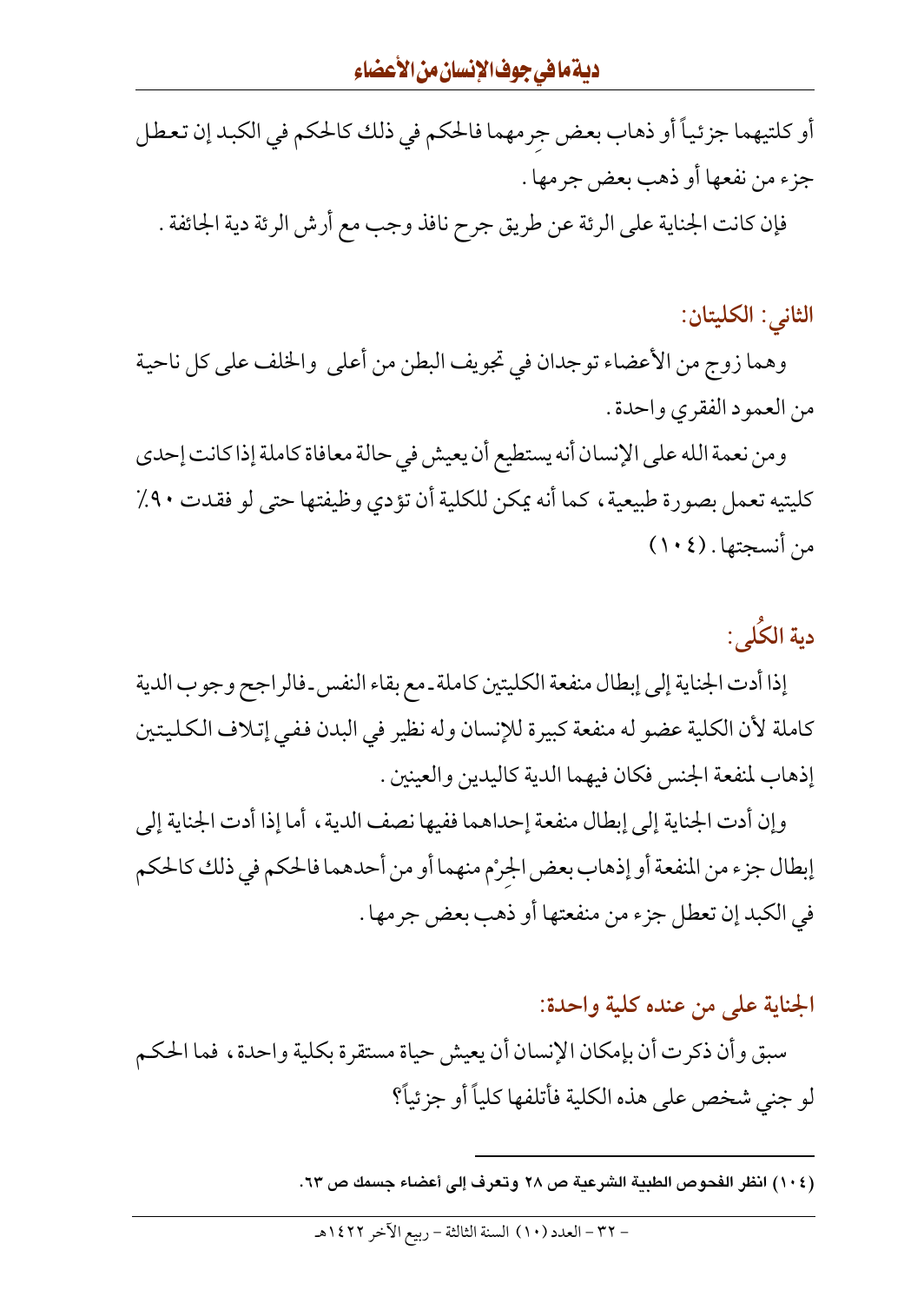يمكن تخريج هذه المسألة على الجناية على عين الأعور . فيتخرج في دية كلية من مَن له كلية واحدة الأقوال الآتية : الأول : إن تلفت كلياً فالواجب نصف الدية ، وإن تلفت جزئياً فبحساب ذلك من نصف الدية، يتخرج هذا على مذهب الحنفية والشافعية . (١٠٥)

الثاني : يجب فيها الدية كاملة إن تعطلت كلياً، أو بحساب ذلك من الدية كاملة إن تعطلت منفعتها جزئياً .

ويتخرج هذا على مذهب المالكية والحنابلة . والذي يترجح ـ والله أعلم ـ أنه يجب بالجناية عليها نصف الدية لما تقرر في ضوابط ما فيه دية مقدرة (بأن ما يضمن بنصف الدية مع بقاء نظيره يضمن بذلك مع ذهابه) .

الثالث: الحاليان:

الحالب عبارة عن قناة عضلية مخاطية تمتد من الكلية إلى المثانة ، ووظيفة الحالبين هي نقل البول من الكلية إلى المثانة . (١٠٦)

دية الحاليين:

الحالب عضو أساس في بدن الإنسان، وله منفعة كبيرة كاملة لا يؤديها عضو غيره(١٠٧)؛ لذا فإن الجناية على أحد الحالبين يجب فيها نصف الدية إن تعطلت منفعة الحالب كلية لأن الحالب من الأعضاء الثنائية في الجسم .

وفي حال إبطال منفعة الحالبين جميعاً فإن الواجب حينئذ هو الدية كاملة لما تقدم . أما إن أدت الجناية إلى تعطل جزئي في منفعة الحالبين أو أحدهما فالحكم في ذلك كالحكم في تعطل جزء من منفعة الكبد أو ذهاب جزء من جرمها .

(١٠٧) انظر علم حياة الإنسان د. عايش زيتون ص ٤٢٢.

<sup>(</sup>١٠٥) انظر دية عين الأعور عندهم في الحاوي ٢٨٥/١٢ والمغني ١١٠/١١.

<sup>(</sup>١٠٦) انظر دية عين الأعور عندهم حاشية الدسوقي ٢٧٢/٤ والمقنع ٢٥٣/٢٥ والشرح الكبير لابن قدامة ٢٥ /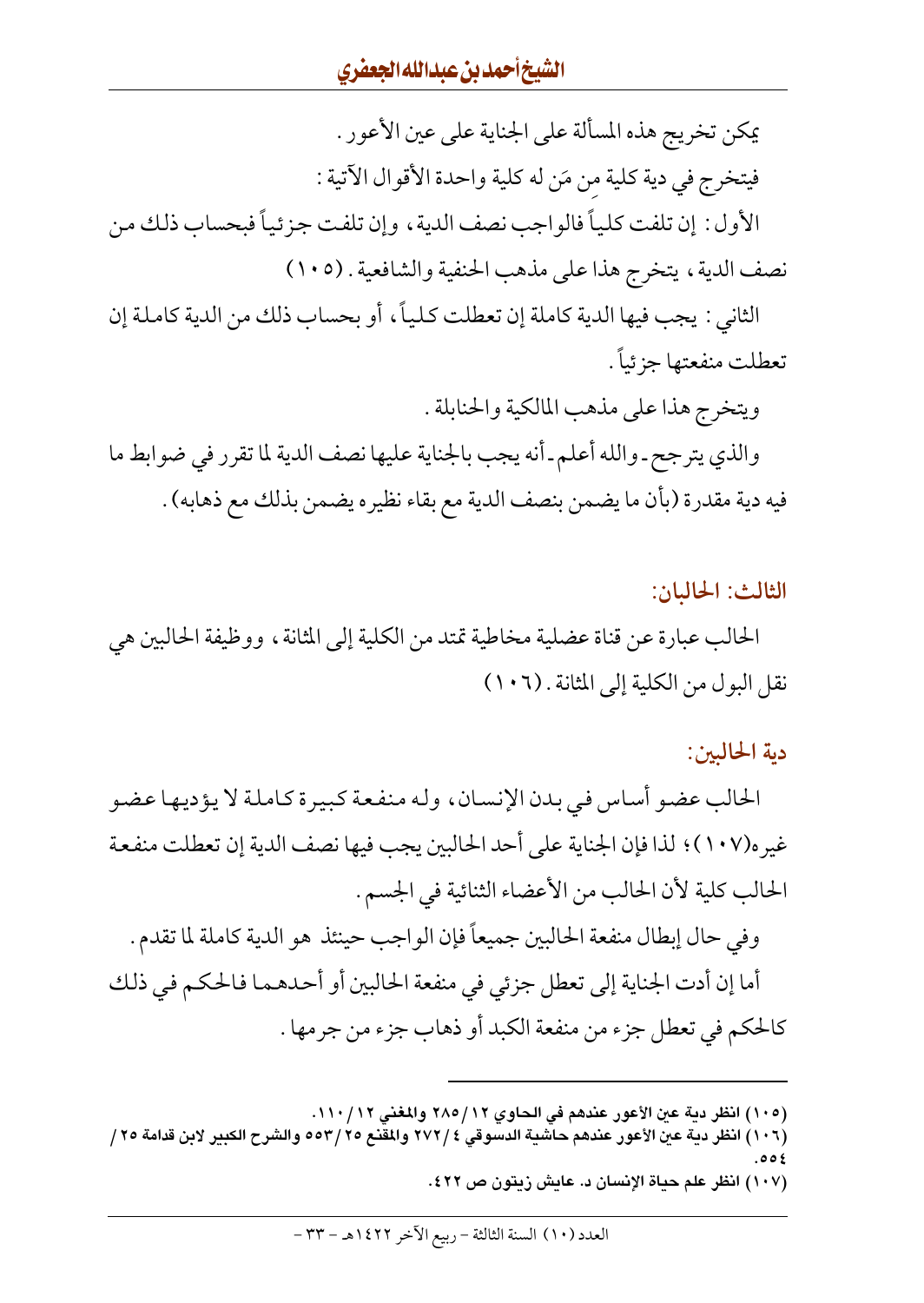ومما ينبغي التنبيه عليه أنه لا تداخل بين دية الحالبين والكليتين لاختصاص كل منهما باسمه وتركيبه وموضعه ووظيفته الخاصة به، ولا يصح قياس دية الحالب مع الكلية على دية الأصابع مع الكف لما تقدّم، وعلى هذا فإن الدية تجب بالجناية على الحالبين أو أحدهما سواء تقدم ذلك أو قارنه جناية على الكلي أم لا وذلك وفقاً لما قرره الفقهاء من أن كل ما كملت فيه الدية إذا انفرد لم تنقص ديته إذا اقترن بغيره سواء كان العضوان متقاربين أو متباعدين . (١٠٨)

علماً بأن بعض الأطباء أخبرني بأن الجناية على الحالبين قد تؤدي لحصول فشل كلوي بالكليتين وعلى هذا فإنه تجب بهذه الجناية دية كاملة للحالبين وأخرى للكليتين إن كان ذلك بجناية واحدة لعدم التداخل .

الرابع: الغدتان الكظريتان: وهما زوج من الغدد الصماء المهمة ، وكل منهما جسم مصفرٌّ رخو صغير موضوع على الجزء العلوي من الكلية . (١٠٩)

الوظيفة(١١٠):

تعد الغدتان الكظريتان من الأعضاء الضرورية جداً لحياة الإنسان إذا يصحب استئصالهما أو ضمورَهما الكُلِّي الموتُ السريعُ وذلك لما تقومان به من وظائف مهمة للإنسان .

#### دية الغدتين الكظر يتين:

بما أن الغدتين الكظريتين ضروريتان لحياة الإنسان، ولهما نفع كبير، وتخشى سراية

<sup>(</sup>١٠٨) كما يقرر الأطباء إلا أنه في حالة استئصال الحالتين أو أحدهما يمكن التعويض عنهما بوضع أنابـيـب تحل محلهما. (١٠٩) انظر الحاوي ٢٩٩/١٢، المقنع ٥٠٦/٢٥ والموسوعة الجنائية د. بهنسي ص ٩٠. (١١٠) انظر مبادىء علم التشريح ووظائف الأعضاء ص ٢٦٨, ٤٣٢، التشريح العملي ٤١٠/٢، تعرف عـلــي أعضاء جسمك ص ١١٩، الفحوص الطبية الشرعية ص ٣١.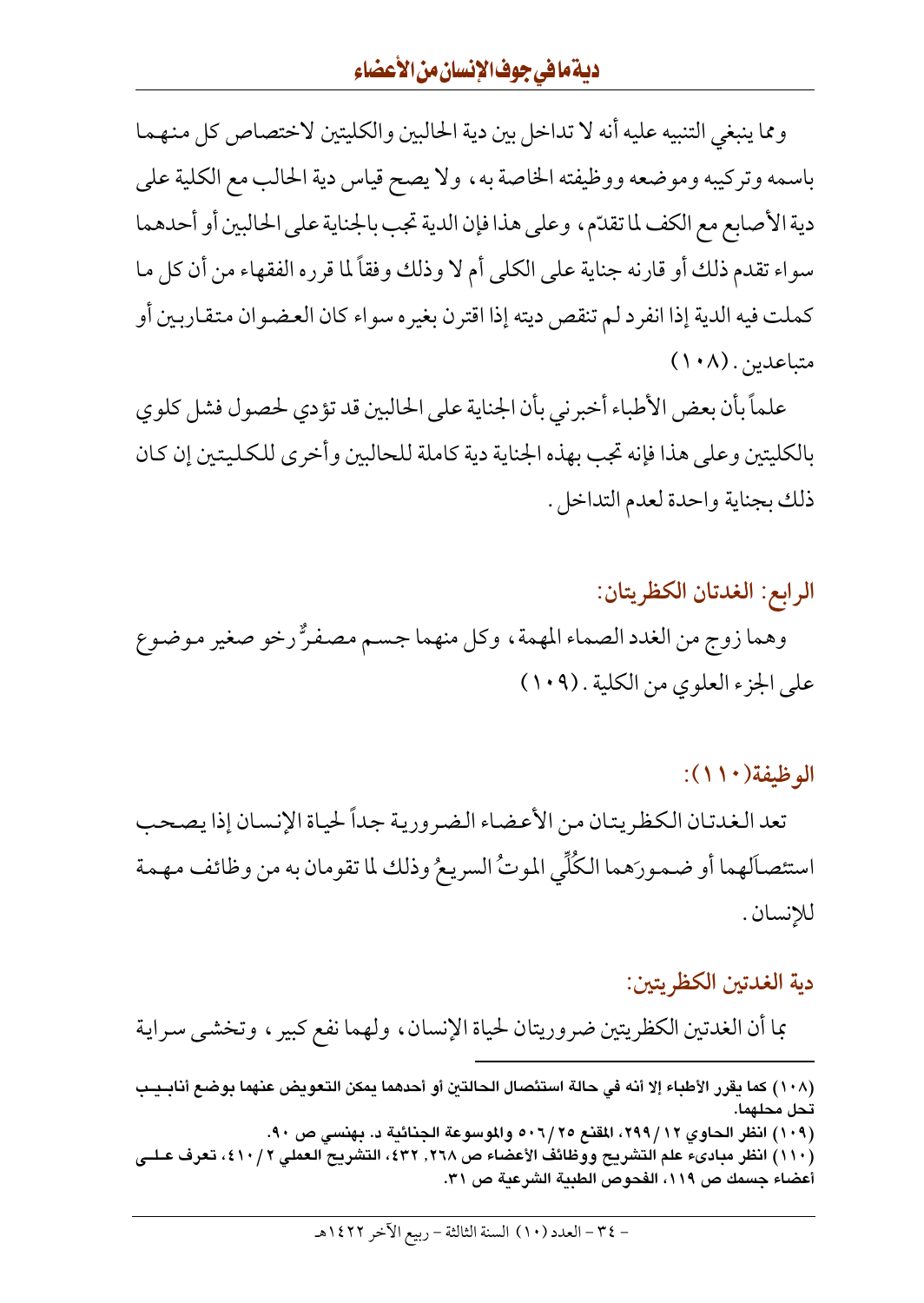الجناية عليهما إلى نفس الإنسان، لذا فالواجب بالجناية عليهما الدية كاملة إن ذهبت منفعتهما بالكلية ، وفي ذهاب منفعة إحداهما نصف الدية كما في دية اليدين والعينين . أما إن أدت الجناية إلى نقص في منفعة أو جرم إحداهما أو كلتيهما(١١١) فالحكم في ذلك كالحكم في الجناية إن أدت إلى نقص في منفعة الكبد أو جرمهما .

وما ينبغي الإشارة إليه أنه لا تداخل بين دية الغدة الكظرية ودية الكلية التي هي عليها لأن كل واحد منهما عضو له اسمه وتركيبه ووظيفته المحددة، وقرب هذه الغدة من الكلية ليس له أي قيمة وظيفية . (١١٢)

الخامس: الميضان:

المبيض هو الغدة التناسلية الأساسية في الأنثى التي تقابل الخصية في الذكر . (١١٣)

دية المبيضين:

يُعد المبيضان من الأعضاء المهمة للمرأة، ولهما منفعة كبيرة كاملة وإبطال نفعهما بالكلية يؤدي إلى العقم وعدم القدرة على إنتاج البويضات، فالواجب بالجناية عليهما الدية كاملة إن ذهبت منفعتها بالكلية . فقد نص الفقهاء على أنه «في إبطال قوة حَبَلٍ من المرأة أو إحبال من الرجل الدية لفوت النسل» . (١١٤)

كذلك يمكن قياس المبيضين في المرأة على الأنثيين في الرجل في وجوب الدية بجامع أن كلا منهما هو غدة التناسل الأساس في جنسه والفقهاء متفقون على وجوب الدية بإبطال منفعة الأنثيين . (١١٥)

- (١١٣) انظر التشريح العملي ٤١١/٢.
- (١١٤) انظر علم حياة الإنسان ص ٤٣٥ والتشريح العملي ٢ / ٥٧٤. (١١٥) انظر تحفة المحتاج ٤٨١/٨، ومغنى المحتاج ٧٤/٤.

<sup>(</sup>١١١) انظر مبادىء علم التشريح ووظائف الأعضاء ص ٢٦٨, ٤٣٢ والتشريح العملي ٢ /٤١٠ وتعرف على أعضاء جسمك ص ١١٩، والفحوص الطبية الشرعية ص ٣١.

<sup>(</sup>١١٢) علماً أن الأطباء يقررون أن ١٠٪ من نسيج هذه الغدة يكفي لتزويد الإنسان بما يحتاجه من الهرمون في الحالات العادية، فسبحان الخالق، انظر: تعرف إلى أعضاء جسمك ص ١٢٠.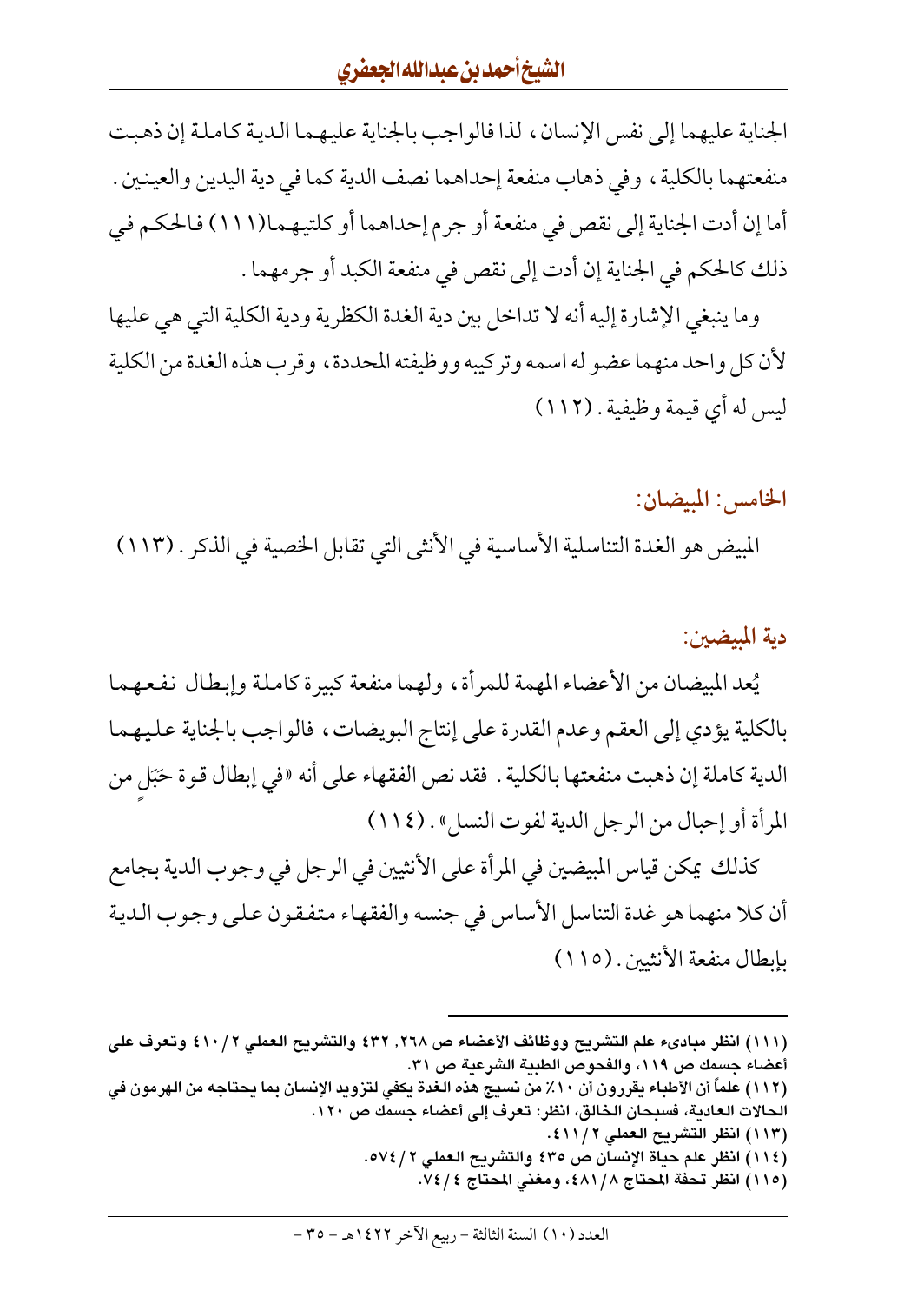# ديةمافي جوف الإنسان من الأعضاء

ويستوي في ذلك ـ على الصحيح ـ الصغيرة والكبيرة ما لم تبلغ سـن اليأس لتعطل منفعة المبيض الأساس عند هذه السن(١١٦) فتجب حينئذ الحكومة .

ويستوي في ذلك أيضاً المرأة ذات الرحم، ومن استؤصل رحمها، لأن منفعة المبيض الأساس ـ وهي إنتاج البويضات ـ لم تتعطل، وهو نظير ما نص عليه الفقهاء من وجوب دية الأنثيين لمقطوع الذكر لأن منفعة الأنثيين وهي إمساك المني قائمة(١١٧)، كما تجب بالجناية على أحدهما بإبطال منفعته كاملة(١١٨) نصف الدية ، لأن ما وجب في المتعدد من جنس ينقسم على أفراده . (١١٩)

أما إن أدت الجناية إلى تعطل جزئي في منفعة الميضين أو أحدهما أو استؤصل جزء من مبيض فالحكم حينئذ كالحكم في الجناية على الكبد إن تعطل جزء من منفعتها أو ذهب شيء من جرمها .

في ختام هذا البحث أحب أن أذكر بعض التوصيات التي انقدحت في ذهني في أثناء البحث، عسى الله أن ينفع بها :

١ ـ أن يُوكَلَ أمرُ تقدير الحكومات لأناس مؤهَّلين شرعياً وطبياً، وأقترح أن يُوكَلَ تقدير الحكومات والشجاج للجان مختصة تتكون من واحد أو أكثر من طلبة العلم، وطبيب أو أكثر لدراسة الجنايات التي تحتاج لتقدير حكومة لها ، مع الاستعانة بمن يحتاجون إليه من أهل الاختصاص .

٢ ـ أن تُعَمَّمَ قرارات هذه اللجنة وتقديراتها ليستأنس بها القضاة في أحكامهم الماثلة .

٣ ـ أن تُعقد ندواتٌ لدراسة بعض النوازل الفقهية ذات العلاقة بالجانب القضائي ، ويُدعى لها مجموعةٌ من القضاة ونخبة من أهل الاختصاص من أطباء ومهندسين ونحو هم

- (١١٦) انظر رد المحتار على الدر المختار ٣٧٠/٥، حاشية الدسوقي ٤ /٧٧٣ ومغنى المحتاج ٢٧/٤، والإنصاف ۲۵ / ۷۲).
	- (١١٧) كما أفادني بذلك بعض الأطباء.
	- (١١٨) انظر رد المحتار على الدر المختار ٢٧٠/٠.
	- (١١٩) علماً بأنه من المكن أن يقوم أحد المبيضين بالوظيفة بشكل طبيعى، كما أفادنى بذلك بعض الأطباء.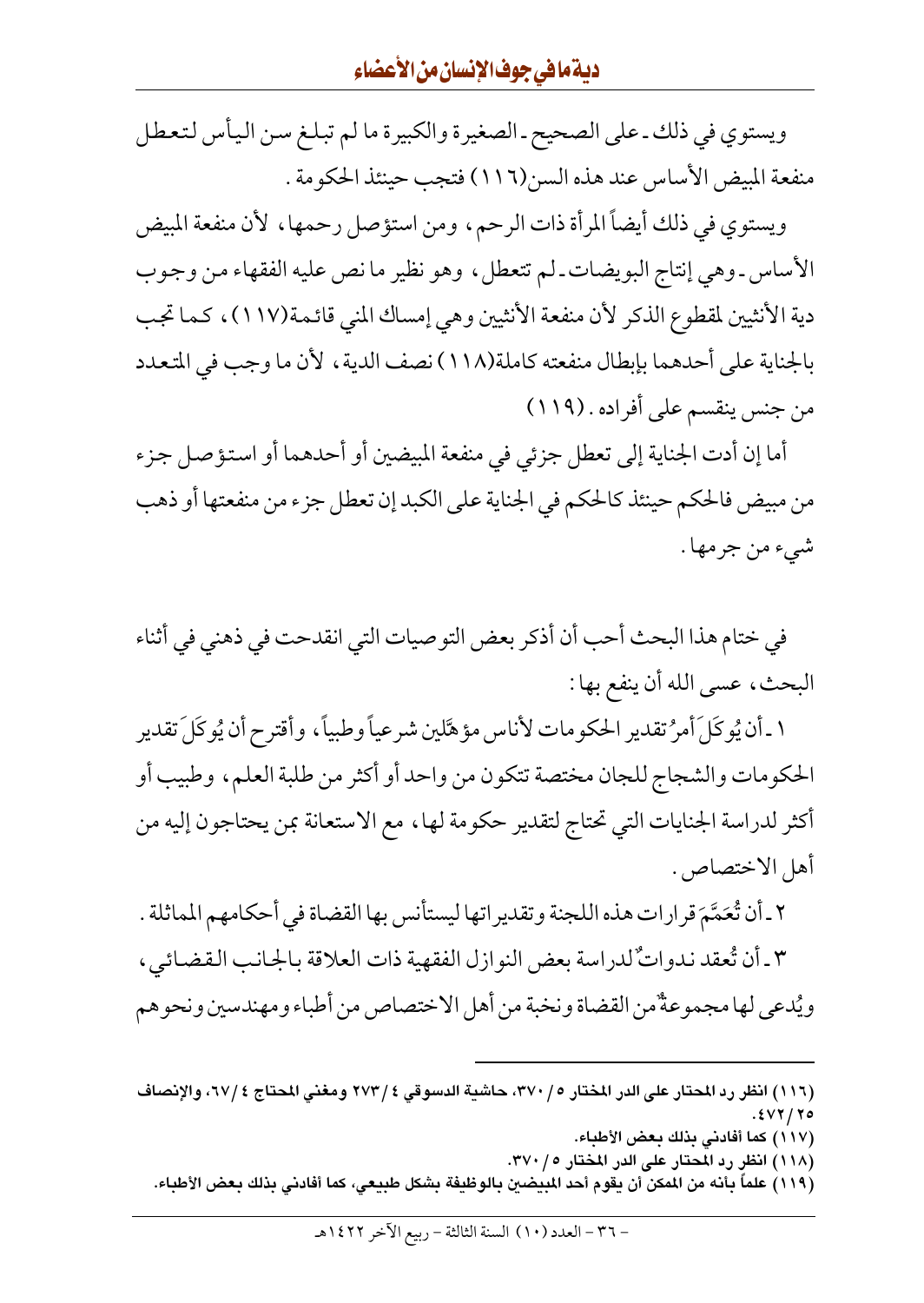بحسب نوع النوازل ـ برعاية وزارة العدل للاستفادة من الخبرات وتقريب الصورة لكلا الطرفين .

وفي الختام أسأل الله عز وجل أن ينفعني وإياكم بهذا الجهد المتواضع وأن يجعله في ميزان حسناتي وحسناتكم وأن يجعله خالصاً لوجهه الكريم .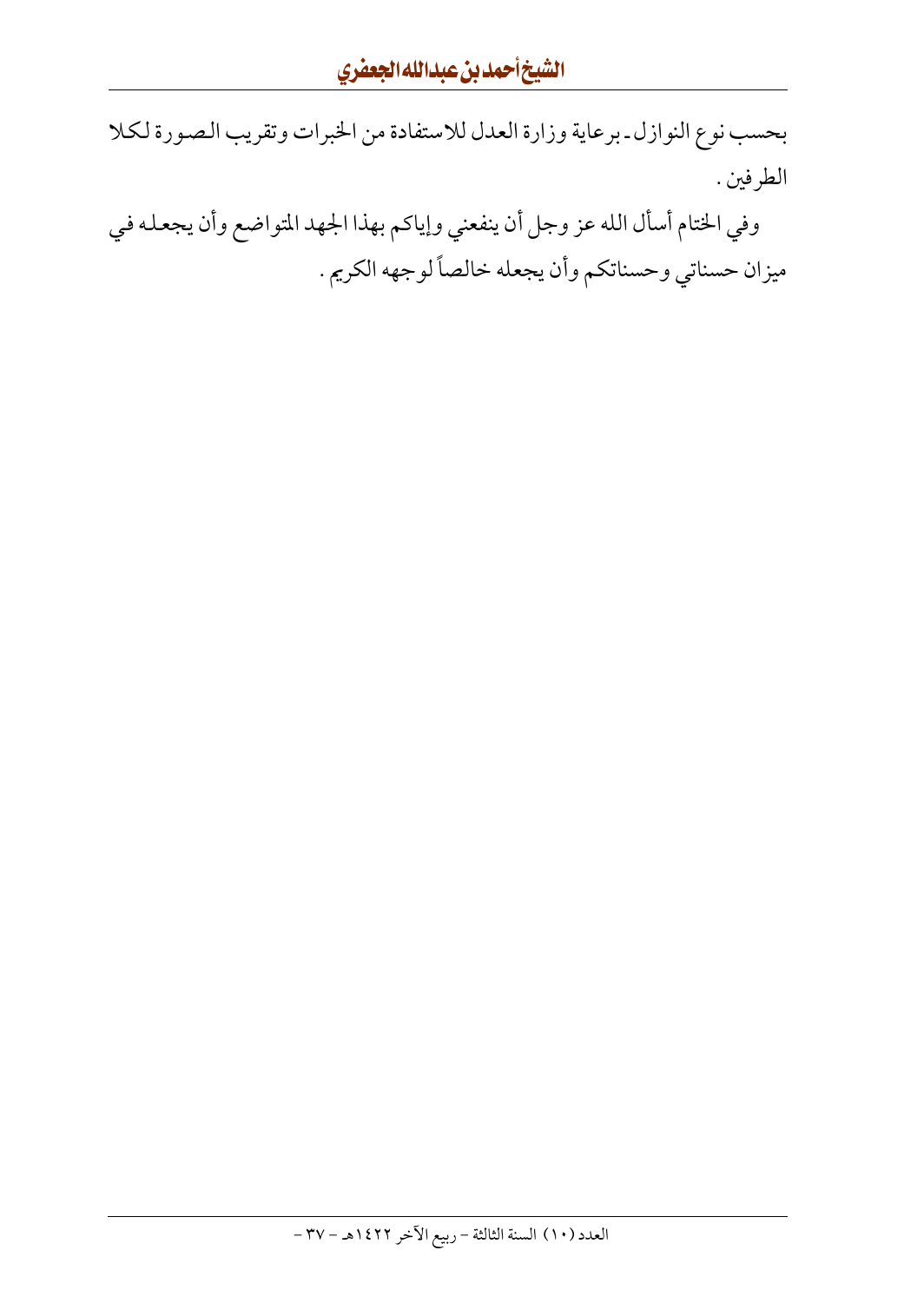# المراجع:

 $(1)$ ــ أسد الـغابـة فى معرفة الصـحـابـة، لـعز الدين أبي الـحسن علي بن محمد الشيبـاني المعروف بـابن الأثير، المكتبـة الاسلامية. ــ أسنى المطالب شرح روض الطالب، لأبي يحيي زكريا الأنصاري، المكتبة الإسلامية. ـ الأشباه والنظائر في الفروع لجلال الدين عبدالرحمن بن أبي بكر السيوطي، دار الفكر. ــ الإصابة في تمييز الصحابة لأحمد بن علي بن حجر العسقلاني، مطبعة السعادة، مصر ط ١, ١٣٢٨هــ. ــ الأعلام لخير الدين الزركلي، دار الـعلم للملايين، ط ١٢, ١٩٩٧م. ـ الإفصاح في فقه اللغة، لحسين يوسف موسى وعبدالفتاح الصعيدي، دار الفكر العربي، ط ٢. ـــ الأم لأبي عبدالله محمد بن إدريس الشافعي، تحقيق محمود مطرجي، دار الكتب العلمية، ط ١, ١٤١٣هـــــــ ــ الإنصاف في معرفة الراجح من الخلاف، لـعلاء الدين أبي الحسن على بن سليمان المرداوي، تحقيق د. عبد الله التركي، هجر للطباعة والنشر، ط ١, ١٤١٧هـ مطبوع مع المقنع والشرح الكبير. (ب) ــ البحر المحيط في أصول الفقه، لبدر الدين محمد بن بهادر الزركشي، تحقيق د. عمر الأشقر وآخرين. ـ بدائع الصنائع في ترتيب الشرائع، لـعلاء الدين أبي بكر بن مسعود الكاساني، دار الكتب الـعلمية. ــ بلوغ المرام من جمع أدلة الأحكام، لأحمد بن على بن حجر العسقلاني، تحقيق عصام الدين الصبابــطــي، دار الحدىث، ط ١, ١٤١٤هـ. (ت) ــ التاج والإكليل لمختصر خليل لأبي عبدالله محمد بن يوسف العبدري «المواق» دار الفكر ط، ١٤١٢هـــ ــ تبيين الحقائق شرح كنز الدقائق لفخر الدين عثمان بن على الزيلعي الحنفي، دار الكتاب الإسلامي. ــ تحفة المحتاج بشرح المنهاج، لشهاب الدين أحمد بن حجر الهيتمي. ـ التخريج عند الفقهاء والأصوليين لــ د، يعقوب بن عبدالوهاب الباحسين، مكتبة الرشد، ١٤١٤هــ. ــ التشريع الجنائي الإسلامي، لـعبدالقادر عودة، مؤسسة الرسالة، ط١٤١٤. ١٤١٨هـــ ـ التشريع العملي لجيمس كوبر، ترجمة د. حسين خليفة، مكتبة النهضة المصرية، ط ١, ١٩٦٢م. ــ تعرف إلى أعضاء جسمك، د. راديكيلف، ترجمة يوسف شكرى، المكتبة الحديثة. ــ تقريب التهذيب، لأحمد بن على بن حجر العسقلاني، تحقيق أبي الأشبال الباكستاني، دار الــعــاصــمــة، ط١ ١٤١٦هـ ــ تكملة فتح القدير المسمى «نتائح الأفكار» لشمس الدين أحمد بن قودو «قاضى زاده» دار إحياء التراث العربي، ٠٦ ١٤٠٦هـ ـ التلخيص الحبير في تخريج أحاديث الرافعي الكبير، لأحمد بن علي بن حجر العسقلاني، المَتبة الأشريــة، ىاكستان. ــ التمهيد في أصول الفقه لمحفوظ بن أحمد الكلوذاني، تحقيق د. محمد على إبراهيم، مركز البحث العلمي وإحياء التراث الإسلامي بجامعة أم القرى، ط ١, ١٤١٦هـ.  $(\overline{c})$ 

ـ الجواهر المضيئة في طبقات الحنفية، لمحي الدين أبي محمد عبدالقادر محمد القرشى الحنــفـى، تـحــقـيــق د. عبدالفتاح الحلو مطبعة عيسى البابي الحلبي، ١٣٩٨هـ.

 $\mathfrak{c}$ ــ حاشية إعانة الطالبين على حل ألفاظ فتح المعين، لأبي بكر المشهور بالسيد البكري، دار الفكر، ١٤١٤هـــ ـ حاشية بجيرمي على الخطيب «تحفة الحبيب» للشيخ سليمان البجيرمي، دار المعرفة، ١٣٩٨هــ. ـ حاشية البيجوري على شرح ابن قاسم على متن أبي شجاع للشيخ إبراهيم البيجوري، مطبعة مصطفى البابي الحلبي، ١٣٤٣هـ. ــ حاشية الدسوقى على الشرح الكبير لشمس الدين محمد بن عرفة الدسوقى، دار الفكر.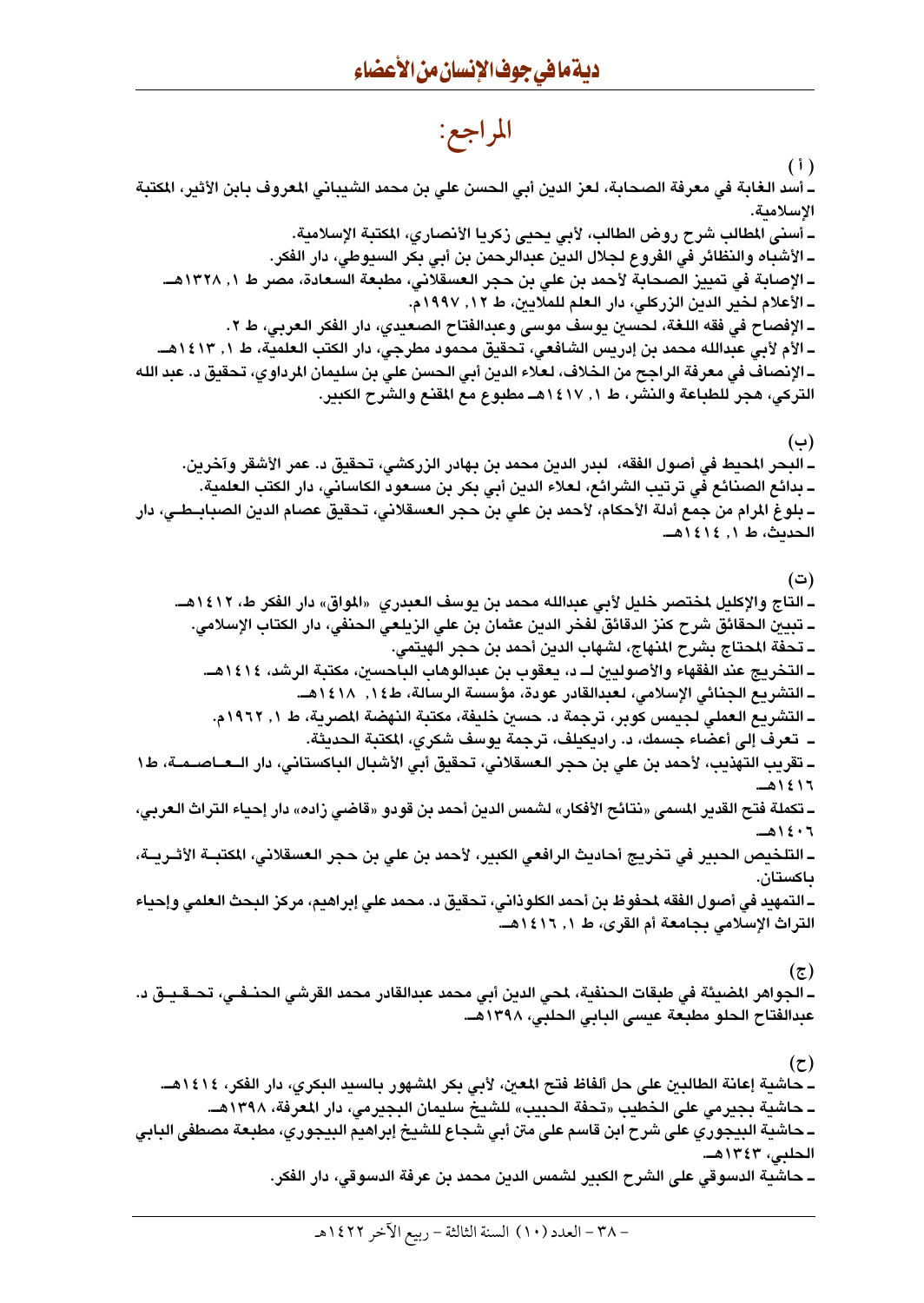ــ حاشية سليمان الجمل على شرح المنهج، سليمان الجمل، دار إحياء التراث العربي. ــ حاشية العطار على شرح المحلي على جمع الجوامع، للشيخ حسن العطار، دار الكتب العلمية. ــ الـحـاصل من المحصول في أصـول الفقه، لـتاج الدين أبـي عبدالله محمد بن الـحسن الأرموي، تـحقيق د. عبدالسلام أبو ناجي، منشورات جامعة كاريونس ببنغازي ١٩٩٤م. ــ الـحاوي الكبير لأبي الـحسن على بن محمد بن حبيب الماوردي، تحقيق: على معوض وعادل عبدالموجود، دار الكتب العلمية، ط١, ١٤١٤هـ. ـ الحماية الجنائية للحق في سلامة الجسم، د. محمد سامي السيد الشوا، ١٩٨٦م. (د) ــ الدية وأحكامها في الشريعة الإسلامية والقانون، لخالد رشيد الجميلي، مطبعة دار السلام، بغداد، ١٣٩١هـــ  $\mathcal{L}$ ــ رد المحتار على الدر المختار، محمد أمين بن عمر بن عابدين، دار إحياء التراث العربي. ــ روضة الطالبين وعمدة المفتين، لمحي الدين يحيى بن شرف النوري، دار الفكر، ١٤١٥هـــ (س) ــ سبل السلام شرح بلوغ المرام، لمحمد بن إسماعيل الأمير اليمني الصنعاني، مطبوعات جامعة الإمام محمد بن سعود الإسلامية، ط٤٠٨ ، ١٤٠٨هـ. ــ سنن النسائي لأبي عبدالرحمن أحمد بن شعيب بن على النسائي، تحقيق عبدالفتاح أبو غدة، دار البشائر، ط ٢. ١٤٠٩هـ ــ سير أعلام النبلاء، لشمس الدين محمد بن أحمد الذهبي، الرسالة ص٤, ١٤٠٦هـ.. (ش) شرح حدود ابن عرفة، لأبي عبدالله محمد الأنصاري الرصاع، تحقيق: محمد أبو الأجفان والطاهر المعموري، دار الغرب الإسلامي، ط١ ، ١٩٩٣م. ــ الشرح الصغير على أقرب المسالك، لأبي البركات أحمد بن محمد بن أحمد الدردير، مطبعة عيســي الــبــابــي الحلبي. ــ الشرح الكبير لأبي البركات سيدي أحمد الدردير، دار الفكر. ــ الشرح الكبير لشمس الدين أبي الفرج عبدالرحمن بن محمد المقدسي، تحقيق: د. عبدالله التركي، هجر للطباعة والنشر، ط١, ١٤١٧هــ، مطبوع مع المقنع والإنصاف. ــــ شرح الكوكب المنير لمحمد بن أحمد الفتوحي المعروف بابن النجار، تحقيق: د. محمد الزحيلي، ود. نزيه حماد، مكتبة العبيكان، ١٤١٣هـ.  $(4)$ الطب الشرعي والبوليس الفَني الجنائي، لــ د. يحيى شريف، ود. محمد سيف النصر، ود. محمد عدلي مشالي، مطبعة جامعة عين شمس. ـــ الطب الشرعي والتحقيق الـجـنائي والأدلة الـجـنائية، لمعوض عبدالتواب ود. سبوت حليم دوس، ومصطفــي عبدالتواب، منشأة المعارف بالاسكندرية ١٩٨٧م. ـــ الطب الشرعى وجرائم الاعتداء على الأشخاص والأموال، لـــ د. عبدالحكيم فودة، د. سالم الدميري، المطبوعات الجامعية ١٩٩٦م. ــ الطب الشرعى ودوره الفنى فى البحث عن الجريمة للمستشار عبدالحميد المنشاوي، دار الفكر الجامعى. ــ طبقات الفقهاء الشافعية لأحمد بن قاضى شهبة، تحقيق د. على محمد عمر، مكتبة الثقافة الدينية. ــ طلبة الطلبة في الاصطلاحات الفقهية، لنجم الدين أبي حفص عمر بن محمد النسفي، تحقيق خالد العك، دار النفائس ط١, ١٤١٦هـ.

 $(\epsilon)$ ـ العقوبات الشرعية وأسبابها، لــ أ. د. وهبة الزحيلي، وأ. د. رمضان على السيد الشرباصي، دار القلم، ط ١،